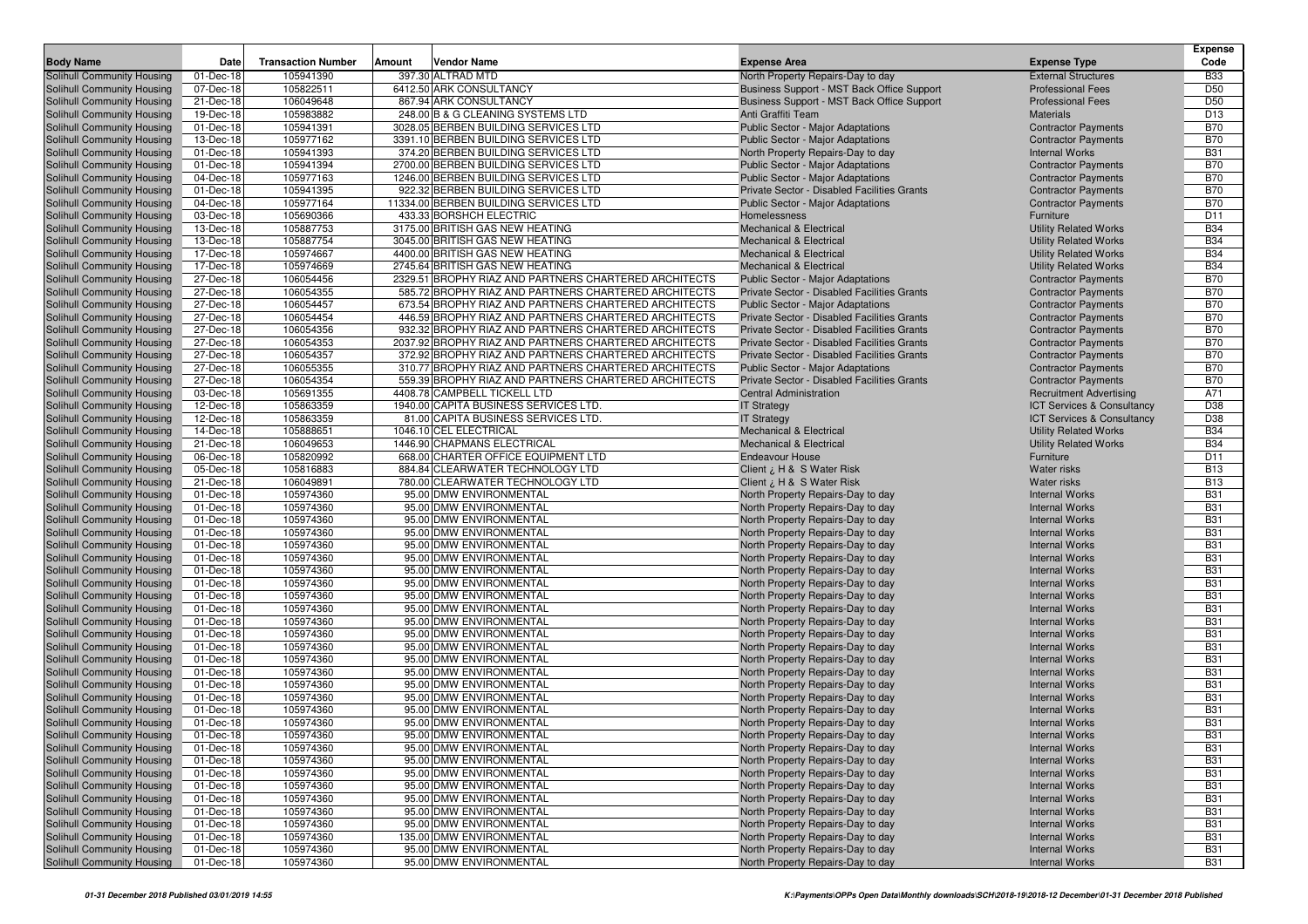| <b>Body Name</b>                                         | Date                   | <b>Transaction Number</b> | Vendor Name<br>Amount                              | <b>Expense Area</b>                                                                        | <b>Expense Type</b>                                      | <b>Expense</b><br>Code   |
|----------------------------------------------------------|------------------------|---------------------------|----------------------------------------------------|--------------------------------------------------------------------------------------------|----------------------------------------------------------|--------------------------|
| Solihull Community Housing                               | 01-Dec-18              | 105974360                 | 95.00 DMW ENVIRONMENTAL                            | North Property Repairs-Day to day                                                          | <b>Internal Works</b>                                    | <b>B31</b>               |
| Solihull Community Housing                               | 01-Dec-18              | 105974360                 | 95.00 DMW ENVIRONMENTAL                            | North Property Repairs-Day to day                                                          | <b>Internal Works</b>                                    | <b>B31</b>               |
| Solihull Community Housing                               | 01-Dec-18              | 105974360                 | 95.00 DMW ENVIRONMENTAL                            | North Property Repairs-Day to day                                                          | <b>Internal Works</b>                                    | <b>B31</b>               |
| Solihull Community Housing                               | 01-Dec-18              | 105974360                 | 95.00 DMW ENVIRONMENTAL                            | North Property Repairs-Day to day                                                          | <b>Internal Works</b>                                    | <b>B31</b>               |
| Solihull Community Housing                               | 01-Dec-18              | 105974360                 | 135.00 DMW ENVIRONMENTAL                           | North Property Repairs-Day to day                                                          | <b>Internal Works</b>                                    | <b>B31</b>               |
| Solihull Community Housing                               | 01-Dec-18              | 105974360                 | 135.00 DMW ENVIRONMENTAL                           | North Property Repairs-Day to day                                                          | <b>Internal Works</b>                                    | <b>B31</b>               |
| Solihull Community Housing                               | 01-Dec-18              | 105974360                 | 95.00 DMW ENVIRONMENTAL                            | North Property Repairs-Day to day                                                          | <b>Internal Works</b>                                    | <b>B31</b>               |
| Solihull Community Housing                               | 01-Dec-18              | 105974360                 | 225.00 DMW ENVIRONMENTAL                           | North Property Repairs-Day to day                                                          | <b>Internal Works</b>                                    | <b>B31</b>               |
| Solihull Community Housing                               | 01-Dec-18              | 105974360                 | 135.00 DMW ENVIRONMENTAL                           | Public Sector - Major Adaptations                                                          | <b>Contractor Payments</b>                               | <b>B70</b>               |
| Solihull Community Housing                               | 01-Dec-18              | 105974360                 | 135.00 DMW ENVIRONMENTAL                           | <b>Public Sector - Major Adaptations</b>                                                   | <b>Contractor Payments</b>                               | <b>B70</b>               |
| Solihull Community Housing                               | 01-Dec-18              | 105974360                 | 67.50 DMW ENVIRONMENTAL                            | Lift Refurbishment                                                                         | <b>Contractor Payments</b>                               | <b>B70</b>               |
| Solihull Community Housing                               | 01-Dec-18              | 105974360                 | 67.50 DMW ENVIRONMENTAL                            | <b>Lift Refurbishment</b>                                                                  | <b>Contractor Payments</b>                               | <b>B70</b>               |
| Solihull Community Housing                               | 01-Dec-18              | 105974360                 | 67.50 DMW ENVIRONMENTAL                            | Lift Refurbishment                                                                         | <b>Contractor Payments</b>                               | <b>B70</b>               |
| Solihull Community Housing                               | 01-Dec-18              | 105974360                 | 67.50 DMW ENVIRONMENTAL                            | Lift Refurbishment                                                                         | <b>Contractor Payments</b>                               | <b>B70</b>               |
| Solihull Community Housing                               | 01-Dec-18              | 105974360                 | 85.00 DMW ENVIRONMENTAL                            | Low Rise window Replacement                                                                | <b>Contractor Payments</b>                               | <b>B70</b>               |
| Solihull Community Housing                               | 01-Dec-18              | 105974360                 | 135.00 DMW ENVIRONMENTAL                           | Low Rise window Replacement                                                                | <b>Contractor Payments</b>                               | <b>B70</b>               |
| Solihull Community Housing                               | 01-Dec-18              | 105974360                 | 135.00 DMW ENVIRONMENTAL                           | Low Rise window Replacement                                                                | <b>Contractor Payments</b>                               | <b>B70</b>               |
| Solihull Community Housing                               | 01-Dec-18              | 105974360                 | 135.00 DMW ENVIRONMENTAL                           | Low Rise window Replacement                                                                | <b>Contractor Payments</b>                               | <b>B70</b>               |
| Solihull Community Housing                               | 01-Dec-18              | 105974360                 | 225.00 DMW ENVIRONMENTAL                           | <b>Cyclical Maintenance</b>                                                                | <b>Contractor Payments</b>                               | <b>B70</b>               |
| Solihull Community Housing                               | 01-Dec-18              | 105974360                 | 172.50 DMW ENVIRONMENTAL                           | <b>Cyclical Maintenance</b>                                                                | <b>Contractor Payments</b>                               | <b>B70</b>               |
| Solihull Community Housing                               | 01-Dec-18              | 105974360                 | 172.50 DMW ENVIRONMENTAL                           | <b>Cyclical Maintenance</b>                                                                | <b>Contractor Payments</b>                               | <b>B70</b>               |
| Solihull Community Housing                               | 01-Dec-18              | 105974360                 | 85.00 DMW ENVIRONMENTAL                            | Private Sector - Disabled Facilities Grants                                                | <b>Contractor Payments</b>                               | <b>B70</b>               |
| Solihull Community Housing                               | 01-Dec-18              | 105974360                 | 85.00 DMW ENVIRONMENTAL                            | Private Sector - Disabled Facilities Grants                                                | <b>Contractor Payments</b>                               | <b>B70</b>               |
| Solihull Community Housing                               | 01-Dec-18              | 105974360                 | 85.00 DMW ENVIRONMENTAL                            | Private Sector - Disabled Facilities Grants<br>Private Sector - Disabled Facilities Grants | <b>Contractor Payments</b>                               | <b>B70</b>               |
| Solihull Community Housing<br>Solihull Community Housing | 01-Dec-18<br>01-Dec-18 | 105974360<br>105974360    | 85.00 DMW ENVIRONMENTAL<br>85.00 DMW ENVIRONMENTAL | Private Sector - Minor Works                                                               | <b>Contractor Payments</b><br><b>Contractor Payments</b> | <b>B70</b><br><b>B70</b> |
| Solihull Community Housing                               | 01-Dec-18              | 105974360                 | 95.00 DMW ENVIRONMENTAL                            | Gas Warm Air/B'boiler/Storage Heater                                                       | <b>Contractor Payments</b>                               | <b>B70</b>               |
| Solihull Community Housing                               | 01-Dec-18              | 105974360                 | 95.00 DMW ENVIRONMENTAL                            | Gas Warm Air/B'boiler/Storage Heater                                                       | <b>Contractor Payments</b>                               | <b>B70</b>               |
| Solihull Community Housing                               | 01-Dec-18              | 105974360                 | 95.00 DMW ENVIRONMENTAL                            | Gas Warm Air/B'boiler/Storage Heater                                                       | <b>Contractor Payments</b>                               | <b>B70</b>               |
| Solihull Community Housing                               | 01-Dec-18              | 105974360                 | 135.00 DMW ENVIRONMENTAL                           | Gas Warm Air/B'boiler/Storage Heater                                                       | <b>Contractor Payments</b>                               | <b>B70</b>               |
| Solihull Community Housing                               | 01-Dec-18              | 105974360                 | 135.00 DMW ENVIRONMENTAL                           | Kitchens                                                                                   | <b>Contractor Payments</b>                               | <b>B70</b>               |
| Solihull Community Housing                               | 01-Dec-18              | 105974360                 | 135.00 DMW ENVIRONMENTAL                           | Kitchens                                                                                   | <b>Contractor Payments</b>                               | <b>B70</b>               |
| Solihull Community Housing                               | 01-Dec-18              | 105974360                 | 135.00 DMW ENVIRONMENTAL                           | Kitchens                                                                                   | <b>Contractor Payments</b>                               | <b>B70</b>               |
| Solihull Community Housing                               | 01-Dec-18              | 105974360                 | 225.00 DMW ENVIRONMENTAL                           | <b>Electrical Sub Mains</b>                                                                | <b>Contractor Payments</b>                               | <b>B70</b>               |
| Solihull Community Housing                               | 01-Dec-18              | 105974361                 | 85.00 DMW ENVIRONMENTAL                            | <b>Private Sector Leasing</b>                                                              | Other Works                                              | <b>B32</b>               |
| Solihull Community Housing                               | 01-Dec-18              | 105974361                 | 85.00 DMW ENVIRONMENTAL                            | North Property Repairs-Day to day                                                          | <b>Internal Works</b>                                    | <b>B31</b>               |
| Solihull Community Housing                               | 01-Dec-18              | 105974361                 | 75.00 DMW ENVIRONMENTAL                            | North Property Repairs-Day to day                                                          | <b>Internal Works</b>                                    | <b>B31</b>               |
| Solihull Community Housing                               | 01-Dec-18              | 105974361                 | 85.00 DMW ENVIRONMENTAL                            | North Property Repairs-Day to day                                                          | <b>Internal Works</b>                                    | <b>B31</b>               |
| Solihull Community Housing                               | 01-Dec-18              | 105974361                 | 35.00 DMW ENVIRONMENTAL                            | North Property Repairs-Day to day                                                          | <b>Internal Works</b>                                    | <b>B31</b>               |
| Solihull Community Housing                               | 01-Dec-18              | 105974361                 | 35.00 DMW ENVIRONMENTAL                            | North Property Repairs-Day to day                                                          | <b>Internal Works</b>                                    | <b>B31</b>               |
| Solihull Community Housing                               | 01-Dec-18              | 105974361                 | 85.00 DMW ENVIRONMENTAL                            | North Property Repairs-Day to day                                                          | <b>Internal Works</b>                                    | <b>B31</b>               |
| Solihull Community Housing                               | 01-Dec-18              | 105974361                 | 85.00 DMW ENVIRONMENTAL                            | North Property Repairs-Day to day                                                          | <b>Internal Works</b>                                    | <b>B31</b>               |
| Solihull Community Housing                               | 01-Dec-18              | 105974361                 | 85.00 DMW ENVIRONMENTAL                            | North Property Repairs-Day to day                                                          | <b>Internal Works</b>                                    | <b>B31</b>               |
| Solihull Community Housing                               | 01-Dec-18              | 105974361                 | 85.00 DMW ENVIRONMENTAL                            | North Property Repairs-Day to day                                                          | <b>Internal Works</b>                                    | <b>B31</b>               |
| Solihull Community Housing                               | 01-Dec-18              | 105974361                 | 85.00 DMW ENVIRONMENTAL                            | North Property Repairs-Day to day                                                          | <b>Internal Works</b>                                    | <b>B31</b>               |
| Solihull Community Housing                               | 01-Dec-18              | 105974361                 | 85.00 DMW ENVIRONMENTAL                            | North Property Repairs-Day to day                                                          | <b>Internal Works</b>                                    | <b>B31</b>               |
| Solihull Community Housing                               | 01-Dec-18              | 105974361                 | 20.00 DMW ENVIRONMENTAL                            | North Property Repairs-Day to day                                                          | <b>Internal Works</b>                                    | <b>B31</b>               |
| Solihull Community Housing                               | 01-Dec-18              | 105974361                 | 20.00 DMW ENVIRONMENTAL                            | North Property Repairs-Day to day                                                          | <b>Internal Works</b>                                    | <b>B31</b>               |
| Solihull Community Housing                               | 01-Dec-18              | 105974361                 | 85.00 DMW ENVIRONMENTAL                            | North Property Repairs-Day to day                                                          | <b>Internal Works</b>                                    | <b>B31</b>               |
| Solihull Community Housing                               | 01-Dec-18              | 105974361                 | 20.00 DMW ENVIRONMENTAL                            | North Property Repairs-Day to day                                                          | <b>Internal Works</b>                                    | <b>B31</b>               |
| Solihull Community Housing                               | 01-Dec-18              | 105974361                 | 85.00 DMW ENVIRONMENTAL                            | North Property Repairs-Day to day                                                          | <b>Internal Works</b>                                    | <b>B31</b>               |
| Solihull Community Housing                               | 01-Dec-18              | 105974361                 | 85.00 DMW ENVIRONMENTAL                            | North Property Repairs-Day to day                                                          | <b>Internal Works</b>                                    | <b>B31</b>               |
| Solihull Community Housing                               | 01-Dec-18              | 105974361                 | 85.00 DMW ENVIRONMENTAL                            | North Property Repairs-Day to day                                                          | <b>Internal Works</b>                                    | <b>B31</b>               |
| Solihull Community Housing                               | 01-Dec-18              | 105974361                 | 85.00 DMW ENVIRONMENTAL                            | North Property Repairs-Day to day                                                          | <b>Internal Works</b>                                    | <b>B31</b>               |
| Solihull Community Housing                               | 01-Dec-18              | 105974361                 | 85.00 DMW ENVIRONMENTAL                            | North Property Repairs-Day to day                                                          | <b>Internal Works</b>                                    | <b>B31</b>               |
| Solihull Community Housing                               | 01-Dec-18              | 105974361                 | 85.00 DMW ENVIRONMENTAL                            | North Property Repairs-Day to day                                                          | <b>Internal Works</b>                                    | <b>B31</b>               |
| Solihull Community Housing                               | 01-Dec-18              | 105974361                 | 85.00 DMW ENVIRONMENTAL                            | North Property Repairs-Day to day                                                          | <b>Internal Works</b>                                    | <b>B31</b>               |
| Solihull Community Housing                               | 01-Dec-18              | 105974361                 | 85.00 DMW ENVIRONMENTAL                            | North Property Repairs-Day to day                                                          | <b>Internal Works</b>                                    | <b>B31</b>               |
| Solihull Community Housing<br>Solihull Community Housing | 01-Dec-18              | 105974361<br>105974361    | 85.00 DMW ENVIRONMENTAL<br>70.00 DMW ENVIRONMENTAL | North Property Repairs-Day to day                                                          | <b>Internal Works</b><br><b>Internal Works</b>           | <b>B31</b><br><b>B31</b> |
| Solihull Community Housing                               | 01-Dec-18<br>01-Dec-18 | 105974361                 | 85.00 DMW ENVIRONMENTAL                            | North Property Repairs-Day to day                                                          | <b>Internal Works</b>                                    | <b>B31</b>               |
| Solihull Community Housing                               | 01-Dec-18              | 105974361                 | 200.00 DMW ENVIRONMENTAL                           | North Property Repairs-Day to day<br>North Property Repairs-Day to day                     | <b>Internal Works</b>                                    | <b>B31</b>               |
| Solihull Community Housing                               | 01-Dec-18              | 105974361                 | 85.00 DMW ENVIRONMENTAL                            | North Property Repairs-Day to day                                                          | <b>Internal Works</b>                                    | <b>B31</b>               |
|                                                          |                        |                           |                                                    |                                                                                            |                                                          |                          |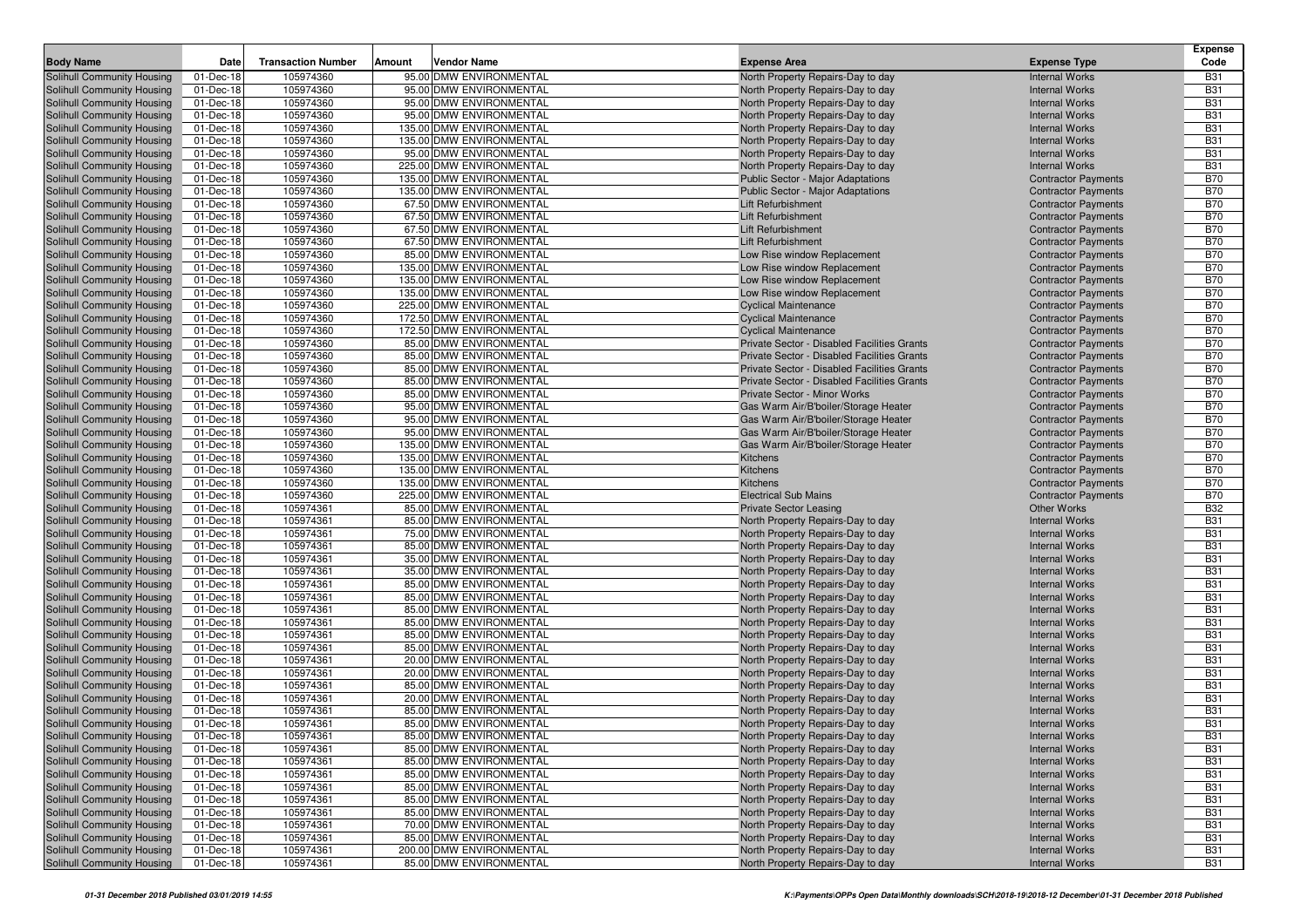|                                                          |                        |                           |                                                      |                                                                        |                                                          | <b>Expense</b>           |
|----------------------------------------------------------|------------------------|---------------------------|------------------------------------------------------|------------------------------------------------------------------------|----------------------------------------------------------|--------------------------|
| <b>Body Name</b>                                         | Date                   | <b>Transaction Number</b> | Vendor Name<br>Amount                                | <b>Expense Area</b>                                                    | <b>Expense Type</b>                                      | Code                     |
| Solihull Community Housing                               | 01-Dec-18              | 105974361                 | 85.00 DMW ENVIRONMENTAL                              | North Property Repairs-Day to day                                      | <b>Internal Works</b>                                    | <b>B31</b>               |
| Solihull Community Housing                               | 01-Dec-18              | 105974361                 | 85.00 DMW ENVIRONMENTAL                              | North Property Repairs-Day to day                                      | <b>Internal Works</b>                                    | <b>B31</b>               |
| Solihull Community Housing<br>Solihull Community Housing | 01-Dec-18<br>01-Dec-18 | 105974361<br>105974361    | 85.00 DMW ENVIRONMENTAL<br>85.00 DMW ENVIRONMENTAL   | North Property Repairs-Day to day<br>North Property Repairs-Day to day | <b>Internal Works</b><br><b>Internal Works</b>           | <b>B31</b><br><b>B31</b> |
| Solihull Community Housing                               | 01-Dec-18              | 105974361                 | 85.00 DMW ENVIRONMENTAL                              | North Property Repairs-Day to day                                      | <b>Internal Works</b>                                    | <b>B31</b>               |
| Solihull Community Housing                               | 01-Dec-18              | 105974361                 | 85.00 DMW ENVIRONMENTAL                              | North Property Repairs-Day to day                                      | <b>Internal Works</b>                                    | <b>B31</b>               |
| Solihull Community Housing                               | 01-Dec-18              | 105974361                 | 20.00 DMW ENVIRONMENTAL                              | North Property Repairs-Day to day                                      | <b>Internal Works</b>                                    | <b>B31</b>               |
| Solihull Community Housing                               | 01-Dec-18              | 105974361                 | 85.00 DMW ENVIRONMENTAL                              | North Property Repairs-Day to day                                      | <b>Internal Works</b>                                    | <b>B31</b>               |
| Solihull Community Housing                               | 01-Dec-18              | 105974361                 | 85.00 DMW ENVIRONMENTAL                              | North Property Repairs-Day to day                                      | <b>Internal Works</b>                                    | <b>B31</b>               |
| Solihull Community Housing                               | 01-Dec-18              | 105974361                 | 85.00 DMW ENVIRONMENTAL                              | North Property Repairs-Day to day                                      | <b>Internal Works</b>                                    | <b>B31</b>               |
| Solihull Community Housing                               | 01-Dec-18              | 105974361                 | 85.00 DMW ENVIRONMENTAL                              | North Property Repairs-Day to day                                      | <b>Internal Works</b>                                    | <b>B31</b>               |
| Solihull Community Housing                               | 01-Dec-18              | 105974361                 | 85.00 DMW ENVIRONMENTAL                              | North Property Repairs-Day to day                                      | <b>Internal Works</b>                                    | <b>B31</b>               |
| Solihull Community Housing                               | 01-Dec-18              | 105974361                 | 85.00 DMW ENVIRONMENTAL                              | North Property Repairs-Day to day                                      | <b>Internal Works</b>                                    | <b>B31</b>               |
| Solihull Community Housing                               | 01-Dec-18              | 105974361                 | 85.00 DMW ENVIRONMENTAL                              | North Property Repairs-Day to day                                      | <b>Internal Works</b>                                    | <b>B31</b>               |
| Solihull Community Housing                               | 01-Dec-18              | 105974361                 | 85.00 DMW ENVIRONMENTAL                              | North Property Repairs-Day to day                                      | <b>Internal Works</b>                                    | <b>B31</b>               |
| Solihull Community Housing                               | 01-Dec-18              | 105974361                 | 85.00 DMW ENVIRONMENTAL                              | North Property Repairs-Day to day                                      | <b>Internal Works</b>                                    | <b>B31</b>               |
| Solihull Community Housing                               | 01-Dec-18              | 105974361                 | 120.00 DMW ENVIRONMENTAL                             | North Property Repairs-Day to day                                      | <b>Internal Works</b>                                    | <b>B31</b>               |
| Solihull Community Housing                               | 01-Dec-18              | 105974361                 | 55.00 DMW ENVIRONMENTAL                              | Public Sector - Major Adaptations                                      | <b>Contractor Payments</b>                               | <b>B70</b>               |
| Solihull Community Housing                               | 01-Dec-18              | 105974361                 | 75.00 DMW ENVIRONMENTAL                              | Public Sector - Major Adaptations                                      | <b>Contractor Payments</b>                               | <b>B70</b>               |
| Solihull Community Housing                               | 01-Dec-18              | 105974361                 | 120.00 DMW ENVIRONMENTAL                             | Public Sector - Major Adaptations                                      | <b>Contractor Payments</b>                               | <b>B70</b>               |
| Solihull Community Housing                               | 01-Dec-18              | 105974361                 | 120.00 DMW ENVIRONMENTAL                             | Public Sector - Major Adaptations                                      | <b>Contractor Payments</b>                               | <b>B70</b>               |
| Solihull Community Housing                               | 01-Dec-18              | 105974361                 | 75.00 DMW ENVIRONMENTAL                              | <b>Public Sector - Major Adaptations</b>                               | <b>Contractor Payments</b>                               | <b>B70</b>               |
| Solihull Community Housing                               | 01-Dec-18              | 105974361                 | 75.00 DMW ENVIRONMENTAL                              | Public Sector - Major Adaptations                                      | <b>Contractor Payments</b>                               | <b>B70</b>               |
| Solihull Community Housing                               | 01-Dec-18              | 105974361                 | 90.00 DMW ENVIRONMENTAL                              | Public Sector - Major Adaptations                                      | <b>Contractor Payments</b>                               | <b>B70</b>               |
| Solihull Community Housing                               | 01-Dec-18<br>01-Dec-18 | 105974361<br>105974361    | 60.00 DMW ENVIRONMENTAL<br>45.00 DMW ENVIRONMENTAL   | Lift Refurbishment<br>Lift Refurbishment                               | <b>Contractor Payments</b>                               | <b>B70</b><br><b>B70</b> |
| Solihull Community Housing<br>Solihull Community Housing | 01-Dec-18              | 105974361                 | 60.00 DMW ENVIRONMENTAL                              | Lift Refurbishment                                                     | <b>Contractor Payments</b><br><b>Contractor Payments</b> | <b>B70</b>               |
| Solihull Community Housing                               | 01-Dec-18              | 105974361                 | 45.00 DMW ENVIRONMENTAL                              | Lift Refurbishment                                                     | <b>Contractor Payments</b>                               | <b>B70</b>               |
| Solihull Community Housing                               | 01-Dec-18              | 105974361                 | 75.00 DMW ENVIRONMENTAL                              | Private Sector - Disabled Facilities Grants                            | <b>Contractor Payments</b>                               | <b>B70</b>               |
| Solihull Community Housing                               | 01-Dec-18              | 105974361                 | 75.00 DMW ENVIRONMENTAL                              | Private Sector - Disabled Facilities Grants                            | <b>Contractor Payments</b>                               | <b>B70</b>               |
| Solihull Community Housing                               | 01-Dec-18              | 105974361                 | 75.00 DMW ENVIRONMENTAL                              | Private Sector - Disabled Facilities Grants                            | <b>Contractor Payments</b>                               | <b>B70</b>               |
| Solihull Community Housing                               | 01-Dec-18              | 105974361                 | 170.00 DMW ENVIRONMENTAL                             | Private Sector - Disabled Facilities Grants                            | <b>Contractor Payments</b>                               | <b>B70</b>               |
| Solihull Community Housing                               | 01-Dec-18              | 105974361                 | 85.00 DMW ENVIRONMENTAL                              | Gas Warm Air/B'boiler/Storage Heater                                   | <b>Contractor Payments</b>                               | <b>B70</b>               |
| Solihull Community Housing                               | 01-Dec-18              | 105974361                 | 85.00 DMW ENVIRONMENTAL                              | Gas Warm Air/B'boiler/Storage Heater                                   | <b>Contractor Payments</b>                               | <b>B70</b>               |
| Solihull Community Housing                               | 01-Dec-18              | 105974361                 | 50.00 DMW ENVIRONMENTAL                              | Gas Warm Air/B'boiler/Storage Heater                                   | <b>Contractor Payments</b>                               | <b>B70</b>               |
| Solihull Community Housing                               | 01-Dec-18              | 105974361                 | 85.00 DMW ENVIRONMENTAL                              | Gas Warm Air/B'boiler/Storage Heater                                   | <b>Contractor Payments</b>                               | <b>B70</b>               |
| Solihull Community Housing                               | 01-Dec-18              | 105974361                 | 85.00 DMW ENVIRONMENTAL                              | Gas Warm Air/B'boiler/Storage Heater                                   | <b>Contractor Payments</b>                               | <b>B70</b>               |
| Solihull Community Housing                               | 01-Dec-18              | 105974361                 | 120.00 DMW ENVIRONMENTAL                             | Gas Warm Air/B'boiler/Storage Heater                                   | <b>Contractor Payments</b>                               | <b>B70</b>               |
| Solihull Community Housing                               | 01-Dec-18              | 105974361                 | 120.00 DMW ENVIRONMENTAL                             | Gas Warm Air/B'boiler/Storage Heater                                   | <b>Contractor Payments</b>                               | <b>B70</b>               |
| Solihull Community Housing                               | 01-Dec-18              | 105974361                 | 75.00 DMW ENVIRONMENTAL                              | Kitchens                                                               | <b>Contractor Payments</b>                               | <b>B70</b>               |
| Solihull Community Housing                               | 01-Dec-18              | 105974361                 | 120.00 DMW ENVIRONMENTAL                             | Kitchens                                                               | <b>Contractor Payments</b>                               | <b>B70</b>               |
| Solihull Community Housing                               | 01-Dec-18              | 105974361                 | 120.00 DMW ENVIRONMENTAL                             | Kitchens                                                               | <b>Contractor Payments</b>                               | <b>B70</b>               |
| Solihull Community Housing                               | 01-Dec-18<br>01-Dec-18 | 105974361<br>105974361    | 120.00 DMW ENVIRONMENTAL<br>120.00 DMW ENVIRONMENTAL | Kitchens<br>Kitchens                                                   | <b>Contractor Payments</b>                               | <b>B70</b><br><b>B70</b> |
| Solihull Community Housing<br>Solihull Community Housing | 01-Dec-18              | 105974361                 | 75.00 DMW ENVIRONMENTAL                              | Kitchens                                                               | <b>Contractor Payments</b><br><b>Contractor Payments</b> | <b>B70</b>               |
| Solihull Community Housing                               | 12-Dec-18              | 105863452                 | 246.00 DMW ENVIRONMENTAL                             | North Property Repairs-Day to day                                      | <b>Internal Works</b>                                    | <b>B31</b>               |
| Solihull Community Housing                               | 01-Dec-18              | 105866648                 | 256.51 DODD GROUP                                    | <b>Electrical Improvement Works</b>                                    | <b>Contractor Payments</b>                               | <b>B70</b>               |
| Solihull Community Housing                               | 01-Dec-18              | 105866650                 | 378.85 DODD GROUP                                    | <b>Electrical Improvement Works</b>                                    | <b>Contractor Payments</b>                               | <b>B70</b>               |
| Solihull Community Housing                               | 01-Dec-18              | 105866651                 | 324.68 DODD GROUP                                    | <b>Electrical Improvement Works</b>                                    | <b>Contractor Payments</b>                               | <b>B70</b>               |
| <b>Solihull Community Housing</b>                        | 01-Dec-18              | 105866652                 | 415.06 DODD GROUP                                    | <b>Electrical Improvement Works</b>                                    | <b>Contractor Payments</b>                               | <b>B70</b>               |
| Solihull Community Housing                               | 01-Dec-18              | 105866655                 | 394.63 DODD GROUP                                    | <b>Electrical Improvement Works</b>                                    | <b>Contractor Payments</b>                               | <b>B70</b>               |
| Solihull Community Housing                               | 01-Dec-18              | 105866656                 | 446.67 DODD GROUP                                    | <b>Electrical Improvement Works</b>                                    | <b>Contractor Payments</b>                               | <b>B70</b>               |
| Solihull Community Housing                               | 01-Dec-18              | 105866659                 | 522.03 DODD GROUP                                    | Kitchens                                                               | <b>Contractor Payments</b>                               | <b>B70</b>               |
| Solihull Community Housing                               | 01-Dec-18              | 105866660                 | 575.07 DODD GROUP                                    | Kitchens                                                               | <b>Contractor Payments</b>                               | <b>B70</b>               |
| Solihull Community Housing                               | 01-Dec-18              | 105866662                 | 363.66 DODD GROUP                                    | <b>Kitchens</b>                                                        | <b>Contractor Payments</b>                               | <b>B70</b>               |
| Solihull Community Housing                               | 01-Dec-18              | 105976586                 | 686.78 DODD GROUP                                    | Public Sector - Major Adaptations                                      | <b>Contractor Payments</b>                               | <b>B70</b>               |
| Solihull Community Housing                               | 01-Dec-18              | 105866664                 | 444.53 DODD GROUP                                    | <b>Kitchens</b>                                                        | <b>Contractor Payments</b>                               | <b>B70</b>               |
| Solihull Community Housing                               | 01-Dec-18              | 105976587                 | 669.02 DODD GROUP                                    | Mechanical & Electrical                                                | <b>Utility Related Works</b>                             | <b>B34</b>               |
| Solihull Community Housing                               | 01-Dec-18              | 105976588                 | 280.04 DODD GROUP                                    | <b>Mechanical &amp; Electrical</b>                                     | <b>Utility Related Works</b>                             | <b>B34</b>               |
| Solihull Community Housing                               | 01-Dec-18              | 105866694                 | 230.27 DODD GROUP                                    | Mechanical & Electrical                                                | <b>Utility Related Works</b>                             | <b>B34</b>               |
| Solihull Community Housing                               | 01-Dec-18              | 105976596                 | 745.02 DODD GROUP                                    | North Property Repairs-Voids                                           | Voids                                                    | <b>B38</b>               |
| Solihull Community Housing                               | 01-Dec-18              | 105866946                 | 470.04 DODD GROUP                                    | <b>Electrical Improvement Works</b>                                    | <b>Contractor Payments</b>                               | <b>B70</b>               |
| Solihull Community Housing                               | 01-Dec-18              | 105976597                 | 475.11 DODD GROUP                                    | Public Sector - Minor Works                                            | <b>Contractor Payments</b>                               | <b>B70</b>               |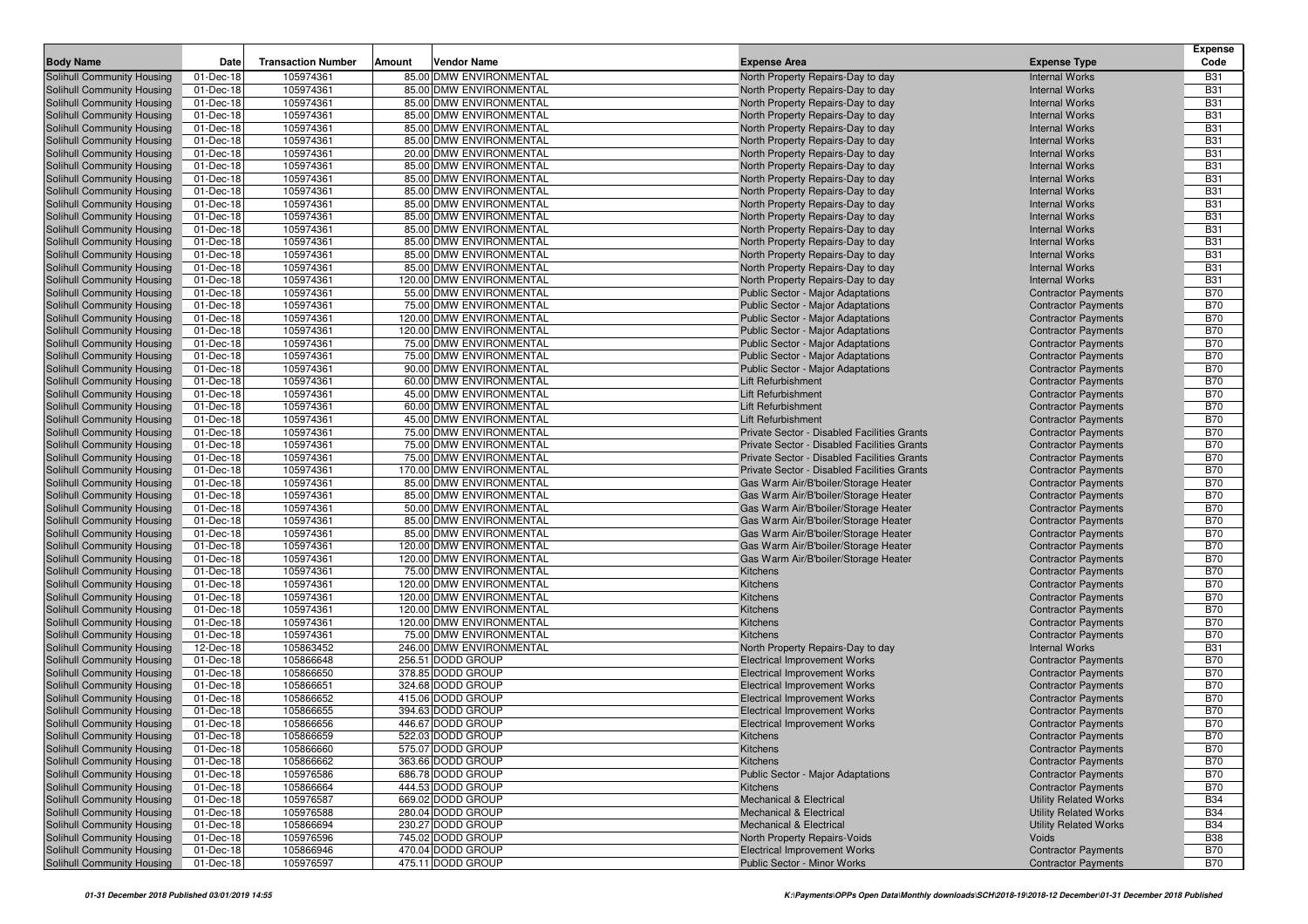|                                                          |                         |                           |                                                                        |                                                                                |                                            | <b>Expense</b>                     |
|----------------------------------------------------------|-------------------------|---------------------------|------------------------------------------------------------------------|--------------------------------------------------------------------------------|--------------------------------------------|------------------------------------|
| <b>Body Name</b>                                         | Date                    | <b>Transaction Number</b> | <b>Vendor Name</b><br>Amount                                           | <b>Expense Area</b>                                                            | <b>Expense Type</b>                        | Code                               |
| Solihull Community Housing                               | 01-Dec-18               | 105867006                 | 215.97 DODD GROUP                                                      | <b>Mechanical &amp; Electrical</b>                                             | <b>Utility Related Works</b>               | <b>B34</b>                         |
| Solihull Community Housing                               | 01-Dec-18               | 105976598                 | 357.33 DODD GROUP                                                      | <b>Mechanical &amp; Electrical</b>                                             | <b>Utility Related Works</b>               | <b>B34</b>                         |
| Solihull Community Housing                               | 01-Dec-18               | 105976599                 | 437.05 DODD GROUP                                                      | <b>Mechanical &amp; Electrical</b>                                             | <b>Utility Related Works</b>               | <b>B34</b>                         |
| Solihull Community Housing                               | 01-Dec-18               | 105976600                 | 243.39 DODD GROUP                                                      | <b>Mechanical &amp; Electrical</b>                                             | <b>Utility Related Works</b>               | <b>B34</b>                         |
| Solihull Community Housing                               | 01-Dec-18               | 105976601                 | 346.68 DODD GROUP                                                      | <b>Mechanical &amp; Electrical</b>                                             | <b>Utility Related Works</b>               | <b>B34</b>                         |
| Solihull Community Housing                               | $\overline{0}$ 1-Dec-18 | 105976602                 | 310.75 DODD GROUP                                                      | <b>Mechanical &amp; Electrical</b>                                             | <b>Utility Related Works</b>               | <b>B34</b>                         |
| Solihull Community Housing                               | 01-Dec-18               | 105976603                 | 302.40 DODD GROUP                                                      | <b>Mechanical &amp; Electrical</b>                                             | <b>Utility Related Works</b>               | <b>B34</b>                         |
| Solihull Community Housing                               | 01-Dec-18               | 105867066                 | 211.45 DODD GROUP                                                      | <b>Mechanical &amp; Electrical</b>                                             | <b>Utility Related Works</b>               | <b>B34</b>                         |
| Solihull Community Housing                               | 01-Dec-18               | 105976604                 | 677.43 DODD GROUP                                                      | <b>Mechanical &amp; Electrical</b>                                             | <b>Utility Related Works</b>               | <b>B34</b>                         |
| Solihull Community Housing                               | 01-Dec-18               | 105976605                 | 236.57 DODD GROUP                                                      | <b>Mechanical &amp; Electrical</b>                                             | <b>Utility Related Works</b>               | <b>B34</b>                         |
| Solihull Community Housing                               | 01-Dec-18               | 105976606                 | 341.42 DODD GROUP                                                      | <b>Mechanical &amp; Electrical</b>                                             | <b>Utility Related Works</b>               | <b>B34</b>                         |
| Solihull Community Housing                               | 01-Dec-18               | 105976607                 | 290.47 DODD GROUP                                                      | <b>Mechanical &amp; Electrical</b>                                             | <b>Utility Related Works</b>               | <b>B34</b>                         |
| Solihull Community Housing                               | 01-Dec-18               | 105867164                 | 214.46 DODD GROUP                                                      | <b>Mechanical &amp; Electrical</b>                                             | <b>Utility Related Works</b>               | <b>B34</b>                         |
| Solihull Community Housing                               | 01-Dec-18               | 105976608                 | 452.88 DODD GROUP                                                      | <b>Mechanical &amp; Electrical</b>                                             | <b>Utility Related Works</b>               | <b>B34</b>                         |
| Solihull Community Housing                               | 01-Dec-18               | 105976609                 | 316.79 DODD GROUP                                                      | <b>Mechanical &amp; Electrical</b>                                             | <b>Utility Related Works</b>               | <b>B34</b>                         |
| Solihull Community Housing                               | 01-Dec-18               | 105976610                 | 229.96 DODD GROUP                                                      | <b>Mechanical &amp; Electrical</b>                                             | <b>Utility Related Works</b>               | <b>B34</b>                         |
| Solihull Community Housing                               | 11-Dec-18               | 105976611                 | 6105.48 DODD GROUP                                                     | <b>Electrical Sub Mains</b>                                                    | <b>Contractor Payments</b>                 | <b>B70</b>                         |
| Solihull Community Housing                               | 11-Dec-18               | 105976612                 | 5165.51 DODD GROUP                                                     | <b>Electrical Sub Mains</b>                                                    | <b>Contractor Payments</b>                 | <b>B70</b>                         |
| Solihull Community Housing                               | 11-Dec-18               | 105976613                 | 5165.51 DODD GROUP                                                     | <b>Electrical Sub Mains</b>                                                    | <b>Contractor Payments</b>                 | <b>B70</b>                         |
| Solihull Community Housing                               | 11-Dec-18               | 105976614                 | 6105.48 DODD GROUP                                                     | <b>Electrical Sub Mains</b>                                                    | <b>Contractor Payments</b>                 | <b>B70</b>                         |
| Solihull Community Housing                               | 18-Dec-18               | 105976729                 | 233.67 DODD GROUP                                                      | <b>Mechanical &amp; Electrical</b>                                             | <b>Utility Related Works</b>               | <b>B34</b>                         |
| Solihull Community Housing                               | 01-Dec-18               | 105976369                 | 19.50 DOORFIT PRODUCTS LTD                                             | Stores-Stores and delivery                                                     | <b>Stocks</b>                              | R <sub>10</sub>                    |
| Solihull Community Housing                               | 01-Dec-18               | 105976369                 | 13.50 DOORFIT PRODUCTS LTD                                             | Stores-Stores and delivery                                                     | <b>Stocks</b>                              | R <sub>10</sub>                    |
| Solihull Community Housing                               | 01-Dec-18               | 105976369                 | 239.90 DOORFIT PRODUCTS LTD                                            | Stores-Stores and delivery                                                     | <b>Stocks</b>                              | R <sub>10</sub>                    |
| Solihull Community Housing<br>Solihull Community Housing | 07-Dec-18               | 106048558                 | 19.50 DOORFIT PRODUCTS LTD<br>359.85 DOORFIT PRODUCTS LTD              | Stores-Stores and delivery                                                     | <b>Stocks</b>                              | R <sub>10</sub>                    |
| Solihull Community Housing                               | 07-Dec-18<br>13-Dec-18  | 106048558<br>106048559    | 338.00 DOORFIT PRODUCTS LTD                                            | Stores-Stores and delivery                                                     | <b>Stocks</b><br><b>Stocks</b>             | R <sub>10</sub><br>R <sub>10</sub> |
| Solihull Community Housing                               | 21-Dec-18               | 106049646                 | 1472.01 DR GAIL YOUNG                                                  | Stores-Stores and delivery<br><b>Housing Aid &amp; Homelessness</b>            | <b>Tenant Medicals</b>                     | D63                                |
| Solihull Community Housing                               | 12-Dec-18               | 105977146                 | 208.71 DRAINTECH SERVICES (MIDLANDS) LTD                               | North Property Repairs-Day to day                                              | <b>Other Works</b>                         | <b>B32</b>                         |
| Solihull Community Housing                               | 12-Dec-18               | 105977147                 | 358.40 DRAINTECH SERVICES (MIDLANDS) LTD                               | North Property Repairs-Day to day                                              | <b>Other Works</b>                         | <b>B32</b>                         |
| Solihull Community Housing                               | 12-Dec-18               | 105977148                 | 547.93 DRAINTECH SERVICES (MIDLANDS) LTD                               | North Property Repairs-Day to day                                              | <b>Other Works</b>                         | <b>B32</b>                         |
| Solihull Community Housing                               | 12-Dec-18               | 105977150                 | 355.76 DRAINTECH SERVICES (MIDLANDS) LTD                               | North Property Repairs-Day to day                                              | <b>Other Works</b>                         | <b>B32</b>                         |
| Solihull Community Housing                               | 12-Dec-18               | 105977151                 | 1617.49 DRAINTECH SERVICES (MIDLANDS) LTD                              | North Property Repairs-Day to day                                              | <b>Other Works</b>                         | <b>B32</b>                         |
| Solihull Community Housing                               | 12-Dec-18               | 105977153                 | 358.40 DRAINTECH SERVICES (MIDLANDS) LTD                               | North Property Repairs-Day to day                                              | <b>Other Works</b>                         | <b>B32</b>                         |
| Solihull Community Housing                               | 06-Dec-18               | 105820993                 | 745.38 DULUX DECORATOR CENTRES                                         | North Property Repairs-Voids                                                   | <b>Internal Works</b>                      | <b>B31</b>                         |
| Solihull Community Housing                               | 06-Dec-18               | 105820993                 | 646.00 DULUX DECORATOR CENTRES                                         | North Property Repairs-Voids                                                   | <b>Internal Works</b>                      | <b>B31</b>                         |
| Solihull Community Housing                               | 06-Dec-18               | 105820993                 | 602.99 DULUX DECORATOR CENTRES                                         | Gas Warm Air/B'boiler/Storage Heater                                           | <b>Contractor Payments</b>                 | <b>B70</b>                         |
| Solihull Community Housing                               | 06-Dec-18               | 105820993                 | -372.69 DULUX DECORATOR CENTRES                                        | North Property Repairs-Voids                                                   | <b>Internal Works</b>                      | <b>B31</b>                         |
| Solihull Community Housing                               | 06-Dec-18               | 105820993                 | -323.00 DULUX DECORATOR CENTRES                                        | North Property Repairs-Voids                                                   | <b>Internal Works</b>                      | <b>B31</b>                         |
| Solihull Community Housing                               | 06-Dec-18               | 105820993                 | -301.18 DULUX DECORATOR CENTRES                                        | Gas Warm Air/B'boiler/Storage Heater                                           | <b>Contractor Payments</b>                 | <b>B70</b>                         |
| Solihull Community Housing                               | 12-Dec-18               | 105867247                 | 313.10 DULUX DECORATOR CENTRES                                         | North Property Repairs-Voids                                                   | <b>Internal Works</b>                      | <b>B31</b>                         |
| <b>Solihull Community Housing</b>                        | 12-Dec-18               | 105867247                 | 336.22 DULUX DECORATOR CENTRES                                         | North Property Repairs-Voids                                                   | <b>Internal Works</b>                      | <b>B31</b>                         |
| Solihull Community Housing                               | 12-Dec-18               | 105867247                 | 161.94 DULUX DECORATOR CENTRES                                         | Gas Warm Air/B'boiler/Storage Heater                                           | <b>Contractor Payments</b>                 | <b>B70</b>                         |
| Solihull Community Housing                               | 27-Dec-18               | 106057449                 | 295.84 E.ON ENERGY                                                     | <b>Private Sector Leasing</b>                                                  | Gas                                        | <b>B10</b>                         |
| Solihull Community Housing                               | 27-Dec-18               | 106057450                 | 522.93 E.ON ENERGY                                                     | <b>Private Sector Leasing</b>                                                  | Gas                                        | <b>B10</b>                         |
| Solihull Community Housing                               | 18-Dec-18               | 105978383                 | 893.55 EDEN BROWN RECRUITMENT LTD                                      | Housing Aid & Homelessness                                                     | <b>Agency Staff</b>                        | A60                                |
| Solihull Community Housing                               | 18-Dec-18               | 105978386                 | 893.55 EDEN BROWN RECRUITMENT LTD                                      | Housing Aid & Homelessness                                                     | <b>Agency Staff</b>                        | A60                                |
| Solihull Community Housing<br>Solihull Community Housing | 18-Dec-18               | 105978388                 | 893.55 EDEN BROWN RECRUITMENT LTD<br>893.55 EDEN BROWN RECRUITMENT LTD | Housing Aid & Homelessness                                                     | <b>Agency Staff</b>                        | A60                                |
|                                                          | 18-Dec-18               | 105978391                 |                                                                        | <b>Housing Aid &amp; Homelessness</b>                                          | <b>Agency Staff</b>                        | A60                                |
| Solihull Community Housing<br>Solihull Community Housing | 18-Dec-18<br>18-Dec-18  | 105978393<br>105978394    | 893.55 EDEN BROWN RECRUITMENT LTD<br>833.18 EDEN BROWN RECRUITMENT LTD | <b>Housing Aid &amp; Homelessness</b><br><b>Housing Aid &amp; Homelessness</b> | <b>Agency Staff</b><br><b>Agency Staff</b> | A60<br>A60                         |
| Solihull Community Housing                               | 28-Dec-18               | 106058353                 | 2.65 EDENRED                                                           | <b>Central Administration</b>                                                  | Other Fees & Charges                       | D <sub>59</sub>                    |
| Solihull Community Housing                               | 28-Dec-18               | 106058353                 | 663.00 EDENRED                                                         | <b>Balance Sheet</b>                                                           |                                            | R <sub>51</sub>                    |
| Solihull Community Housing                               | 20-Dec-18               | 106006354                 | 24875.50 EDINBURGH WEAVERS                                             | New Build - Coleshill Heath School Extra Care                                  | <b>High Street Vouchers</b><br>Furniture   | D11                                |
| Solihull Community Housing                               | 11-Dec-18               | 105858592                 | 883.62 ELDERCARE                                                       | Safe and Sound Operational                                                     | Other Supplier/Services Costs              | D90                                |
| Solihull Community Housing                               | 11-Dec-18               | 105858594                 | 284.53 ELDERCARE                                                       | Safe and Sound Operational                                                     | <b>Equipment Rental/Lease</b>              | D <sub>18</sub>                    |
| Solihull Community Housing                               | 11-Dec-18               | 105858591                 | 4781.51 ELDERCARE                                                      | Safe and Sound Operational                                                     | Other Supplier/Services Costs              | D90                                |
| Solihull Community Housing                               | 12-Dec-18               | 105866569                 | 650.00 ENCRAFT LTD                                                     | <b>Biomass System</b>                                                          | Other Fees & Charges                       | D <sub>59</sub>                    |
| Solihull Community Housing                               | 12-Dec-18               | 105866175                 | 650.00 ENCRAFT LTD                                                     | <b>Biomass System</b>                                                          | Other Fees & Charges                       | D <sub>59</sub>                    |
| Solihull Community Housing                               | 12-Dec-18               | 105866176                 | 1578.21 ENCRAFT LTD                                                    | <b>Biomass System</b>                                                          | Other Fees & Charges                       | D <sub>59</sub>                    |
| Solihull Community Housing                               | 12-Dec-18               | 105866177                 | 791.00 ENCRAFT LTD                                                     | <b>Biomass System</b>                                                          | Other Fees & Charges                       | D <sub>59</sub>                    |
| Solihull Community Housing                               | 12-Dec-18               | 105866288                 | 650.00 ENCRAFT LTD                                                     | <b>Biomass System</b>                                                          | Other Fees & Charges                       | D <sub>59</sub>                    |
| Solihull Community Housing                               | 12-Dec-18               | 105866179                 | 650.00 ENCRAFT LTD                                                     | <b>Biomass System</b>                                                          | Other Fees & Charges                       | D <sub>59</sub>                    |
|                                                          |                         |                           |                                                                        |                                                                                |                                            |                                    |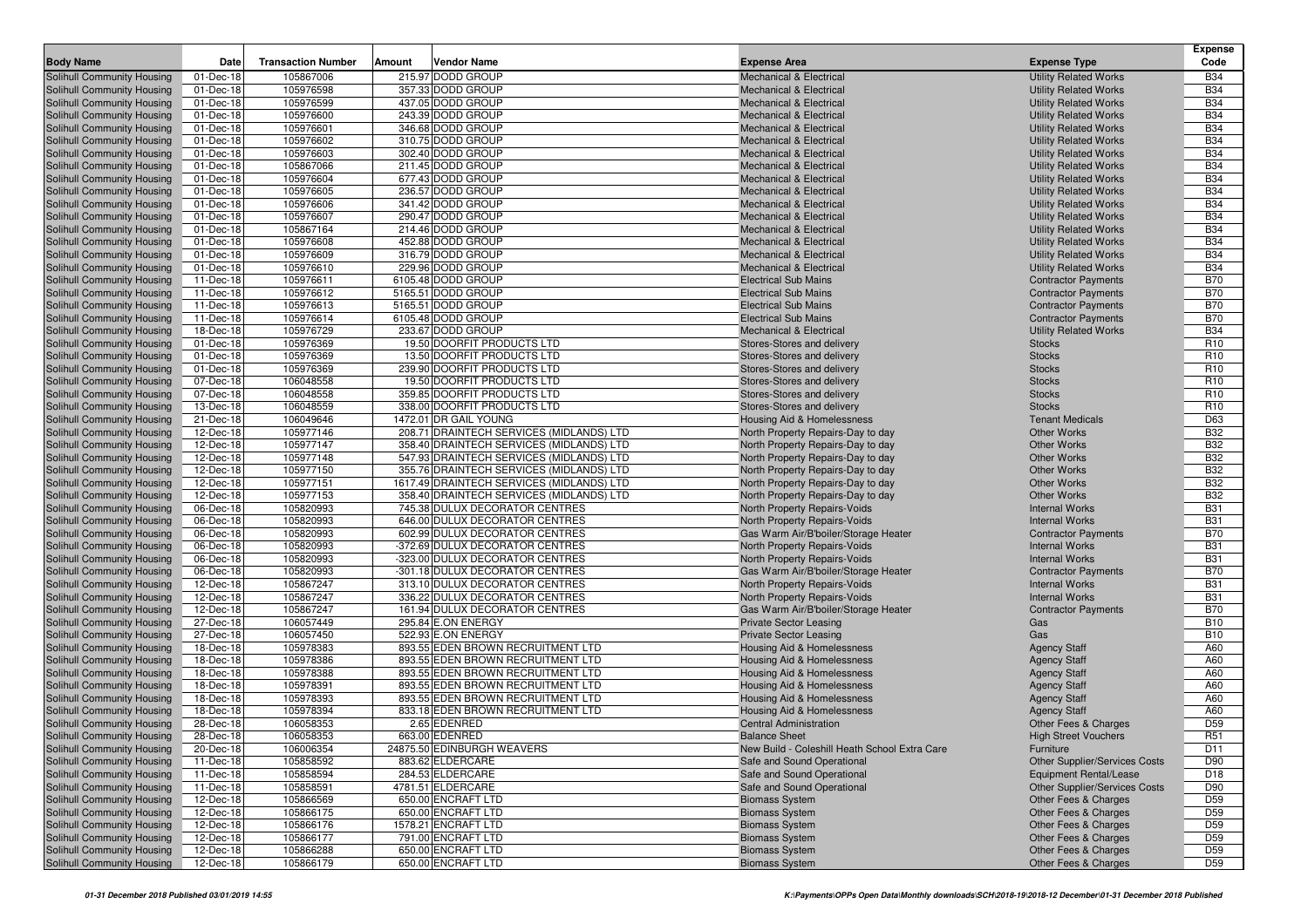| <b>Body Name</b>                  | Date      | <b>Transaction Number</b> | Amount | Vendor Name                                    | <b>Expense Area</b>                         | <b>Expense Type</b>             | <b>Expense</b><br>Code |
|-----------------------------------|-----------|---------------------------|--------|------------------------------------------------|---------------------------------------------|---------------------------------|------------------------|
| Solihull Community Housing        | 12-Dec-18 | 105866180                 |        | 1909.20 ENCRAFT LTD                            | <b>Biomass System</b>                       | Other Fees & Charges            | D <sub>59</sub>        |
| Solihull Community Housing        | 17-Dec-18 | 105974573                 |        | 10938.85 ENVIRONMENTAL CONTRACTS LTD           | Stores-Stores and delivery                  | <b>Waste Disposal</b>           | E20                    |
| Solihull Community Housing        | 04-Dec-18 | 105811767                 |        | 399.00 EUROPEAN METAL RECYCLING LTD            | Stores-Stores and delivery                  | <b>Waste Disposal</b>           | E20                    |
| <b>Solihull Community Housing</b> | 07-Dec-18 | 105822513                 |        | 851.00 FAMILY CARE TRUST (SOLIHULL)            | North Property Repairs-Voids                | Voids                           | <b>B38</b>             |
| Solihull Community Housing        | 05-Dec-18 | 105817016                 |        | 499.12 FAST TRACK MANAGEMENT SERVICES LTD      | North Property Repairs-Day to day           | <b>Agency Staff</b>             | A60                    |
| Solihull Community Housing        | 12-Dec-18 | 105867296                 |        | 629.00 FAST TRACK MANAGEMENT SERVICES LTD      | North Property Repairs-Day to day           | <b>Agency Staff</b>             | A60                    |
| Solihull Community Housing        | 19-Dec-18 | 105984361                 |        | 629.00 FAST TRACK MANAGEMENT SERVICES LTD      | North Property Repairs-Day to day           | <b>Agency Staff</b>             | A60                    |
| Solihull Community Housing        | 01-Dec-18 | 105862359                 |        | 237.41 FLOOR RESTORATIONS LTD                  | Private Sector - Disabled Facilities Grants | <b>Contractor Payments</b>      | <b>B70</b>             |
| Solihull Community Housing        | 14-Dec-18 | 105888666                 |        | -1794.00 HANDICARE ACCESSIBILITY LTD           | <b>Public Sector - Major Adaptations</b>    | <b>Contractor Payments</b>      | <b>B70</b>             |
| Solihull Community Housing        | 01-Dec-18 | 105862363                 |        | 2036.00 HANDICARE ACCESSIBILITY LTD            | Public Sector - Major Adaptations           | <b>Contractor Payments</b>      | <b>B70</b>             |
| Solihull Community Housing        | 01-Dec-18 | 105862364                 |        | 220.30 HANDICARE ACCESSIBILITY LTD             | <b>Mechanical &amp; Electrical</b>          | <b>Utility Related Works</b>    | <b>B34</b>             |
| Solihull Community Housing        | 01-Dec-18 | 105862365                 |        | 3877.00 HANDICARE ACCESSIBILITY LTD            | <b>Public Sector - Major Adaptations</b>    | <b>Contractor Payments</b>      | <b>B70</b>             |
| Solihull Community Housing        | 01-Dec-18 | 105862366                 |        | 2218.00 HANDICARE ACCESSIBILITY LTD            | Private Sector - Disabled Facilities Grants | <b>Contractor Payments</b>      | <b>B70</b>             |
| Solihull Community Housing        | 04-Dec-18 | 105810787                 |        | 670.91 HANDICARE ACCESSIBILITY LTD             | Home Improvement Agency                     | Adaptations                     | <b>B83</b>             |
| Solihull Community Housing        | 04-Dec-18 | 105810786                 |        | 1050.00 HANDICARE ACCESSIBILITY LTD            | Home Improvement Agency                     | Adaptations                     | <b>B83</b>             |
| Solihull Community Housing        | 01-Dec-18 | 105862367                 |        | 2709.00 HANDICARE ACCESSIBILITY LTD            | Private Sector - Disabled Facilities Grants | <b>Contractor Payments</b>      | <b>B70</b>             |
| Solihull Community Housing        | 01-Dec-18 | 105862368                 |        | 3831.00 HANDICARE ACCESSIBILITY LTD            | Private Sector - Disabled Facilities Grants | <b>Contractor Payments</b>      | <b>B70</b>             |
| Solihull Community Housing        | 18-Dec-18 | 105976508                 |        | 670.91 HANDICARE ACCESSIBILITY LTD             | Home Improvement Agency                     | Adaptations                     | <b>B83</b>             |
| Solihull Community Housing        | 18-Dec-18 | 105976509                 |        | 1062.50 HANDICARE ACCESSIBILITY LTD            | Home Improvement Agency                     | Adaptations                     | <b>B83</b>             |
| Solihull Community Housing        | 19-Dec-18 | 105983732                 |        | 11051.63 HARDYMAN GROUP LTD                    | Private Sector - Disabled Facilities Grants | <b>Contractor Payments</b>      | <b>B70</b>             |
| Solihull Community Housing        | 04-Dec-18 | 105811867                 |        | 359.60 HARROLD-JONES SERVICES                  | <b>Mechanical &amp; Electrical</b>          | <b>Utility Related Works</b>    | <b>B34</b>             |
| Solihull Community Housing        | 04-Dec-18 | 105811877                 |        | 359.60 HARROLD-JONES SERVICES                  | <b>Mechanical &amp; Electrical</b>          | <b>Utility Related Works</b>    | <b>B34</b>             |
| Solihull Community Housing        | 04-Dec-18 | 105811872                 |        | 359.60 HARROLD-JONES SERVICES                  | <b>Mechanical &amp; Electrical</b>          | <b>Utility Related Works</b>    | <b>B34</b>             |
| Solihull Community Housing        | 04-Dec-18 | 105811879                 |        | -359.60 HARROLD-JONES SERVICES                 | Mechanical & Electrical                     | <b>Utility Related Works</b>    | <b>B34</b>             |
| <b>Solihull Community Housing</b> | 03-Dec-18 | 105712517                 |        | 192990.00 HM REVENUE & CUSTOMS                 | <b>VAT</b>                                  | <b>Creditor: Government</b>     | S04                    |
| Solihull Community Housing        | 19-Dec-18 | 105984353                 |        | 2946.00 HM REVENUE & CUSTOMS                   | <b>Central Administration</b>               | <b>Other Employee Costs</b>     | A90                    |
| Solihull Community Housing        | 12-Dec-18 | 105863360                 |        | 8905.07 HOUSEMARK LTD                          | <b>Central Administration</b>               | <b>Professional Fees</b>        | D <sub>50</sub>        |
| Solihull Community Housing        | 06-Dec-18 | 105820987                 |        | 2363.03 INLAND REVENUE ONLY                    | <b>Sub Contractors Tax</b>                  | <b>Creditor: Inland Revenue</b> | S02                    |
| <b>Solihull Community Housing</b> | 18-Dec-18 | 105977239                 |        | 14052.40 INLAND REVENUE ONLY                   | <b>Central Administration</b>               | Other Fees & Charges            | D <sub>59</sub>        |
| Solihull Community Housing        | 21-Dec-18 | 106049649                 |        | 1000.00 IN-TEND LTD                            | Procurement                                 | <b>Professional Fees</b>        | D <sub>50</sub>        |
| Solihull Community Housing        | 21-Dec-18 | 106049649                 |        | 500.00 IN-TEND LTD                             | Procurement                                 | <b>Professional Fees</b>        | D <sub>50</sub>        |
| Solihull Community Housing        | 13-Dec-18 | 105887208                 |        | 86700.35 J HARPER & SONS (LEOMINSTER) LTD      | New Build - Cambridge Drive                 | <b>Contractor Payments</b>      | <b>B70</b>             |
| Solihull Community Housing        | 13-Dec-18 | 105887209                 |        | 18974.36 J HARPER & SONS (LEOMINSTER) LTD      | New Build - Green Hill Way                  | <b>Contractor Payments</b>      | <b>B70</b>             |
| Solihull Community Housing        | 05-Dec-18 | 105813592                 |        | 494.83 JAMES ANDREWS RECRUITMENT SOLUTIONS LTD | Housing Aid & Homelessness                  | <b>Agency Staff</b>             | A60                    |
| Solihull Community Housing        | 05-Dec-18 | 105813591                 |        | 629.00 JAMES ANDREWS RECRUITMENT SOLUTIONS LTD | Housing Aid & Homelessness                  | <b>Agency Staff</b>             | A60                    |
| Solihull Community Housing        | 05-Dec-18 | 105813593                 |        | 962.00 JAMES ANDREWS RECRUITMENT SOLUTIONS LTD | Housing Aid & Homelessness                  | <b>Agency Staff</b>             | A60                    |
| Solihull Community Housing        | 11-Dec-18 | 105858793                 |        | 640.38 JAMES ANDREWS RECRUITMENT SOLUTIONS LTD | Housing Aid & Homelessness                  | <b>Agency Staff</b>             | A60                    |
| <b>Solihull Community Housing</b> | 11-Dec-18 | 105858795                 |        | 629.00 JAMES ANDREWS RECRUITMENT SOLUTIONS LTD | Housing Aid & Homelessness                  | <b>Agency Staff</b>             | A60                    |
| Solihull Community Housing        | 18-Dec-18 | 105978395                 |        | 962.00 JAMES ANDREWS RECRUITMENT SOLUTIONS LTD | Housing Aid & Homelessness                  | <b>Agency Staff</b>             | A60                    |
| Solihull Community Housing        | 18-Dec-18 | 105978421                 |        | 634.50 JAMES ANDREWS RECRUITMENT SOLUTIONS LTD | Housing Aid & Homelessness                  | <b>Agency Staff</b>             | A60                    |
| Solihull Community Housing        | 18-Dec-18 | 105978417                 |        | 629.00 JAMES ANDREWS RECRUITMENT SOLUTIONS LTD | Housing Aid & Homelessness                  | <b>Agency Staff</b>             | A60                    |
| Solihull Community Housing        | 18-Dec-18 | 105978419                 |        | 624.00 JAMES ANDREWS RECRUITMENT SOLUTIONS LTD | Housing Aid & Homelessness                  | <b>Agency Staff</b>             | A60                    |
| Solihull Community Housing        | 27-Dec-18 | 106057377                 |        | 475.88 JAMES ANDREWS RECRUITMENT SOLUTIONS LTD | Housing Aid & Homelessness                  | <b>Agency Staff</b>             | A60                    |
| Solihull Community Housing        | 27-Dec-18 | 106057376                 |        | 505.75 JAMES ANDREWS RECRUITMENT SOLUTIONS LTD | Housing Aid & Homelessness                  | <b>Agency Staff</b>             | A60                    |
| Solihull Community Housing        | 27-Dec-18 | 106057378                 |        | 962.00 JAMES ANDREWS RECRUITMENT SOLUTIONS LTD | Housing Aid & Homelessness                  | <b>Agency Staff</b>             | A60                    |
| Solihull Community Housing        | 01-Dec-18 | 105821113                 |        | 96.00 JEWSON LTD                               | Stores-Stores and delivery                  | <b>Stocks</b>                   | R <sub>10</sub>        |
| Solihull Community Housing        | 01-Dec-18 | 105821113                 |        | 283.98 JEWSON LTD                              | Stores-Stores and delivery                  | <b>Stocks</b>                   | R <sub>10</sub>        |
| Solihull Community Housing        | 01-Dec-18 | 105821113                 |        | 59.82 JEWSON LTD                               | Stores-Stores and delivery                  | <b>Stocks</b>                   | R <sub>10</sub>        |
| Solihull Community Housing        | 01-Dec-18 | 105976382                 |        | 22.40 JEWSON LTD                               | Stores-Stores and delivery                  | <b>Stocks</b>                   | R <sub>10</sub>        |
| <b>Solihull Community Housing</b> | 01-Dec-18 | 105976382                 |        | 8.50 JEWSON LTD                                | Stores-Stores and delivery                  | <b>Stocks</b>                   | R <sub>10</sub>        |
| Solihull Community Housing        | 01-Dec-18 | 105976382                 |        | 25.10 JEWSON LTD                               | Stores-Stores and delivery                  | <b>Stocks</b>                   | R <sub>10</sub>        |
| Solihull Community Housing        | 01-Dec-18 | 105976382                 |        | 38.10 JEWSON LTD                               | Stores-Stores and delivery                  | <b>Stocks</b>                   | R <sub>10</sub>        |
| Solihull Community Housing        | 01-Dec-18 | 105976382                 |        | 7.50 JEWSON LTD                                | Stores-Stores and delivery                  | <b>Stocks</b>                   | R <sub>10</sub>        |
| Solihull Community Housing        | 01-Dec-18 | 105976382                 |        | 280.00 JEWSON LTD                              | Stores-Stores and delivery                  | <b>Stocks</b>                   | R <sub>10</sub>        |
| Solihull Community Housing        | 01-Dec-18 | 105976382                 |        | 15.00 JEWSON LTD                               | Stores-Stores and delivery                  | <b>Stocks</b>                   | R <sub>10</sub>        |
| Solihull Community Housing        | 01-Dec-18 | 105976382                 |        | 13.85 JEWSON LTD                               | Stores-Stores and delivery                  | <b>Stocks</b>                   | R <sub>10</sub>        |
| Solihull Community Housing        | 01-Dec-18 | 105976382                 |        | 2.50 JEWSON LTD                                | Stores-Stores and delivery                  | <b>Stocks</b>                   | R <sub>10</sub>        |
| Solihull Community Housing        | 01-Dec-18 | 105976382                 |        | 24.81 JEWSON LTD                               | Stores-Stores and delivery                  | <b>Stocks</b>                   | R <sub>10</sub>        |
| Solihull Community Housing        | 01-Dec-18 | 105976382                 |        | 27.24 JEWSON LTD                               | Stores-Stores and delivery                  | <b>Stocks</b>                   | R <sub>10</sub>        |
| Solihull Community Housing        | 01-Dec-18 | 105976382                 |        | 17.25 JEWSON LTD                               | Stores-Stores and delivery                  | <b>Stocks</b>                   | R <sub>10</sub>        |
| Solihull Community Housing        | 01-Dec-18 | 105976382                 |        | 113.80 JEWSON LTD                              | Stores-Stores and delivery                  | <b>Stocks</b>                   | R <sub>10</sub>        |
| Solihull Community Housing        | 01-Dec-18 | 105976382                 |        | 170.40 JEWSON LTD                              | Stores-Stores and delivery                  | <b>Stocks</b>                   | R <sub>10</sub>        |
| Solihull Community Housing        | 01-Dec-18 | 105976382                 |        | 49.80 JEWSON LTD                               | Stores-Stores and delivery                  | <b>Stocks</b>                   | R <sub>10</sub>        |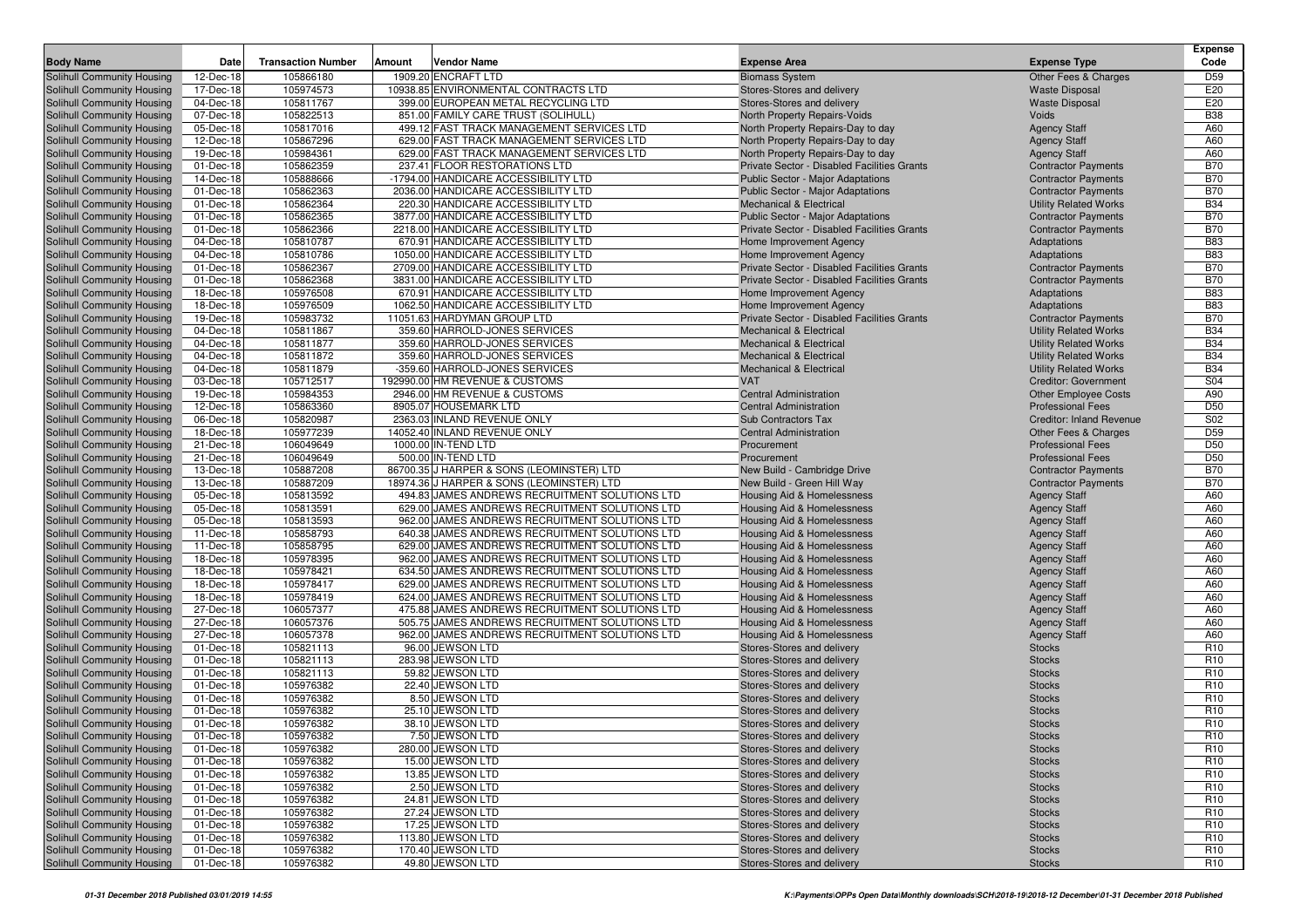| <b>Body Name</b>                                         | Date                   | <b>Transaction Number</b> | Amount | <b>Vendor Name</b>                     | <b>Expense Area</b>                                      | <b>Expense Type</b>            | <b>Expense</b><br>Code             |
|----------------------------------------------------------|------------------------|---------------------------|--------|----------------------------------------|----------------------------------------------------------|--------------------------------|------------------------------------|
| Solihull Community Housing                               | 01-Dec-18              | 105976382                 |        | 112.50 JEWSON LTD                      | Stores-Stores and delivery                               | <b>Stocks</b>                  | R <sub>10</sub>                    |
| Solihull Community Housing                               | 01-Dec-18              | 105976382                 |        | 293.70 JEWSON LTD                      | Stores-Stores and delivery                               | <b>Stocks</b>                  | R <sub>10</sub>                    |
| Solihull Community Housing                               | 01-Dec-18              | 105976382                 |        | 26.35 JEWSON LTD                       | Stores-Stores and delivery                               | <b>Stocks</b>                  | R <sub>10</sub>                    |
| Solihull Community Housing                               | 01-Dec-18              | 105976382                 |        | 66.16 JEWSON LTD                       | Stores-Stores and delivery                               | <b>Stocks</b>                  | R <sub>10</sub>                    |
| Solihull Community Housing                               | 01-Dec-18              | 105821116                 |        | 31.20 JEWSON LTD                       | Stores-Stores and delivery                               | <b>Stocks</b>                  | R <sub>10</sub>                    |
| Solihull Community Housing                               | 01-Dec-18              | 105821116                 |        | 135.70 JEWSON LTD                      | Stores-Stores and delivery                               | <b>Stocks</b>                  | R <sub>10</sub>                    |
| Solihull Community Housing                               | 01-Dec-18              | 105821116                 |        | 6.86 JEWSON LTD                        | Stores-Stores and delivery                               | <b>Stocks</b>                  | R <sub>10</sub>                    |
| Solihull Community Housing                               | 01-Dec-18              | 105821116                 |        | 50.55 JEWSON LTD                       | Stores-Stores and delivery                               | <b>Stocks</b>                  | R <sub>10</sub>                    |
| Solihull Community Housing                               | 01-Dec-18              | 105821116                 |        | 7.50 JEWSON LTD                        | Stores-Stores and delivery                               | <b>Stocks</b>                  | R <sub>10</sub>                    |
| Solihull Community Housing                               | 01-Dec-18              | 105821116                 |        | 187.60 JEWSON LTD                      | Stores-Stores and delivery                               | <b>Stocks</b>                  | R <sub>10</sub>                    |
| Solihull Community Housing                               | 01-Dec-18              | 105821116                 |        | 113.80 JEWSON LTD                      | Stores-Stores and delivery                               | <b>Stocks</b>                  | R <sub>10</sub>                    |
| Solihull Community Housing                               | 01-Dec-18              | 105821116                 |        | 7.00 JEWSON LTD                        | Stores-Stores and delivery                               | <b>Stocks</b>                  | R <sub>10</sub>                    |
| Solihull Community Housing                               | 01-Dec-18              | 105821116                 |        | 39.81 JEWSON LTD                       | Stores-Stores and delivery                               | <b>Stocks</b>                  | R <sub>10</sub>                    |
| Solihull Community Housing                               | 01-Dec-18              | 105821116                 |        | 44.11 JEWSON LTD                       | Stores-Stores and delivery                               | <b>Stocks</b>                  | R <sub>10</sub>                    |
| Solihull Community Housing                               | 01-Dec-18              | 105821116                 |        | 31.45 JEWSON LTD                       | Stores-Stores and delivery                               | <b>Stocks</b>                  | R <sub>10</sub>                    |
| Solihull Community Housing                               | 01-Dec-18              | 105821116                 |        | 37.60 JEWSON LTD                       | Stores-Stores and delivery                               | <b>Stocks</b>                  | R <sub>10</sub>                    |
| Solihull Community Housing                               | 01-Dec-18              | 105821116                 |        | 34.30 JEWSON LTD                       | Stores-Stores and delivery                               | <b>Stocks</b>                  | R <sub>10</sub>                    |
| Solihull Community Housing                               | 01-Dec-18              | 105821117                 |        | 367.30 JEWSON LTD                      | Stores-Stores and delivery                               | <b>Stocks</b>                  | R <sub>10</sub>                    |
| Solihull Community Housing                               | 01-Dec-18              | 105821118                 |        | 463.12 JEWSON LTD                      | Stores-Stores and delivery                               | <b>Stocks</b>                  | R <sub>10</sub>                    |
| Solihull Community Housing                               | 01-Dec-18              | 105976384                 |        | 29.80 JEWSON LTD                       | Stores-Stores and delivery                               | <b>Stocks</b>                  | R <sub>10</sub>                    |
| Solihull Community Housing                               | 01-Dec-18              | 105976384                 |        | 97.20 JEWSON LTD                       | Stores-Stores and delivery                               | <b>Stocks</b>                  | R <sub>10</sub>                    |
| Solihull Community Housing                               | 01-Dec-18              | 105976384                 |        | 7.20 JEWSON LTD                        | Stores-Stores and delivery                               | <b>Stocks</b>                  | R <sub>10</sub>                    |
| Solihull Community Housing                               | 01-Dec-18              | 105976384                 |        | 32.40 JEWSON LTD                       | Stores-Stores and delivery                               | <b>Stocks</b>                  | R <sub>10</sub>                    |
| Solihull Community Housing                               | 01-Dec-18              | 105976384                 |        | 51.10 JEWSON LTD                       | Stores-Stores and delivery                               | <b>Stocks</b>                  | R <sub>10</sub>                    |
| Solihull Community Housing                               | 01-Dec-18              | 105976384                 |        | 136.41 JEWSON LTD                      | Stores-Stores and delivery                               | <b>Stocks</b>                  | R <sub>10</sub>                    |
| Solihull Community Housing                               | 01-Dec-18              | 105976384                 |        | 12.20 JEWSON LTD                       | Stores-Stores and delivery                               | <b>Stocks</b>                  | R <sub>10</sub>                    |
| Solihull Community Housing                               | 01-Dec-18              | 105976384                 |        | 43.00 JEWSON LTD                       | Stores-Stores and delivery                               | <b>Stocks</b>                  | R <sub>10</sub>                    |
| Solihull Community Housing                               | 01-Dec-18              | 105976384                 |        | 173.60 JEWSON LTD                      | Stores-Stores and delivery                               | <b>Stocks</b>                  | R <sub>10</sub>                    |
| Solihull Community Housing                               | 01-Dec-18              | 105976384                 |        | 93.90 JEWSON LTD                       | Stores-Stores and delivery                               | <b>Stocks</b>                  | R <sub>10</sub>                    |
| Solihull Community Housing                               | 01-Dec-18              | 105976384                 |        | 8.00 JEWSON LTD                        | Stores-Stores and delivery                               | <b>Stocks</b>                  | R <sub>10</sub>                    |
| Solihull Community Housing                               | 01-Dec-18              | 105976384                 |        | 104.40 JEWSON LTD                      | Stores-Stores and delivery                               | <b>Stocks</b>                  | R <sub>10</sub>                    |
| Solihull Community Housing                               | 01-Dec-18              | 105976384                 |        | 35.20 JEWSON LTD                       | Stores-Stores and delivery                               | <b>Stocks</b>                  | R <sub>10</sub>                    |
| Solihull Community Housing                               | 01-Dec-18              | 105976384<br>105976384    |        | 14.60 JEWSON LTD                       | Stores-Stores and delivery                               | <b>Stocks</b>                  | R <sub>10</sub><br>R <sub>10</sub> |
| Solihull Community Housing<br>Solihull Community Housing | 01-Dec-18<br>01-Dec-18 | 105976384                 |        | 104.00 JEWSON LTD<br>216.00 JEWSON LTD | Stores-Stores and delivery<br>Stores-Stores and delivery | <b>Stocks</b><br><b>Stocks</b> | R <sub>10</sub>                    |
| Solihull Community Housing                               | 01-Dec-18              | 105976384                 |        | 133.06 JEWSON LTD                      | Stores-Stores and delivery                               | <b>Stocks</b>                  | R <sub>10</sub>                    |
| Solihull Community Housing                               | 01-Dec-18              | 105976384                 |        | 204.60 JEWSON LTD                      | Stores-Stores and delivery                               | <b>Stocks</b>                  | R <sub>10</sub>                    |
| Solihull Community Housing                               | 01-Dec-18              | 105976384                 |        | 47.10 JEWSON LTD                       | Stores-Stores and delivery                               | <b>Stocks</b>                  | R <sub>10</sub>                    |
| Solihull Community Housing                               | 01-Dec-18              | 105976384                 |        | 149.15 JEWSON LTD                      | Stores-Stores and delivery                               | <b>Stocks</b>                  | R <sub>10</sub>                    |
| Solihull Community Housing                               | 01-Dec-18              | 105976384                 |        | 129.50 JEWSON LTD                      | Stores-Stores and delivery                               | <b>Stocks</b>                  | R <sub>10</sub>                    |
| Solihull Community Housing                               | 01-Dec-18              | 105976385                 |        | 394.65 JEWSON LTD                      | Stores-Stores and delivery                               | <b>Stocks</b>                  | R <sub>10</sub>                    |
| Solihull Community Housing                               | 01-Dec-18              | 105821120                 |        | 7.70 JEWSON LTD                        | Stores-Stores and delivery                               | <b>Stocks</b>                  | R <sub>10</sub>                    |
| Solihull Community Housing                               | 01-Dec-18              | 105821120                 |        | 26.20 JEWSON LTD                       | Stores-Stores and delivery                               | <b>Stocks</b>                  | R <sub>10</sub>                    |
| Solihull Community Housing                               | 01-Dec-18              | 105821120                 |        | 268.95 JEWSON LTD                      | Stores-Stores and delivery                               | <b>Stocks</b>                  | R <sub>10</sub>                    |
| Solihull Community Housing                               | 01-Dec-18              | 105821120                 |        | 95.16 JEWSON LTD                       | Stores-Stores and delivery                               | <b>Stocks</b>                  | R <sub>10</sub>                    |
| Solihull Community Housing                               | 01-Dec-18              | 105821120                 |        | 5.68 JEWSON LTD                        | Stores-Stores and delivery                               | <b>Stocks</b>                  | R <sub>10</sub>                    |
| Solihull Community Housing                               | 01-Dec-18              | 105821120                 |        | 3.10 JEWSON LTD                        | Stores-Stores and delivery                               | <b>Stocks</b>                  | R <sub>10</sub>                    |
| Solihull Community Housing                               | 01-Dec-18              | 105821120                 |        | 222.40 JEWSON LTD                      | Stores-Stores and delivery                               | <b>Stocks</b>                  | R <sub>10</sub>                    |
| Solihull Community Housing                               | 01-Dec-18              | 105821120                 |        | 4.83 JEWSON LTD                        | Stores-Stores and delivery                               | <b>Stocks</b>                  | R <sub>10</sub>                    |
| Solihull Community Housing                               | 01-Dec-18              | 105821120                 |        | 8.88 JEWSON LTD                        | Stores-Stores and delivery                               | <b>Stocks</b>                  | R <sub>10</sub>                    |
| Solihull Community Housing                               | 01-Dec-18              | 105821120                 |        | 205.10 JEWSON LTD                      | Stores-Stores and delivery                               | <b>Stocks</b>                  | R <sub>10</sub>                    |
| <b>Solihull Community Housing</b>                        | 01-Dec-18              | 105821120                 |        | 10.00 JEWSON LTD                       | Stores-Stores and delivery                               | <b>Stocks</b>                  | R <sub>10</sub>                    |
| Solihull Community Housing                               | 01-Dec-18              | 105821120                 |        | 0.30 JEWSON LTD                        | Stores-Stores and delivery                               | <b>Stocks</b>                  | R <sub>10</sub>                    |
| Solihull Community Housing                               | 01-Dec-18              | 105821120                 |        | 21.55 JEWSON LTD                       | Stores-Stores and delivery                               | <b>Stocks</b>                  | R <sub>10</sub>                    |
| Solihull Community Housing                               | 01-Dec-18              | 105821123                 |        | 317.08 JEWSON LTD                      | Stores-Stores and delivery                               | <b>Stocks</b>                  | R <sub>10</sub>                    |
| Solihull Community Housing                               | 01-Dec-18              | 105821123                 |        | 82.80 JEWSON LTD                       | Stores-Stores and delivery                               | <b>Stocks</b>                  | R <sub>10</sub>                    |
| Solihull Community Housing                               | 01-Dec-18              | 105821123                 |        | 53.15 JEWSON LTD                       | Stores-Stores and delivery                               | <b>Stocks</b>                  | R <sub>10</sub>                    |
| Solihull Community Housing                               | 01-Dec-18              | 105821123                 |        | 229.16 JEWSON LTD                      | Stores-Stores and delivery                               | <b>Stocks</b>                  | R <sub>10</sub>                    |
| Solihull Community Housing                               | 01-Dec-18              | 105821123                 |        | 260.36 JEWSON LTD                      | Stores-Stores and delivery                               | <b>Stocks</b>                  | R <sub>10</sub>                    |
| Solihull Community Housing                               | 01-Dec-18              | 105821123                 |        | 367.76 JEWSON LTD                      | Stores-Stores and delivery                               | <b>Stocks</b>                  | R <sub>10</sub>                    |
| Solihull Community Housing                               | 01-Dec-18              | 105821123                 |        | 123.06 JEWSON LTD                      | Stores-Stores and delivery                               | <b>Stocks</b>                  | R <sub>10</sub>                    |
| Solihull Community Housing                               | 01-Dec-18              | 105821123                 |        | 625.00 JEWSON LTD                      | Stores-Stores and delivery                               | <b>Stocks</b>                  | R <sub>10</sub>                    |
| Solihull Community Housing                               | 01-Dec-18              | 105821124                 |        | 23.50 JEWSON LTD                       | Stores-Stores and delivery                               | <b>Stocks</b>                  | R <sub>10</sub>                    |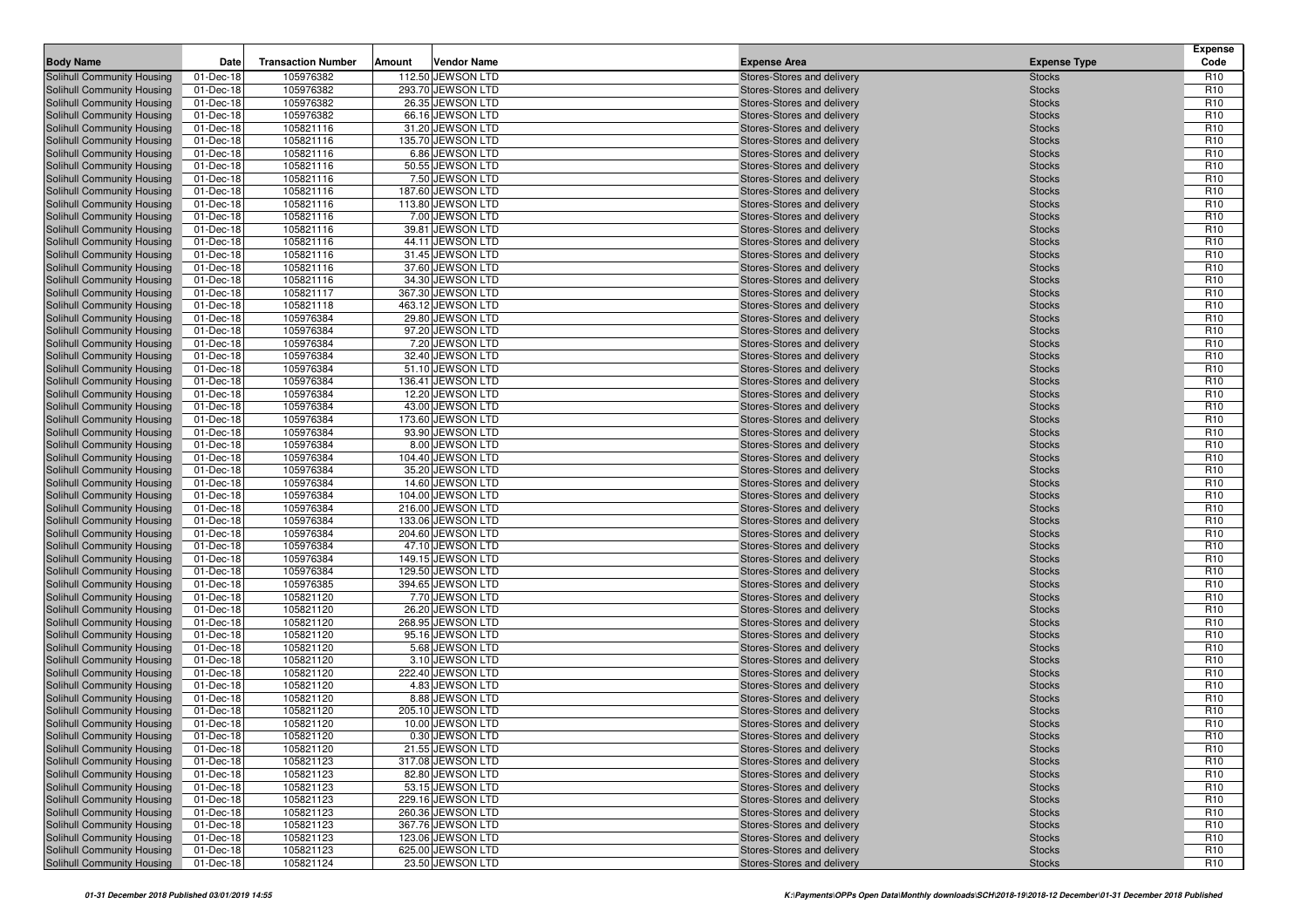| <b>Body Name</b>                                         | Date                   | <b>Transaction Number</b> | Amount | <b>Vendor Name</b>                   | <b>Expense Area</b>                                      | <b>Expense Type</b>            | <b>Expense</b><br>Code             |
|----------------------------------------------------------|------------------------|---------------------------|--------|--------------------------------------|----------------------------------------------------------|--------------------------------|------------------------------------|
| Solihull Community Housing                               | 01-Dec-18              | 105821124                 |        | 79.26 JEWSON LTD                     | Stores-Stores and delivery                               | <b>Stocks</b>                  | R <sub>10</sub>                    |
| Solihull Community Housing                               | 01-Dec-18              | 105821124                 |        | 81.48 JEWSON LTD                     | Stores-Stores and delivery                               | <b>Stocks</b>                  | R <sub>10</sub>                    |
| Solihull Community Housing                               | 01-Dec-18              | 105821124                 |        | 146.40 JEWSON LTD                    | Stores-Stores and delivery                               | <b>Stocks</b>                  | R <sub>10</sub>                    |
| Solihull Community Housing                               | 01-Dec-18              | 105821124                 |        | 23.00 JEWSON LTD                     | Stores-Stores and delivery                               | <b>Stocks</b>                  | R <sub>10</sub>                    |
| Solihull Community Housing                               | 01-Dec-18              | 105821124                 |        | 193.90 JEWSON LTD                    | Stores-Stores and delivery                               | <b>Stocks</b>                  | R <sub>10</sub>                    |
| Solihull Community Housing                               | 01-Dec-18              | 105821124                 |        | 15.30 JEWSON LTD                     | Stores-Stores and delivery                               | <b>Stocks</b>                  | R <sub>10</sub>                    |
| Solihull Community Housing                               | 01-Dec-18              | 105821124                 |        | 192.60 JEWSON LTD                    | Stores-Stores and delivery                               | <b>Stocks</b>                  | R <sub>10</sub>                    |
| Solihull Community Housing                               | 01-Dec-18              | 105821124                 |        | 27.45 JEWSON LTD                     | Stores-Stores and delivery                               | <b>Stocks</b>                  | R <sub>10</sub>                    |
| Solihull Community Housing                               | 01-Dec-18              | 105821124                 |        | 13.75 JEWSON LTD                     | Stores-Stores and delivery                               | <b>Stocks</b>                  | R <sub>10</sub>                    |
| Solihull Community Housing                               | 01-Dec-18              | 105821125                 |        | 635.70 JEWSON LTD                    | Stores-Stores and delivery                               | <b>Stocks</b>                  | R <sub>10</sub>                    |
| Solihull Community Housing                               | 01-Dec-18              | 105821125                 |        | 149.61 JEWSON LTD                    | Stores-Stores and delivery                               | <b>Stocks</b>                  | R <sub>10</sub>                    |
| Solihull Community Housing                               | 01-Dec-18              | 105821125                 |        | 244.28 JEWSON LTD                    | Stores-Stores and delivery                               | <b>Stocks</b>                  | R <sub>10</sub>                    |
| Solihull Community Housing                               | 01-Dec-18              | 105821125                 |        | 80.20 JEWSON LTD                     | Stores-Stores and delivery                               | <b>Stocks</b>                  | R <sub>10</sub>                    |
| Solihull Community Housing                               | 01-Dec-18              | 105821125                 |        | 78.40 JEWSON LTD                     | Stores-Stores and delivery                               | <b>Stocks</b>                  | R <sub>10</sub>                    |
| Solihull Community Housing                               | 01-Dec-18              | 105821125                 |        | 81.20 JEWSON LTD                     | Stores-Stores and delivery                               | <b>Stocks</b>                  | R <sub>10</sub>                    |
| Solihull Community Housing                               | 01-Dec-18              | 105821126                 |        | 390.00 JEWSON LTD                    | Stores-Stores and delivery                               | <b>Stocks</b>                  | R <sub>10</sub>                    |
| Solihull Community Housing                               | 01-Dec-18              | 105976390                 |        | 390.00 JEWSON LTD                    | Stores-Stores and delivery                               | <b>Stocks</b>                  | R <sub>10</sub><br>R <sub>10</sub> |
| Solihull Community Housing                               | 01-Dec-18              | 105976390<br>105976390    |        | 25.50 JEWSON LTD<br>43.10 JEWSON LTD | Stores-Stores and delivery                               | <b>Stocks</b>                  | R <sub>10</sub>                    |
| Solihull Community Housing<br>Solihull Community Housing | 01-Dec-18<br>01-Dec-18 | 105821127                 |        | 420.00 JEWSON LTD                    | Stores-Stores and delivery<br>Stores-Stores and delivery | <b>Stocks</b><br><b>Stocks</b> | R <sub>10</sub>                    |
| Solihull Community Housing                               | 01-Dec-18              | 105821128                 |        | 8.96 JEWSON LTD                      | Stores-Stores and delivery                               | <b>Stocks</b>                  | R <sub>10</sub>                    |
| Solihull Community Housing                               | 01-Dec-18              | 105821128                 |        | 88.68 JEWSON LTD                     | Stores-Stores and delivery                               | <b>Stocks</b>                  | R <sub>10</sub>                    |
| Solihull Community Housing                               | 01-Dec-18              | 105821128                 |        | 45.60 JEWSON LTD                     | Stores-Stores and delivery                               | <b>Stocks</b>                  | R <sub>10</sub>                    |
| Solihull Community Housing                               | 01-Dec-18              | 105821128                 |        | 55.60 JEWSON LTD                     | Stores-Stores and delivery                               | <b>Stocks</b>                  | R <sub>10</sub>                    |
| Solihull Community Housing                               | 01-Dec-18              | 105821128                 |        | 6.95 JEWSON LTD                      | Stores-Stores and delivery                               | <b>Stocks</b>                  | R <sub>10</sub>                    |
| Solihull Community Housing                               | 01-Dec-18              | 105821128                 |        | 66.16 JEWSON LTD                     | Stores-Stores and delivery                               | <b>Stocks</b>                  | R <sub>10</sub>                    |
| Solihull Community Housing                               | 01-Dec-18              | 105821128                 |        | 106.50 JEWSON LTD                    | Stores-Stores and delivery                               | <b>Stocks</b>                  | R <sub>10</sub>                    |
| Solihull Community Housing                               | 01-Dec-18              | 105821129                 |        | 222.40 JEWSON LTD                    | Stores-Stores and delivery                               | <b>Stocks</b>                  | R <sub>10</sub>                    |
| Solihull Community Housing                               | 01-Dec-18              | 105976391                 |        | 16.40 JEWSON LTD                     | Stores-Stores and delivery                               | <b>Stocks</b>                  | R <sub>10</sub>                    |
| Solihull Community Housing                               | 01-Dec-18              | 105976391                 |        | 16.10 JEWSON LTD                     | Stores-Stores and delivery                               | <b>Stocks</b>                  | R <sub>10</sub>                    |
| Solihull Community Housing                               | 01-Dec-18              | 105976391                 |        | 41.60 JEWSON LTD                     | Stores-Stores and delivery                               | <b>Stocks</b>                  | R <sub>10</sub>                    |
| Solihull Community Housing                               | 01-Dec-18              | 105976391                 |        | 26.20 JEWSON LTD                     | Stores-Stores and delivery                               | <b>Stocks</b>                  | R <sub>10</sub>                    |
| Solihull Community Housing                               | 01-Dec-18              | 105976391                 |        | 19.90 JEWSON LTD                     | Stores-Stores and delivery                               | <b>Stocks</b>                  | R <sub>10</sub>                    |
| Solihull Community Housing                               | 01-Dec-18              | 105976391                 |        | 20.90 JEWSON LTD                     | Stores-Stores and delivery                               | <b>Stocks</b>                  | R <sub>10</sub>                    |
| Solihull Community Housing                               | 01-Dec-18              | 105976391                 |        | 55.60 JEWSON LTD                     | Stores-Stores and delivery                               | <b>Stocks</b>                  | R <sub>10</sub>                    |
| Solihull Community Housing                               | 01-Dec-18              | 105976391                 |        | 123.00 JEWSON LTD                    | Stores-Stores and delivery                               | <b>Stocks</b>                  | R <sub>10</sub>                    |
| Solihull Community Housing                               | 01-Dec-18              | 105976391                 |        | 5.30 JEWSON LTD                      | Stores-Stores and delivery                               | <b>Stocks</b>                  | R <sub>10</sub>                    |
| Solihull Community Housing                               | 01-Dec-18              | 105976391                 |        | 4.10 JEWSON LTD                      | Stores-Stores and delivery                               | <b>Stocks</b>                  | R <sub>10</sub>                    |
| Solihull Community Housing                               | 01-Dec-18              | 105976391                 |        | 7.50 JEWSON LTD                      | Stores-Stores and delivery                               | <b>Stocks</b>                  | R <sub>10</sub>                    |
| Solihull Community Housing                               | 01-Dec-18              | 105976391                 |        | 1224.40 JEWSON LTD                   | Stores-Stores and delivery                               | <b>Stocks</b>                  | R <sub>10</sub>                    |
| Solihull Community Housing                               | 01-Dec-18              | 105976391                 |        | 167.20 JEWSON LTD                    | Stores-Stores and delivery                               | <b>Stocks</b>                  | R <sub>10</sub>                    |
| Solihull Community Housing                               | 01-Dec-18              | 105976391                 |        | 101.65 JEWSON LTD                    | Stores-Stores and delivery                               | <b>Stocks</b>                  | R <sub>10</sub>                    |
| Solihull Community Housing                               | 01-Dec-18              | 105976391                 |        | 88.45 JEWSON LTD                     | Stores-Stores and delivery                               | <b>Stocks</b>                  | R <sub>10</sub>                    |
| Solihull Community Housing                               | 01-Dec-18              | 105976391<br>105976391    |        | 56.00 JEWSON LTD<br>11.20 JEWSON LTD | Stores-Stores and delivery                               | <b>Stocks</b>                  | R <sub>10</sub><br>R <sub>10</sub> |
| Solihull Community Housing<br>Solihull Community Housing | 01-Dec-18<br>01-Dec-18 | 105976391                 |        | 78.75 JEWSON LTD                     | Stores-Stores and delivery<br>Stores-Stores and delivery | <b>Stocks</b><br><b>Stocks</b> | R <sub>10</sub>                    |
| Solihull Community Housing                               | 01-Dec-18              | 105976391                 |        | 15.30 JEWSON LTD                     | Stores-Stores and delivery                               | <b>Stocks</b>                  | R <sub>10</sub>                    |
| Solihull Community Housing                               | 01-Dec-18              | 105976391                 |        | 4.02 JEWSON LTD                      | Stores-Stores and delivery                               | <b>Stocks</b>                  | R <sub>10</sub>                    |
| Solihull Community Housing                               | 01-Dec-18              | 105976391                 |        | 1.60 JEWSON LTD                      | Stores-Stores and delivery                               | <b>Stocks</b>                  | R <sub>10</sub>                    |
| Solihull Community Housing                               | 01-Dec-18              | 105976391                 |        | 53.40 JEWSON LTD                     | Stores-Stores and delivery                               | <b>Stocks</b>                  | R <sub>10</sub>                    |
| Solihull Community Housing                               | 01-Dec-18              | 105976391                 |        | 131.24 JEWSON LTD                    | Stores-Stores and delivery                               | <b>Stocks</b>                  | R <sub>10</sub>                    |
| <b>Solihull Community Housing</b>                        | 01-Dec-18              | 105976391                 |        | 149.15 JEWSON LTD                    | Stores-Stores and delivery                               | <b>Stocks</b>                  | R <sub>10</sub>                    |
| Solihull Community Housing                               | 01-Dec-18              | 105976391                 |        | 43.10 JEWSON LTD                     | Stores-Stores and delivery                               | <b>Stocks</b>                  | R <sub>10</sub>                    |
| Solihull Community Housing                               | 01-Dec-18              | 105976391                 |        | 34.30 JEWSON LTD                     | Stores-Stores and delivery                               | <b>Stocks</b>                  | R <sub>10</sub>                    |
| Solihull Community Housing                               | 01-Dec-18              | 105976391                 |        | 15.00 JEWSON LTD                     | Stores-Stores and delivery                               | <b>Stocks</b>                  | R <sub>10</sub>                    |
| Solihull Community Housing                               | 01-Dec-18              | 105976392                 |        | 30.20 JEWSON LTD                     | Stores-Stores and delivery                               | <b>Stocks</b>                  | R <sub>10</sub>                    |
| Solihull Community Housing                               | 01-Dec-18              | 105976392                 |        | 49.50 JEWSON LTD                     | Stores-Stores and delivery                               | <b>Stocks</b>                  | R <sub>10</sub>                    |
| Solihull Community Housing                               | 01-Dec-18              | 105976392                 |        | 29.20 JEWSON LTD                     | Stores-Stores and delivery                               | <b>Stocks</b>                  | R <sub>10</sub>                    |
| Solihull Community Housing                               | 01-Dec-18              | 105976392                 |        | 586.70 JEWSON LTD                    | Stores-Stores and delivery                               | <b>Stocks</b>                  | R <sub>10</sub>                    |
| Solihull Community Housing                               | 01-Dec-18              | 105976392                 |        | 89.65 JEWSON LTD                     | Stores-Stores and delivery                               | <b>Stocks</b>                  | R <sub>10</sub>                    |
| Solihull Community Housing                               | 01-Dec-18              | 105976392                 |        | 5.22 JEWSON LTD                      | Stores-Stores and delivery                               | <b>Stocks</b>                  | R <sub>10</sub>                    |
| Solihull Community Housing                               | 01-Dec-18              | 105976392                 |        | 60.90 JEWSON LTD                     | Stores-Stores and delivery                               | <b>Stocks</b>                  | R <sub>10</sub>                    |
| Solihull Community Housing                               | 01-Dec-18              | 105976392                 |        | 6.95 JEWSON LTD                      | Stores-Stores and delivery                               | <b>Stocks</b>                  | R <sub>10</sub>                    |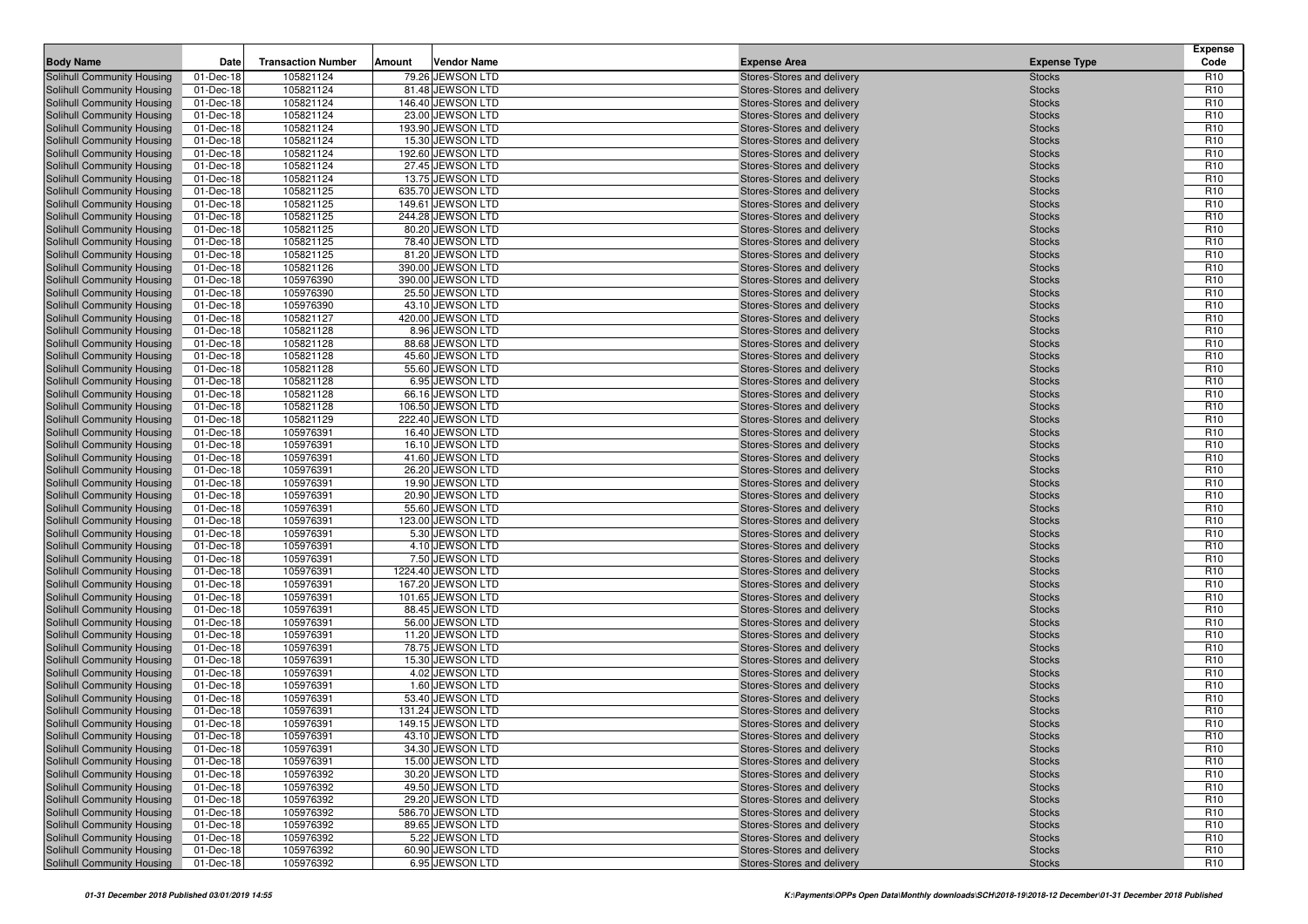| <b>Body Name</b>                                                | Date                   | <b>Transaction Number</b> | Amount | <b>Vendor Name</b>                    | <b>Expense Area</b>                                      | <b>Expense Type</b>            | <b>Expense</b><br>Code             |
|-----------------------------------------------------------------|------------------------|---------------------------|--------|---------------------------------------|----------------------------------------------------------|--------------------------------|------------------------------------|
| Solihull Community Housing                                      | 01-Dec-18              | 105976392                 |        | 30.00 JEWSON LTD                      | Stores-Stores and delivery                               | <b>Stocks</b>                  | R <sub>10</sub>                    |
| Solihull Community Housing                                      | 01-Dec-18              | 105976392                 |        | 222.40 JEWSON LTD                     | Stores-Stores and delivery                               | <b>Stocks</b>                  | R <sub>10</sub>                    |
| Solihull Community Housing                                      | 01-Dec-18              | 105976392                 |        | 39.81 JEWSON LTD                      | Stores-Stores and delivery                               | <b>Stocks</b>                  | R <sub>10</sub>                    |
| Solihull Community Housing                                      | 01-Dec-18              | 105976392                 |        | 13.60 JEWSON LTD                      | Stores-Stores and delivery                               | <b>Stocks</b>                  | R <sub>10</sub>                    |
| Solihull Community Housing                                      | 01-Dec-18              | 105976392                 |        | 94.50 JEWSON LTD                      | Stores-Stores and delivery                               | <b>Stocks</b>                  | R <sub>10</sub>                    |
| Solihull Community Housing                                      | 01-Dec-18              | 105976395                 |        | 268.95 JEWSON LTD                     | Stores-Stores and delivery                               | <b>Stocks</b>                  | R <sub>10</sub>                    |
| Solihull Community Housing                                      | 01-Dec-18              | 105976396                 |        | 9.60 JEWSON LTD                       | Stores-Stores and delivery                               | <b>Stocks</b>                  | R <sub>10</sub>                    |
| Solihull Community Housing                                      | 01-Dec-18              | 105976396                 |        | 65.07 JEWSON LTD                      | Stores-Stores and delivery                               | <b>Stocks</b>                  | R <sub>10</sub>                    |
| Solihull Community Housing                                      | 01-Dec-18              | 105976396                 |        | 3.60 JEWSON LTD                       | Stores-Stores and delivery                               | <b>Stocks</b>                  | R <sub>10</sub>                    |
| Solihull Community Housing                                      | 01-Dec-18              | 105976396                 |        | 55.60 JEWSON LTD                      | Stores-Stores and delivery                               | <b>Stocks</b>                  | R <sub>10</sub>                    |
| Solihull Community Housing                                      | 01-Dec-18              | 105976396                 |        | 73.20 JEWSON LTD                      | Stores-Stores and delivery                               | <b>Stocks</b>                  | R <sub>10</sub>                    |
| Solihull Community Housing                                      | 01-Dec-18              | 105976396                 |        | 65.00 JEWSON LTD                      | Stores-Stores and delivery                               | <b>Stocks</b>                  | R <sub>10</sub>                    |
| Solihull Community Housing                                      | 01-Dec-18              | 105976396                 |        | 8.00 JEWSON LTD                       | Stores-Stores and delivery                               | <b>Stocks</b>                  | R <sub>10</sub>                    |
| Solihull Community Housing                                      | 01-Dec-18              | 105976396                 |        | 260.36 JEWSON LTD<br>10.50 JEWSON LTD | Stores-Stores and delivery                               | <b>Stocks</b>                  | R <sub>10</sub>                    |
| Solihull Community Housing<br>Solihull Community Housing        | 01-Dec-18<br>01-Dec-18 | 105976396<br>105976396    |        | 187.60 JEWSON LTD                     | Stores-Stores and delivery<br>Stores-Stores and delivery | <b>Stocks</b><br><b>Stocks</b> | R <sub>10</sub><br>R <sub>10</sub> |
| Solihull Community Housing                                      | 01-Dec-18              | 105976396                 |        | 6.95 JEWSON LTD                       | Stores-Stores and delivery                               | <b>Stocks</b>                  | R <sub>10</sub>                    |
| Solihull Community Housing                                      | 01-Dec-18              | 105976396                 |        | 20.70 JEWSON LTD                      | Stores-Stores and delivery                               | <b>Stocks</b>                  | R <sub>10</sub>                    |
| Solihull Community Housing                                      | 01-Dec-18              | 105976396                 |        | 28.26 JEWSON LTD                      | Stores-Stores and delivery                               | <b>Stocks</b>                  | R <sub>10</sub>                    |
| Solihull Community Housing                                      | 01-Dec-18              | 105976396                 |        | 193.90 JEWSON LTD                     | Stores-Stores and delivery                               | <b>Stocks</b>                  | R <sub>10</sub>                    |
| Solihull Community Housing                                      | 01-Dec-18              | 105976396                 |        | 133.50 JEWSON LTD                     | Stores-Stores and delivery                               | <b>Stocks</b>                  | R <sub>10</sub>                    |
| Solihull Community Housing                                      | 01-Dec-18              | 105976396                 |        | 16.80 JEWSON LTD                      | Stores-Stores and delivery                               | <b>Stocks</b>                  | R <sub>10</sub>                    |
| Solihull Community Housing                                      | 01-Dec-18              | 105976396                 |        | 84.00 JEWSON LTD                      | Stores-Stores and delivery                               | <b>Stocks</b>                  | R <sub>10</sub>                    |
| Solihull Community Housing                                      | 01-Dec-18              | 105976396                 |        | 88.44 JEWSON LTD                      | Stores-Stores and delivery                               | <b>Stocks</b>                  | R <sub>10</sub>                    |
| Solihull Community Housing                                      | 01-Dec-18              | 105976396                 |        | 46.95 JEWSON LTD                      | Stores-Stores and delivery                               | <b>Stocks</b>                  | R <sub>10</sub>                    |
| Solihull Community Housing                                      | 01-Dec-18              | 105976396                 |        | 45.60 JEWSON LTD                      | Stores-Stores and delivery                               | <b>Stocks</b>                  | R <sub>10</sub>                    |
| Solihull Community Housing                                      | 01-Dec-18              | 105976396                 |        | 26.95 JEWSON LTD                      | Stores-Stores and delivery                               | <b>Stocks</b>                  | R <sub>10</sub>                    |
| Solihull Community Housing                                      | 01-Dec-18              | 105976396                 |        | 60.00 JEWSON LTD                      | Stores-Stores and delivery                               | <b>Stocks</b>                  | R <sub>10</sub>                    |
| Solihull Community Housing                                      | 01-Dec-18              | 105976397                 |        | 458.44 JEWSON LTD                     | Stores-Stores and delivery                               | <b>Stocks</b>                  | R <sub>10</sub>                    |
| Solihull Community Housing                                      | 01-Dec-18              | 105821130                 |        | 9.60 JEWSON LTD                       | Stores-Stores and delivery                               | <b>Stocks</b>                  | R <sub>10</sub>                    |
| Solihull Community Housing                                      | 01-Dec-18              | 105821130                 |        | 16.20 JEWSON LTD                      | Stores-Stores and delivery                               | <b>Stocks</b>                  | R <sub>10</sub>                    |
| Solihull Community Housing                                      | 01-Dec-18              | 105821130                 |        | 26.60 JEWSON LTD                      | Stores-Stores and delivery                               | <b>Stocks</b>                  | R <sub>10</sub>                    |
| Solihull Community Housing                                      | 01-Dec-18              | 105821130<br>105821130    |        | 24.40 JEWSON LTD<br>45.60 JEWSON LTD  | Stores-Stores and delivery                               | <b>Stocks</b>                  | R <sub>10</sub><br>R <sub>10</sub> |
| Solihull Community Housing<br>Solihull Community Housing        | 01-Dec-18<br>01-Dec-18 | 105821130                 |        | 32.40 JEWSON LTD                      | Stores-Stores and delivery<br>Stores-Stores and delivery | <b>Stocks</b><br><b>Stocks</b> | R <sub>10</sub>                    |
| Solihull Community Housing                                      | 01-Dec-18              | 105821130                 |        | 51.10 JEWSON LTD                      | Stores-Stores and delivery                               | <b>Stocks</b>                  | R <sub>10</sub>                    |
| Solihull Community Housing                                      | 01-Dec-18              | 105821130                 |        | 35.86 JEWSON LTD                      | Stores-Stores and delivery                               | <b>Stocks</b>                  | R <sub>10</sub>                    |
| Solihull Community Housing                                      | 01-Dec-18              | 105821130                 |        | 95.16 JEWSON LTD                      | Stores-Stores and delivery                               | <b>Stocks</b>                  | R <sub>10</sub>                    |
| Solihull Community Housing                                      | 01-Dec-18              | 105821130                 |        | 53.15 JEWSON LTD                      | Stores-Stores and delivery                               | <b>Stocks</b>                  | R <sub>10</sub>                    |
| Solihull Community Housing                                      | 01-Dec-18              | 105821130                 |        | 201.50 JEWSON LTD                     | Stores-Stores and delivery                               | <b>Stocks</b>                  | R <sub>10</sub>                    |
| Solihull Community Housing                                      | 01-Dec-18              | 105821130                 |        | 15.00 JEWSON LTD                      | Stores-Stores and delivery                               | <b>Stocks</b>                  | R <sub>10</sub>                    |
| Solihull Community Housing                                      | 01-Dec-18              | 105821130                 |        | 50.55 JEWSON LTD                      | Stores-Stores and delivery                               | <b>Stocks</b>                  | R <sub>10</sub>                    |
| Solihull Community Housing                                      | 01-Dec-18              | 105821130                 |        | 103.35 JEWSON LTD                     | Stores-Stores and delivery                               | <b>Stocks</b>                  | R <sub>10</sub>                    |
| Solihull Community Housing                                      | 01-Dec-18              | 105821130                 |        | 29.35 JEWSON LTD                      | Stores-Stores and delivery                               | <b>Stocks</b>                  | R <sub>10</sub>                    |
| Solihull Community Housing                                      | 01-Dec-18              | 105821130                 |        | 12.40 JEWSON LTD                      | Stores-Stores and delivery                               | <b>Stocks</b>                  | R <sub>10</sub>                    |
| Solihull Community Housing                                      | 01-Dec-18              | 105821130                 |        | 5.50 JEWSON LTD                       | Stores-Stores and delivery                               | <b>Stocks</b>                  | R <sub>10</sub>                    |
| Solihull Community Housing                                      | 01-Dec-18              | 105821130                 |        | 26.20 JEWSON LTD                      | Stores-Stores and delivery                               | <b>Stocks</b>                  | R <sub>10</sub>                    |
| Solihull Community Housing                                      | 01-Dec-18              | 105821130                 |        | 24.81 JEWSON LTD                      | Stores-Stores and delivery                               | <b>Stocks</b>                  | R <sub>10</sub>                    |
| Solihull Community Housing                                      | 01-Dec-18              | 105821130                 |        | 9.30 JEWSON LTD                       | Stores-Stores and delivery                               | <b>Stocks</b>                  | R <sub>10</sub>                    |
| Solihull Community Housing                                      | 01-Dec-18              | 105821130                 |        | 975.00 JEWSON LTD                     | Stores-Stores and delivery                               | <b>Stocks</b>                  | R <sub>10</sub>                    |
| Solihull Community Housing                                      | 01-Dec-18              | 105821130                 |        | 25.34 JEWSON LTD                      | Stores-Stores and delivery                               | <b>Stocks</b>                  | R <sub>10</sub>                    |
| <b>Solihull Community Housing</b><br>Solihull Community Housing | 01-Dec-18              | 105821130                 |        | 192.60 JEWSON LTD                     | Stores-Stores and delivery                               | <b>Stocks</b>                  | R <sub>10</sub><br>R <sub>10</sub> |
| Solihull Community Housing                                      | 01-Dec-18<br>01-Dec-18 | 105821130<br>105821130    |        | 31.20 JEWSON LTD<br>8.14 JEWSON LTD   | Stores-Stores and delivery                               | <b>Stocks</b>                  | R <sub>10</sub>                    |
| Solihull Community Housing                                      | 01-Dec-18              | 105821130                 |        | 81.20 JEWSON LTD                      | Stores-Stores and delivery<br>Stores-Stores and delivery | <b>Stocks</b><br><b>Stocks</b> | R <sub>10</sub>                    |
| Solihull Community Housing                                      | 01-Dec-18              | 105821130                 |        | 34.30 JEWSON LTD                      | Stores-Stores and delivery                               | <b>Stocks</b>                  | R <sub>10</sub>                    |
| Solihull Community Housing                                      | 01-Dec-18              | 105821131                 |        | 79.26 JEWSON LTD                      | Stores-Stores and delivery                               | <b>Stocks</b>                  | R <sub>10</sub>                    |
| Solihull Community Housing                                      | 01-Dec-18              | 105821131                 |        | 92.76 JEWSON LTD                      | Stores-Stores and delivery                               | <b>Stocks</b>                  | R <sub>10</sub>                    |
| Solihull Community Housing                                      | 01-Dec-18              | 105821131                 |        | 34.80 JEWSON LTD                      | Stores-Stores and delivery                               | <b>Stocks</b>                  | R <sub>10</sub>                    |
| Solihull Community Housing                                      | 01-Dec-18              | 105821131                 |        | 6.00 JEWSON LTD                       | Stores-Stores and delivery                               | <b>Stocks</b>                  | R <sub>10</sub>                    |
| Solihull Community Housing                                      | 01-Dec-18              | 105821131                 |        | 437.70 JEWSON LTD                     | Stores-Stores and delivery                               | <b>Stocks</b>                  | R <sub>10</sub>                    |
| Solihull Community Housing                                      | 01-Dec-18              | 105821131                 |        | 15.80 JEWSON LTD                      | Stores-Stores and delivery                               | <b>Stocks</b>                  | R <sub>10</sub>                    |
| Solihull Community Housing                                      | 01-Dec-18              | 105821131                 |        | 123.06 JEWSON LTD                     | Stores-Stores and delivery                               | <b>Stocks</b>                  | R <sub>10</sub>                    |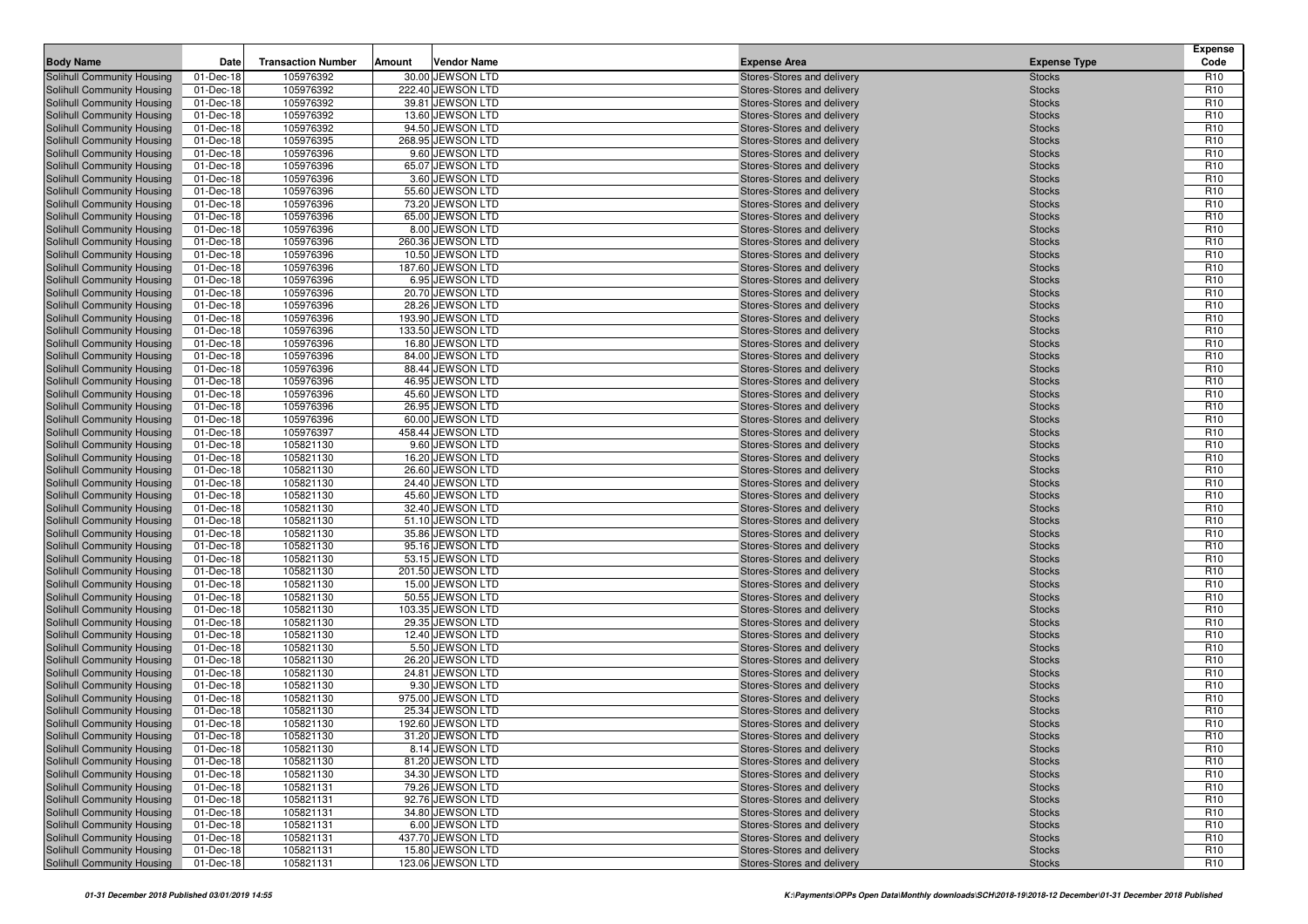| <b>Body Name</b>                                         | Date                   | <b>Transaction Number</b> | Amount | <b>Vendor Name</b>                    | <b>Expense Area</b>                                      | <b>Expense Type</b>            | <b>Expense</b><br>Code             |
|----------------------------------------------------------|------------------------|---------------------------|--------|---------------------------------------|----------------------------------------------------------|--------------------------------|------------------------------------|
| Solihull Community Housing                               | 01-Dec-18              | 105821131                 |        | 67.65 JEWSON LTD                      | Stores-Stores and delivery                               | <b>Stocks</b>                  | R <sub>10</sub>                    |
| Solihull Community Housing                               | 01-Dec-18              | 105821131                 |        | 163.68 JEWSON LTD                     | Stores-Stores and delivery                               | <b>Stocks</b>                  | R <sub>10</sub>                    |
| Solihull Community Housing                               | 01-Dec-18              | 105821131                 |        | 495.60 JEWSON LTD                     | Stores-Stores and delivery                               | <b>Stocks</b>                  | R <sub>10</sub>                    |
| Solihull Community Housing                               | 01-Dec-18              | 105821131                 |        | 92.00 JEWSON LTD                      | Stores-Stores and delivery                               | <b>Stocks</b>                  | R <sub>10</sub>                    |
| Solihull Community Housing                               | 01-Dec-18              | 105821131                 |        | 128.50 JEWSON LTD                     | Stores-Stores and delivery                               | <b>Stocks</b>                  | R <sub>10</sub>                    |
| Solihull Community Housing                               | 01-Dec-18              | 105821131                 |        | 16.00 JEWSON LTD                      | Stores-Stores and delivery                               | <b>Stocks</b>                  | R <sub>10</sub>                    |
| Solihull Community Housing                               | 01-Dec-18              | 105821131                 |        | 18.30 JEWSON LTD                      | Stores-Stores and delivery                               | <b>Stocks</b>                  | R <sub>10</sub>                    |
| Solihull Community Housing                               | 01-Dec-18              | 105821131                 |        | 129.50 JEWSON LTD                     | Stores-Stores and delivery                               | <b>Stocks</b>                  | R <sub>10</sub>                    |
| Solihull Community Housing                               | 01-Dec-18              | 105821131                 |        | 11.50 JEWSON LTD                      | Stores-Stores and delivery                               | <b>Stocks</b>                  | R <sub>10</sub>                    |
| Solihull Community Housing                               | 01-Dec-18              | 105976404                 |        | 58.40 JEWSON LTD                      | Stores-Stores and delivery                               | <b>Stocks</b>                  | R <sub>10</sub>                    |
| Solihull Community Housing                               | 01-Dec-18              | 105976404                 |        | 33.90 JEWSON LTD                      | Stores-Stores and delivery                               | <b>Stocks</b>                  | R <sub>10</sub>                    |
| Solihull Community Housing                               | 01-Dec-18              | 105976404                 |        | 64.00 JEWSON LTD                      | Stores-Stores and delivery                               | <b>Stocks</b>                  | R <sub>10</sub>                    |
| Solihull Community Housing                               | 01-Dec-18              | 105976404                 |        | 23.60 JEWSON LTD                      | Stores-Stores and delivery                               | <b>Stocks</b>                  | R <sub>10</sub>                    |
| Solihull Community Housing                               | 01-Dec-18              | 105976404                 |        | 26.20 JEWSON LTD                      | Stores-Stores and delivery                               | <b>Stocks</b>                  | R <sub>10</sub>                    |
| Solihull Community Housing                               | 01-Dec-18              | 105976404                 |        | 7.28 JEWSON LTD                       | Stores-Stores and delivery                               | <b>Stocks</b>                  | R <sub>10</sub>                    |
| Solihull Community Housing<br>Solihull Community Housing | 01-Dec-18<br>01-Dec-18 | 105976404<br>105976404    |        | 3.30 JEWSON LTD<br>5.95 JEWSON LTD    | Stores-Stores and delivery<br>Stores-Stores and delivery | <b>Stocks</b><br><b>Stocks</b> | R <sub>10</sub><br>R <sub>10</sub> |
| Solihull Community Housing                               | 01-Dec-18              | 105976404                 |        | 45.60 JEWSON LTD                      | Stores-Stores and delivery                               | <b>Stocks</b>                  | R <sub>10</sub>                    |
| Solihull Community Housing                               | 01-Dec-18              | 105976404                 |        | 6.30 JEWSON LTD                       | Stores-Stores and delivery                               | <b>Stocks</b>                  | R <sub>10</sub>                    |
| Solihull Community Housing                               | 01-Dec-18              | 105976404                 |        | 93.90 JEWSON LTD                      | Stores-Stores and delivery                               | <b>Stocks</b>                  | R <sub>10</sub>                    |
| Solihull Community Housing                               | 01-Dec-18              | 105976404                 |        | 133.56 JEWSON LTD                     | Stores-Stores and delivery                               | <b>Stocks</b>                  | R <sub>10</sub>                    |
| Solihull Community Housing                               | 01-Dec-18              | 105976404                 |        | 45.30 JEWSON LTD                      | Stores-Stores and delivery                               | <b>Stocks</b>                  | R <sub>10</sub>                    |
| Solihull Community Housing                               | 01-Dec-18              | 105976404                 |        | 3.80 JEWSON LTD                       | Stores-Stores and delivery                               | <b>Stocks</b>                  | R <sub>10</sub>                    |
| Solihull Community Housing                               | 01-Dec-18              | 105976404                 |        | 133.06 JEWSON LTD                     | Stores-Stores and delivery                               | <b>Stocks</b>                  | R <sub>10</sub>                    |
| Solihull Community Housing                               | 01-Dec-18              | 105976404                 |        | 62.10 JEWSON LTD                      | Stores-Stores and delivery                               | <b>Stocks</b>                  | R <sub>10</sub>                    |
| Solihull Community Housing                               | 01-Dec-18              | 105976404                 |        | 60.00 JEWSON LTD                      | Stores-Stores and delivery                               | <b>Stocks</b>                  | R <sub>10</sub>                    |
| Solihull Community Housing                               | 01-Dec-18              | 105976404                 |        | 14.00 JEWSON LTD                      | Stores-Stores and delivery                               | <b>Stocks</b>                  | R <sub>10</sub>                    |
| Solihull Community Housing                               | 01-Dec-18              | 105976404                 |        | 44.36 JEWSON LTD                      | Stores-Stores and delivery                               | <b>Stocks</b>                  | R <sub>10</sub>                    |
| Solihull Community Housing                               | 01-Dec-18              | 105976404                 |        | 54.00 JEWSON LTD                      | Stores-Stores and delivery                               | <b>Stocks</b>                  | R <sub>10</sub>                    |
| Solihull Community Housing                               | 01-Dec-18              | 105821133                 |        | 2.16 JEWSON LTD                       | Stores-Stores and delivery                               | <b>Stocks</b>                  | R <sub>10</sub>                    |
| Solihull Community Housing                               | 01-Dec-18              | 105821133                 |        | 84.25 JEWSON LTD                      | Stores-Stores and delivery                               | <b>Stocks</b>                  | R <sub>10</sub>                    |
| Solihull Community Housing                               | 01-Dec-18              | 105821133                 |        | 244.28 JEWSON LTD                     | Stores-Stores and delivery                               | <b>Stocks</b>                  | R <sub>10</sub>                    |
| Solihull Community Housing                               | 01-Dec-18              | 105821133                 |        | 41.35 JEWSON LTD                      | Stores-Stores and delivery                               | <b>Stocks</b>                  | R <sub>10</sub>                    |
| Solihull Community Housing                               | 01-Dec-18              | 105821133                 |        | 7.20 JEWSON LTD                       | Stores-Stores and delivery                               | <b>Stocks</b>                  | R <sub>10</sub>                    |
| Solihull Community Housing                               | 01-Dec-18              | 105821133                 |        | 104.00 JEWSON LTD                     | Stores-Stores and delivery                               | <b>Stocks</b>                  | R <sub>10</sub>                    |
| Solihull Community Housing                               | 01-Dec-18              | 105821133                 |        | 192.60 JEWSON LTD                     | Stores-Stores and delivery                               | <b>Stocks</b>                  | R <sub>10</sub>                    |
| Solihull Community Housing                               | 01-Dec-18              | 105821133                 |        | 66.35 JEWSON LTD                      | Stores-Stores and delivery                               | <b>Stocks</b>                  | R <sub>10</sub>                    |
| Solihull Community Housing                               | 01-Dec-18              | 105821133                 |        | 62.00 JEWSON LTD                      | Stores-Stores and delivery                               | <b>Stocks</b>                  | R <sub>10</sub>                    |
| Solihull Community Housing                               | 01-Dec-18              | 105821133                 |        | 22.10 JEWSON LTD                      | Stores-Stores and delivery                               | <b>Stocks</b>                  | R <sub>10</sub>                    |
| Solihull Community Housing                               | 01-Dec-18              | 105821133<br>105821133    |        | 24.00 JEWSON LTD<br>256.80 JEWSON LTD | Stores-Stores and delivery                               | <b>Stocks</b>                  | R <sub>10</sub><br>R <sub>10</sub> |
| Solihull Community Housing<br>Solihull Community Housing | 01-Dec-18<br>01-Dec-18 | 105976405                 |        | 423.80 JEWSON LTD                     | Stores-Stores and delivery<br>Stores-Stores and delivery | <b>Stocks</b><br><b>Stocks</b> | R <sub>10</sub>                    |
| Solihull Community Housing                               | 01-Dec-18              | 105976405                 |        | 19.50 JEWSON LTD                      | Stores-Stores and delivery                               | <b>Stocks</b>                  | R <sub>10</sub>                    |
| Solihull Community Housing                               | 01-Dec-18              | 105976405                 |        | 148.60 JEWSON LTD                     | Stores-Stores and delivery                               | <b>Stocks</b>                  | R <sub>10</sub>                    |
| Solihull Community Housing                               | 01-Dec-18              | 105976405                 |        | 15.00 JEWSON LTD                      | Stores-Stores and delivery                               | <b>Stocks</b>                  | R <sub>10</sub>                    |
| Solihull Community Housing                               | 01-Dec-18              | 105976405                 |        | 55.60 JEWSON LTD                      | Stores-Stores and delivery                               | <b>Stocks</b>                  | R <sub>10</sub>                    |
| Solihull Community Housing                               | 01-Dec-18              | 105976405                 |        | 164.75 JEWSON LTD                     | Stores-Stores and delivery                               | <b>Stocks</b>                  | R <sub>10</sub>                    |
| Solihull Community Housing                               | 01-Dec-18              | 105976405                 |        | 6.72 JEWSON LTD                       | Stores-Stores and delivery                               | <b>Stocks</b>                  | R <sub>10</sub>                    |
| Solihull Community Housing                               | 01-Dec-18              | 105976405                 |        | 6.65 JEWSON LTD                       | Stores-Stores and delivery                               | <b>Stocks</b>                  | R <sub>10</sub>                    |
| Solihull Community Housing                               | 01-Dec-18              | 105976405                 |        | 222.40 JEWSON LTD                     | Stores-Stores and delivery                               | <b>Stocks</b>                  | R <sub>10</sub>                    |
| Solihull Community Housing                               | 01-Dec-18              | 105976405                 |        | 112.56 JEWSON LTD                     | Stores-Stores and delivery                               | <b>Stocks</b>                  | R <sub>10</sub>                    |
| <b>Solihull Community Housing</b>                        | 01-Dec-18              | 105976405                 |        | 81.44 JEWSON LTD                      | Stores-Stores and delivery                               | <b>Stocks</b>                  | R <sub>10</sub>                    |
| Solihull Community Housing                               | 01-Dec-18              | 105976405                 |        | 18.80 JEWSON LTD                      | Stores-Stores and delivery                               | <b>Stocks</b>                  | R <sub>10</sub>                    |
| Solihull Community Housing                               | 01-Dec-18              | 105976405                 |        | 72.45 JEWSON LTD                      | Stores-Stores and delivery                               | <b>Stocks</b>                  | R <sub>10</sub>                    |
| Solihull Community Housing                               | 01-Dec-18              | 105976405                 |        | 390.00 JEWSON LTD                     | Stores-Stores and delivery                               | <b>Stocks</b>                  | R <sub>10</sub>                    |
| Solihull Community Housing                               | 01-Dec-18              | 105976405                 |        | 246.50 JEWSON LTD                     | Stores-Stores and delivery                               | <b>Stocks</b>                  | R <sub>10</sub>                    |
| Solihull Community Housing                               | 01-Dec-18              | 105976405                 |        | 66.16 JEWSON LTD                      | Stores-Stores and delivery                               | <b>Stocks</b>                  | R <sub>10</sub>                    |
| Solihull Community Housing                               | 01-Dec-18              | 105976405                 |        | 66.35 JEWSON LTD                      | Stores-Stores and delivery                               | <b>Stocks</b>                  | R <sub>10</sub>                    |
| Solihull Community Housing                               | 01-Dec-18              | 105976405                 |        | 106.50 JEWSON LTD                     | Stores-Stores and delivery                               | <b>Stocks</b>                  | R <sub>10</sub>                    |
| Solihull Community Housing                               | 01-Dec-18              | 105976405                 |        | 20.90 JEWSON LTD                      | Stores-Stores and delivery                               | <b>Stocks</b>                  | R <sub>10</sub>                    |
| Solihull Community Housing                               | 01-Dec-18              | 105976405                 |        | 66.16 JEWSON LTD                      | Stores-Stores and delivery                               | <b>Stocks</b>                  | R <sub>10</sub>                    |
| Solihull Community Housing                               | 01-Dec-18              | 105976407                 |        | 150.80 JEWSON LTD                     | Stores-Stores and delivery                               | <b>Stocks</b>                  | R <sub>10</sub>                    |
| Solihull Community Housing                               | 01-Dec-18              | 105976407                 |        | 188.65 JEWSON LTD                     | Stores-Stores and delivery                               | <b>Stocks</b>                  | R <sub>10</sub>                    |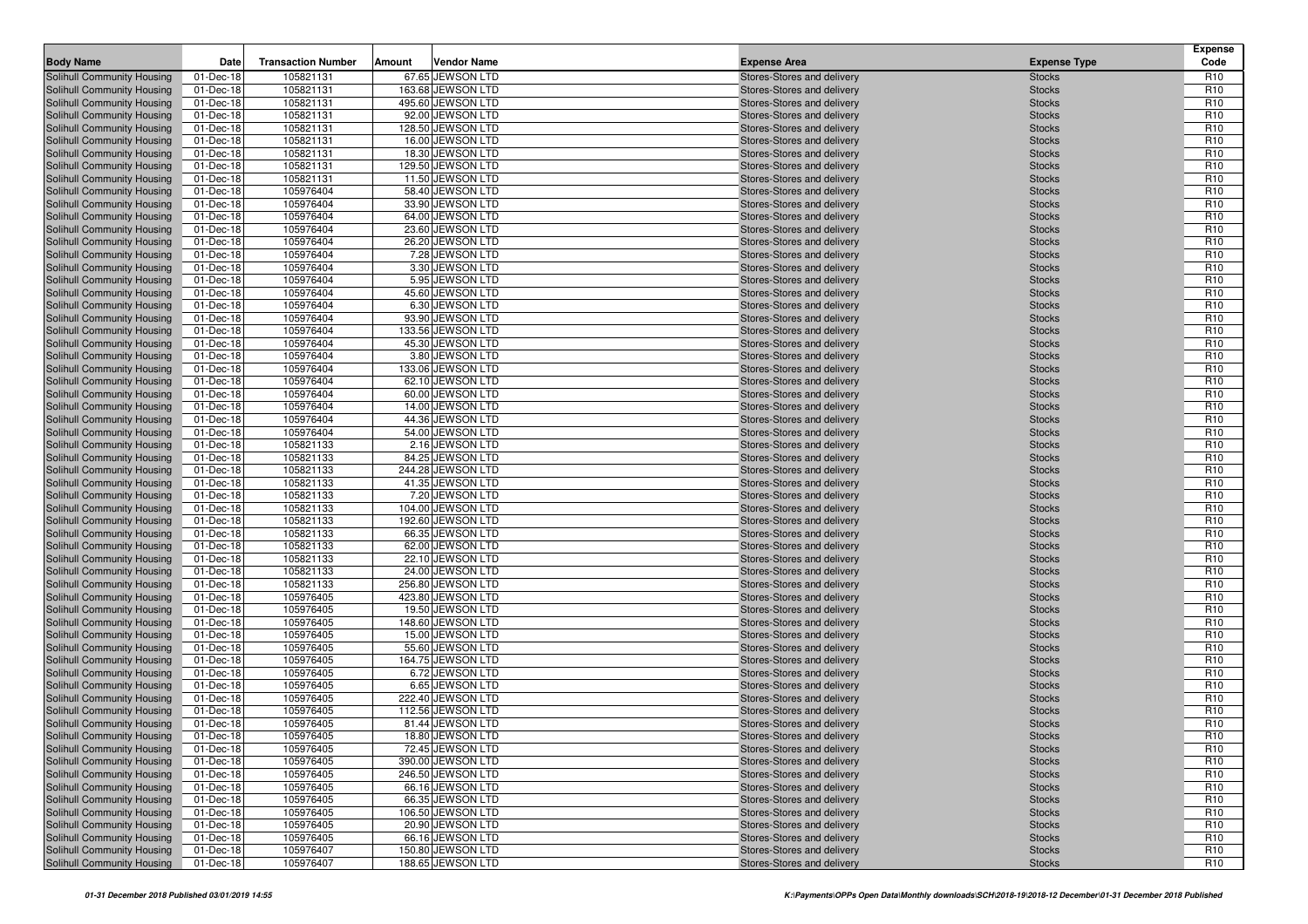| <b>Body Name</b>                                         | Date                   | <b>Transaction Number</b> | Amount | <b>Vendor Name</b>                    | <b>Expense Area</b>                                      | <b>Expense Type</b>            | <b>Expense</b><br>Code             |
|----------------------------------------------------------|------------------------|---------------------------|--------|---------------------------------------|----------------------------------------------------------|--------------------------------|------------------------------------|
| Solihull Community Housing                               | 01-Dec-18              | 105976407                 |        | 149.61 JEWSON LTD                     | Stores-Stores and delivery                               | <b>Stocks</b>                  | R <sub>10</sub>                    |
| Solihull Community Housing                               | 01-Dec-18              | 105976407                 |        | 94.80 JEWSON LTD                      | Stores-Stores and delivery                               | <b>Stocks</b>                  | R <sub>10</sub>                    |
| Solihull Community Housing                               | 01-Dec-18              | 105976407                 |        | 198.40 JEWSON LTD                     | Stores-Stores and delivery                               | <b>Stocks</b>                  | R <sub>10</sub>                    |
| Solihull Community Housing                               | 01-Dec-18              | 105976407                 |        | 70.70 JEWSON LTD                      | Stores-Stores and delivery                               | <b>Stocks</b>                  | R <sub>10</sub>                    |
| Solihull Community Housing                               | 01-Dec-18              | 105976407                 |        | 192.00 JEWSON LTD                     | Stores-Stores and delivery                               | <b>Stocks</b>                  | R <sub>10</sub>                    |
| Solihull Community Housing                               | 01-Dec-18              | 105976407                 |        | 1.40 JEWSON LTD                       | Stores-Stores and delivery                               | <b>Stocks</b>                  | R <sub>10</sub>                    |
| Solihull Community Housing                               | 01-Dec-18              | 105976407                 |        | 6.00 JEWSON LTD                       | Stores-Stores and delivery                               | <b>Stocks</b>                  | R <sub>10</sub>                    |
| Solihull Community Housing                               | 01-Dec-18              | 105976407                 |        | 8.88 JEWSON LTD                       | Stores-Stores and delivery                               | <b>Stocks</b>                  | R <sub>10</sub>                    |
| Solihull Community Housing                               | 01-Dec-18              | 105976407                 |        | 87.24 JEWSON LTD                      | Stores-Stores and delivery                               | <b>Stocks</b>                  | R <sub>10</sub>                    |
| Solihull Community Housing                               | 01-Dec-18              | 105976407                 |        | 19.83 JEWSON LTD                      | Stores-Stores and delivery                               | <b>Stocks</b>                  | R <sub>10</sub>                    |
| Solihull Community Housing                               | 01-Dec-18              | 105976407                 |        | 16.96 JEWSON LTD                      | Stores-Stores and delivery                               | <b>Stocks</b>                  | R <sub>10</sub>                    |
| Solihull Community Housing                               | 01-Dec-18              | 105976407                 |        | 6.89 JEWSON LTD                       | Stores-Stores and delivery                               | <b>Stocks</b>                  | R <sub>10</sub>                    |
| Solihull Community Housing                               | 01-Dec-18              | 105976407                 |        | 203.78 JEWSON LTD                     | Stores-Stores and delivery                               | <b>Stocks</b>                  | R <sub>10</sub>                    |
| Solihull Community Housing                               | 01-Dec-18              | 105976407                 |        | 269.88 JEWSON LTD                     | Stores-Stores and delivery                               | <b>Stocks</b>                  | R <sub>10</sub>                    |
| Solihull Community Housing                               | 01-Dec-18              | 105976407                 |        | 205.20 JEWSON LTD                     | Stores-Stores and delivery                               | <b>Stocks</b>                  | R <sub>10</sub>                    |
| Solihull Community Housing                               | 01-Dec-18              | 105976407                 |        | 11.20 JEWSON LTD                      | Stores-Stores and delivery                               | <b>Stocks</b>                  | R <sub>10</sub>                    |
| Solihull Community Housing                               | 01-Dec-18              | 105976407                 |        | 31.45 JEWSON LTD                      | Stores-Stores and delivery                               | <b>Stocks</b>                  | R <sub>10</sub>                    |
| Solihull Community Housing                               | 01-Dec-18              | 105976407                 |        | 180.70 JEWSON LTD                     | Stores-Stores and delivery                               | <b>Stocks</b>                  | R <sub>10</sub>                    |
| Solihull Community Housing                               | 01-Dec-18              | 105821135                 |        | 26.82 JEWSON LTD                      | Stores-Stores and delivery                               | <b>Stocks</b>                  | R <sub>10</sub>                    |
| Solihull Community Housing                               | 01-Dec-18              | 105821135                 |        | 33.70 JEWSON LTD                      | Stores-Stores and delivery                               | <b>Stocks</b>                  | R <sub>10</sub>                    |
| Solihull Community Housing                               | 01-Dec-18              | 105821135                 |        | 81.48 JEWSON LTD                      | Stores-Stores and delivery                               | <b>Stocks</b>                  | R <sub>10</sub>                    |
| Solihull Community Housing                               | 01-Dec-18              | 105821135                 |        | 45.60 JEWSON LTD                      | Stores-Stores and delivery                               | <b>Stocks</b>                  | R <sub>10</sub>                    |
| Solihull Community Housing                               | 01-Dec-18              | 105821135                 |        | 268.95 JEWSON LTD                     | Stores-Stores and delivery                               | <b>Stocks</b>                  | R <sub>10</sub>                    |
| Solihull Community Housing<br>Solihull Community Housing | 01-Dec-18              | 105821135                 |        | 43.00 JEWSON LTD                      | Stores-Stores and delivery                               | <b>Stocks</b>                  | R <sub>10</sub><br>R <sub>10</sub> |
| Solihull Community Housing                               | 01-Dec-18<br>01-Dec-18 | 105821135<br>105821135    |        | 123.00 JEWSON LTD<br>93.90 JEWSON LTD | Stores-Stores and delivery<br>Stores-Stores and delivery | <b>Stocks</b><br><b>Stocks</b> | R <sub>10</sub>                    |
| Solihull Community Housing                               | 01-Dec-18              | 105821135                 |        | 104.40 JEWSON LTD                     | Stores-Stores and delivery                               | <b>Stocks</b>                  | R <sub>10</sub>                    |
| Solihull Community Housing                               | 01-Dec-18              | 105821135                 |        | 78.00 JEWSON LTD                      | Stores-Stores and delivery                               | <b>Stocks</b>                  | R <sub>10</sub>                    |
| Solihull Community Housing                               | 01-Dec-18              | 105821135                 |        | 31.00 JEWSON LTD                      | Stores-Stores and delivery                               | <b>Stocks</b>                  | R <sub>10</sub>                    |
| Solihull Community Housing                               | 01-Dec-18              | 105821135                 |        | 216.00 JEWSON LTD                     | Stores-Stores and delivery                               | <b>Stocks</b>                  | R <sub>10</sub>                    |
| Solihull Community Housing                               | 01-Dec-18              | 105821135                 |        | 1224.40 JEWSON LTD                    | Stores-Stores and delivery                               | <b>Stocks</b>                  | R <sub>10</sub>                    |
| Solihull Community Housing                               | 01-Dec-18              | 105821135                 |        | 101.65 JEWSON LTD                     | Stores-Stores and delivery                               | <b>Stocks</b>                  | R <sub>10</sub>                    |
| Solihull Community Housing                               | 01-Dec-18              | 105821135                 |        | 113.80 JEWSON LTD                     | Stores-Stores and delivery                               | <b>Stocks</b>                  | R <sub>10</sub>                    |
| Solihull Community Housing                               | 01-Dec-18              | 105821135                 |        | 41.94 JEWSON LTD                      | Stores-Stores and delivery                               | <b>Stocks</b>                  | R <sub>10</sub>                    |
| Solihull Community Housing                               | 01-Dec-18              | 105821135                 |        | 501.00 JEWSON LTD                     | Stores-Stores and delivery                               | <b>Stocks</b>                  | R <sub>10</sub>                    |
| Solihull Community Housing                               | 01-Dec-18              | 105821135                 |        | 80.20 JEWSON LTD                      | Stores-Stores and delivery                               | <b>Stocks</b>                  | R <sub>10</sub>                    |
| Solihull Community Housing                               | 01-Dec-18              | 105821135                 |        | 293.70 JEWSON LTD                     | Stores-Stores and delivery                               | <b>Stocks</b>                  | R <sub>10</sub>                    |
| Solihull Community Housing                               | 01-Dec-18              | 105821135                 |        | 39.60 JEWSON LTD                      | Stores-Stores and delivery                               | <b>Stocks</b>                  | R <sub>10</sub>                    |
| Solihull Community Housing                               | 01-Dec-18              | 105821135                 |        | 1.60 JEWSON LTD                       | Stores-Stores and delivery                               | <b>Stocks</b>                  | R <sub>10</sub>                    |
| Solihull Community Housing                               | 01-Dec-18              | 105821135                 |        | 129.50 JEWSON LTD                     | Stores-Stores and delivery                               | <b>Stocks</b>                  | R <sub>10</sub>                    |
| Solihull Community Housing                               | 01-Dec-18              | 105821135                 |        | 425.00 JEWSON LTD                     | Stores-Stores and delivery                               | <b>Stocks</b>                  | R <sub>10</sub>                    |
| Solihull Community Housing                               | 01-Dec-18              | 105821135                 |        | 15.00 JEWSON LTD                      | Stores-Stores and delivery                               | <b>Stocks</b>                  | R <sub>10</sub>                    |
| Solihull Community Housing                               | 01-Dec-18              | 105821136                 |        | 420.00 JEWSON LTD                     | Stores-Stores and delivery                               | <b>Stocks</b>                  | R <sub>10</sub>                    |
| Solihull Community Housing                               | 01-Dec-18              | 105821136                 |        | 84.80 JEWSON LTD                      | Stores-Stores and delivery                               | <b>Stocks</b>                  | R <sub>10</sub>                    |
| Solihull Community Housing                               | 01-Dec-18              | 105821136                 |        | 121.54 JEWSON LTD                     | Stores-Stores and delivery                               | <b>Stocks</b>                  | R <sub>10</sub>                    |
| Solihull Community Housing                               | 01-Dec-18              | 105821136                 |        | 94.32 JEWSON LTD                      | Stores-Stores and delivery                               | <b>Stocks</b>                  | R <sub>10</sub>                    |
| Solihull Community Housing                               | 01-Dec-18              | 105821141                 |        | 54.80 JEWSON LTD                      | Stores-Stores and delivery                               | <b>Stocks</b>                  | R <sub>10</sub>                    |
| Solihull Community Housing                               | 01-Dec-18              | 105821141                 |        | 23.50 JEWSON LTD                      | Stores-Stores and delivery                               | <b>Stocks</b>                  | R <sub>10</sub>                    |
| Solihull Community Housing                               | 01-Dec-18              | 105821141                 |        | 76.56 JEWSON LTD                      | Stores-Stores and delivery                               | <b>Stocks</b>                  | R <sub>10</sub>                    |
| Solihull Community Housing                               | 01-Dec-18              | 105821141                 |        | 31.20 JEWSON LTD                      | Stores-Stores and delivery                               | <b>Stocks</b>                  | R <sub>10</sub>                    |
| Solihull Community Housing                               | 01-Dec-18              | 105821141                 |        | 14.74 JEWSON LTD                      | Stores-Stores and delivery                               | <b>Stocks</b>                  | R <sub>10</sub>                    |
| <b>Solihull Community Housing</b>                        | 01-Dec-18              | 105821141                 |        | 19.90 JEWSON LTD                      | Stores-Stores and delivery                               | <b>Stocks</b>                  | R <sub>10</sub>                    |
| Solihull Community Housing                               | 01-Dec-18              | 105821141                 |        | 50.55 JEWSON LTD                      | Stores-Stores and delivery                               | <b>Stocks</b>                  | R <sub>10</sub>                    |
| Solihull Community Housing                               | 01-Dec-18              | 105821141                 |        | 65.00 JEWSON LTD                      | Stores-Stores and delivery                               | <b>Stocks</b>                  | R <sub>10</sub>                    |
| Solihull Community Housing                               | 01-Dec-18              | 105821141                 |        | 28.45 JEWSON LTD                      | Stores-Stores and delivery                               | <b>Stocks</b>                  | R <sub>10</sub>                    |
| Solihull Community Housing                               | 01-Dec-18              | 105821141                 |        | 56.28 JEWSON LTD<br>18.90 JEWSON LTD  | Stores-Stores and delivery                               | <b>Stocks</b>                  | R <sub>10</sub>                    |
| Solihull Community Housing<br>Solihull Community Housing | 01-Dec-18<br>01-Dec-18 | 105821141<br>105821141    |        | 16.30 JEWSON LTD                      | Stores-Stores and delivery<br>Stores-Stores and delivery | <b>Stocks</b>                  | R <sub>10</sub><br>R <sub>10</sub> |
| Solihull Community Housing                               | 01-Dec-18              | 105821141                 |        | 63.90 JEWSON LTD                      | Stores-Stores and delivery                               | <b>Stocks</b>                  | R <sub>10</sub>                    |
| Solihull Community Housing                               | 01-Dec-18              | 105821141                 |        | 16.85 JEWSON LTD                      | Stores-Stores and delivery                               | <b>Stocks</b><br><b>Stocks</b> | R <sub>10</sub>                    |
| Solihull Community Housing                               | 01-Dec-18              | 105821141                 |        | 70.00 JEWSON LTD                      | Stores-Stores and delivery                               | <b>Stocks</b>                  | R <sub>10</sub>                    |
| Solihull Community Housing                               | 01-Dec-18              | 105821141                 |        | 169.30 JEWSON LTD                     | Stores-Stores and delivery                               | <b>Stocks</b>                  | R <sub>10</sub>                    |
| Solihull Community Housing                               | 01-Dec-18              | 105821141                 |        | 74.15 JEWSON LTD                      | Stores-Stores and delivery                               | <b>Stocks</b>                  | R <sub>10</sub>                    |
|                                                          |                        |                           |        |                                       |                                                          |                                |                                    |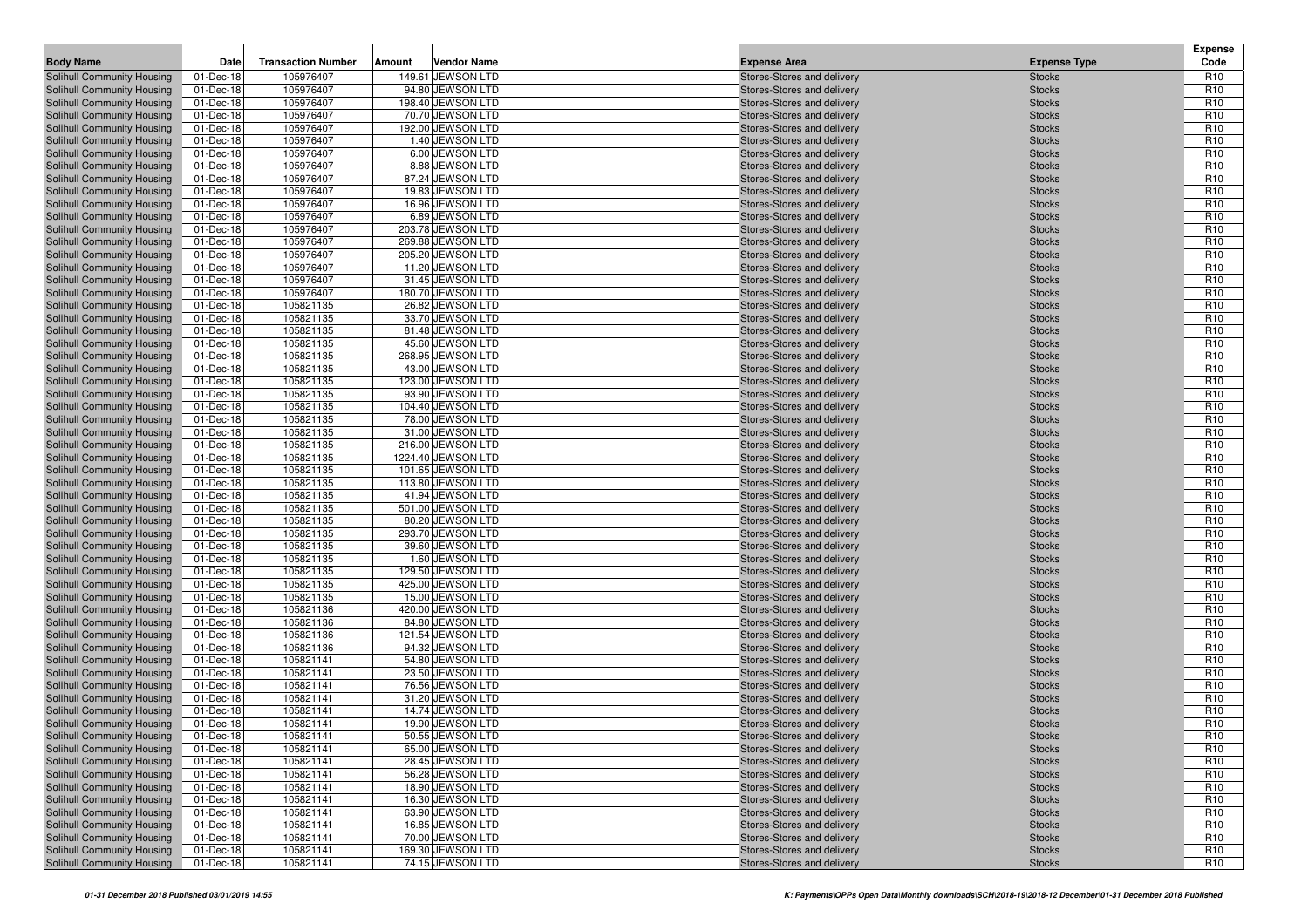| <b>Body Name</b>                                         | Date                   | <b>Transaction Number</b> | Amount | <b>Vendor Name</b>                   | <b>Expense Area</b>                                      | <b>Expense Type</b>            | <b>Expense</b><br>Code             |
|----------------------------------------------------------|------------------------|---------------------------|--------|--------------------------------------|----------------------------------------------------------|--------------------------------|------------------------------------|
| Solihull Community Housing                               | 01-Dec-18              | 105821141                 |        | 220.50 JEWSON LTD                    | Stores-Stores and delivery                               | <b>Stocks</b>                  | R <sub>10</sub>                    |
| Solihull Community Housing                               | 01-Dec-18              | 105821141                 |        | 15.65 JEWSON LTD                     | Stores-Stores and delivery                               | <b>Stocks</b>                  | R <sub>10</sub>                    |
| Solihull Community Housing                               | 01-Dec-18              | 105821141                 |        | 131.24 JEWSON LTD                    | Stores-Stores and delivery                               | <b>Stocks</b>                  | R <sub>10</sub>                    |
| Solihull Community Housing                               | 01-Dec-18              | 105821141                 |        | 1.00 JEWSON LTD                      | Stores-Stores and delivery                               | <b>Stocks</b>                  | R <sub>10</sub>                    |
| Solihull Community Housing                               | 01-Dec-18              | 105821147                 |        | 16.40 JEWSON LTD                     | Stores-Stores and delivery                               | <b>Stocks</b>                  | R <sub>10</sub>                    |
| Solihull Community Housing                               | 01-Dec-18              | 105821147                 |        | 16.10 JEWSON LTD                     | Stores-Stores and delivery                               | <b>Stocks</b>                  | R <sub>10</sub>                    |
| Solihull Community Housing                               | 01-Dec-18              | 105821147                 |        | 9.60 JEWSON LTD                      | Stores-Stores and delivery                               | <b>Stocks</b>                  | R <sub>10</sub>                    |
| Solihull Community Housing                               | 01-Dec-18              | 105821147                 |        | 109.20 JEWSON LTD                    | Stores-Stores and delivery                               | <b>Stocks</b>                  | R <sub>10</sub>                    |
| Solihull Community Housing                               | 01-Dec-18              | 105821147                 |        | 7.00 JEWSON LTD                      | Stores-Stores and delivery                               | <b>Stocks</b>                  | R <sub>10</sub>                    |
| <b>Solihull Community Housing</b>                        | 01-Dec-18              | 105821147                 |        | 19.60 JEWSON LTD                     | Stores-Stores and delivery                               | <b>Stocks</b>                  | R <sub>10</sub>                    |
| Solihull Community Housing                               | 01-Dec-18              | 105821147                 |        | 20.70 JEWSON LTD                     | Stores-Stores and delivery                               | <b>Stocks</b>                  | R <sub>10</sub>                    |
| Solihull Community Housing                               | 01-Dec-18              | 105821147                 |        | 60.10 JEWSON LTD                     | Stores-Stores and delivery                               | <b>Stocks</b>                  | R <sub>10</sub>                    |
| Solihull Community Housing                               | 01-Dec-18              | 105821147                 |        | 243.40 JEWSON LTD                    | Stores-Stores and delivery                               | <b>Stocks</b>                  | R <sub>10</sub>                    |
| Solihull Community Housing                               | 01-Dec-18              | 105821147                 |        | 10.00 JEWSON LTD                     | Stores-Stores and delivery                               | <b>Stocks</b>                  | R <sub>10</sub>                    |
| Solihull Community Housing                               | 01-Dec-18              | 105821147                 |        | 8.00 JEWSON LTD                      | Stores-Stores and delivery                               | <b>Stocks</b>                  | R <sub>10</sub>                    |
| Solihull Community Housing                               | 01-Dec-18              | 105976415                 |        | 230.02 JEWSON LTD                    | Stores-Stores and delivery                               | <b>Stocks</b>                  | R <sub>10</sub>                    |
| Solihull Community Housing                               | 01-Dec-18              | 105976418                 |        | 16.40 JEWSON LTD                     | Stores-Stores and delivery                               | <b>Stocks</b>                  | R <sub>10</sub>                    |
| Solihull Community Housing                               | 01-Dec-18              | 105976418                 |        | 8.20 JEWSON LTD<br>16.40 JEWSON LTD  | Stores-Stores and delivery                               | <b>Stocks</b>                  | R <sub>10</sub><br>R <sub>10</sub> |
| Solihull Community Housing<br>Solihull Community Housing | 01-Dec-18<br>01-Dec-18 | 105976418<br>105976418    |        | 138.60 JEWSON LTD                    | Stores-Stores and delivery<br>Stores-Stores and delivery | <b>Stocks</b><br><b>Stocks</b> | R <sub>10</sub>                    |
| Solihull Community Housing                               | 01-Dec-18              | 105976418                 |        | 135.70 JEWSON LTD                    | Stores-Stores and delivery                               | <b>Stocks</b>                  | R <sub>10</sub>                    |
| Solihull Community Housing                               | 01-Dec-18              | 105976418                 |        | 11.40 JEWSON LTD                     | Stores-Stores and delivery                               | <b>Stocks</b>                  | R <sub>10</sub>                    |
| Solihull Community Housing                               | 01-Dec-18              | 105976418                 |        | 45.60 JEWSON LTD                     | Stores-Stores and delivery                               | <b>Stocks</b>                  | R <sub>10</sub>                    |
| Solihull Community Housing                               | 01-Dec-18              | 105976418                 |        | 7.68 JEWSON LTD                      | Stores-Stores and delivery                               | <b>Stocks</b>                  | R <sub>10</sub>                    |
| Solihull Community Housing                               | 01-Dec-18              | 105976418                 |        | 337.50 JEWSON LTD                    | Stores-Stores and delivery                               | <b>Stocks</b>                  | R <sub>10</sub>                    |
| Solihull Community Housing                               | 01-Dec-18              | 105976418                 |        | 60.00 JEWSON LTD                     | Stores-Stores and delivery                               | <b>Stocks</b>                  | R <sub>10</sub>                    |
| Solihull Community Housing                               | 01-Dec-18              | 105976418                 |        | 56.00 JEWSON LTD                     | Stores-Stores and delivery                               | <b>Stocks</b>                  | R <sub>10</sub>                    |
| Solihull Community Housing                               | 01-Dec-18              | 105976418                 |        | 92.00 JEWSON LTD                     | Stores-Stores and delivery                               | <b>Stocks</b>                  | R <sub>10</sub>                    |
| Solihull Community Housing                               | 01-Dec-18              | 105976418                 |        | 53.13 JEWSON LTD                     | Stores-Stores and delivery                               | <b>Stocks</b>                  | R <sub>10</sub>                    |
| Solihull Community Housing                               | 01-Dec-18              | 105976418                 |        | 78.40 JEWSON LTD                     | Stores-Stores and delivery                               | <b>Stocks</b>                  | R <sub>10</sub>                    |
| Solihull Community Housing                               | 01-Dec-18              | 105976418                 |        | 129.35 JEWSON LTD                    | Stores-Stores and delivery                               | <b>Stocks</b>                  | R <sub>10</sub>                    |
| Solihull Community Housing                               | 01-Dec-18              | 105976418                 |        | 9.00 JEWSON LTD                      | Stores-Stores and delivery                               | <b>Stocks</b>                  | R <sub>10</sub>                    |
| Solihull Community Housing                               | 01-Dec-18              | 105976418                 |        | 27.95 JEWSON LTD                     | Stores-Stores and delivery                               | <b>Stocks</b>                  | R <sub>10</sub>                    |
| Solihull Community Housing                               | 01-Dec-18              | 105976418                 |        | 81.30 JEWSON LTD                     | Stores-Stores and delivery                               | <b>Stocks</b>                  | R <sub>10</sub>                    |
| <b>Solihull Community Housing</b>                        | 01-Dec-18              | 105976419                 |        | 15.40 JEWSON LTD                     | Stores-Stores and delivery                               | <b>Stocks</b>                  | R <sub>10</sub>                    |
| Solihull Community Housing                               | 01-Dec-18              | 105976419                 |        | 390.00 JEWSON LTD                    | Stores-Stores and delivery                               | <b>Stocks</b>                  | R <sub>10</sub>                    |
| Solihull Community Housing                               | 01-Dec-18              | 105976422                 |        | 261.25 JEWSON LTD                    | Stores-Stores and delivery                               | <b>Stocks</b>                  | R <sub>10</sub>                    |
| Solihull Community Housing                               | 01-Dec-18              | 105976426                 |        | 1188.00 JEWSON LTD                   | Stores-Stores and delivery                               | <b>Stocks</b>                  | R <sub>10</sub>                    |
| <b>Solihull Community Housing</b>                        | 01-Dec-18              | 105976432                 |        | 8.20 JEWSON LTD                      | Stores-Stores and delivery                               | <b>Stocks</b>                  | R <sub>10</sub>                    |
| Solihull Community Housing                               | 01-Dec-18              | 105976432                 |        | 2.10 JEWSON LTD                      | Stores-Stores and delivery                               | <b>Stocks</b>                  | R <sub>10</sub>                    |
| Solihull Community Housing                               | 01-Dec-18              | 105976432                 |        | 100.00 JEWSON LTD                    | Stores-Stores and delivery                               | <b>Stocks</b>                  | R <sub>10</sub>                    |
| Solihull Community Housing<br>Solihull Community Housing | 01-Dec-18<br>01-Dec-18 | 105976432<br>105976432    |        | 437.70 JEWSON LTD<br>3.60 JEWSON LTD | Stores-Stores and delivery<br>Stores-Stores and delivery | <b>Stocks</b><br><b>Stocks</b> | R <sub>10</sub><br>R <sub>10</sub> |
| Solihull Community Housing                               | 01-Dec-18              | 105976432                 |        | 87.30 JEWSON LTD                     | Stores-Stores and delivery                               | <b>Stocks</b>                  | R <sub>10</sub>                    |
| Solihull Community Housing                               | 01-Dec-18              | 105976432                 |        | 28.50 JEWSON LTD                     | Stores-Stores and delivery                               | <b>Stocks</b>                  | R <sub>10</sub>                    |
| Solihull Community Housing                               | 01-Dec-18              | 105976432                 |        | 160.29 JEWSON LTD                    | Stores-Stores and delivery                               | <b>Stocks</b>                  | R <sub>10</sub>                    |
| Solihull Community Housing                               | 01-Dec-18              | 105976432                 |        | 30.00 JEWSON LTD                     | Stores-Stores and delivery                               | <b>Stocks</b>                  | R <sub>10</sub>                    |
| Solihull Community Housing                               | 01-Dec-18              | 105976432                 |        | 222.80 JEWSON LTD                    | Stores-Stores and delivery                               | <b>Stocks</b>                  | R <sub>10</sub>                    |
| Solihull Community Housing                               | 01-Dec-18              | 105976432                 |        | 39.81 JEWSON LTD                     | Stores-Stores and delivery                               | <b>Stocks</b>                  | R <sub>10</sub>                    |
| Solihull Community Housing                               | 01-Dec-18              | 105976432                 |        | 192.60 JEWSON LTD                    | Stores-Stores and delivery                               | <b>Stocks</b>                  | R <sub>10</sub>                    |
| Solihull Community Housing                               | 01-Dec-18              | 105976432                 |        | 54.00 JEWSON LTD                     | Stores-Stores and delivery                               | <b>Stocks</b>                  | R <sub>10</sub>                    |
| Solihull Community Housing                               | 01-Dec-18              | 105976432                 |        | 1.00 JEWSON LTD                      | Stores-Stores and delivery                               | <b>Stocks</b>                  | R <sub>10</sub>                    |
| Solihull Community Housing                               | 01-Dec-18              | 105976433                 |        | 302.72 JEWSON LTD                    | Stores-Stores and delivery                               | <b>Stocks</b>                  | R <sub>10</sub>                    |
| Solihull Community Housing                               | 03-Dec-18              | 105976438                 |        | 3.00 JEWSON LTD                      | Stores-Stores and delivery                               | <b>Stocks</b>                  | R <sub>10</sub>                    |
| Solihull Community Housing                               | 03-Dec-18              | 105976438                 |        | 58.40 JEWSON LTD                     | Stores-Stores and delivery                               | <b>Stocks</b>                  | R <sub>10</sub>                    |
| Solihull Community Housing                               | 03-Dec-18              | 105976438                 |        | 49.50 JEWSON LTD                     | Stores-Stores and delivery                               | <b>Stocks</b>                  | R <sub>10</sub>                    |
| Solihull Community Housing                               | 03-Dec-18              | 105976438                 |        | 26.20 JEWSON LTD                     | Stores-Stores and delivery                               | <b>Stocks</b>                  | R <sub>10</sub>                    |
| Solihull Community Housing                               | 03-Dec-18              | 105976438                 |        | 15.00 JEWSON LTD                     | Stores-Stores and delivery                               | <b>Stocks</b>                  | R <sub>10</sub>                    |
| Solihull Community Housing                               | 03-Dec-18              | 105976438                 |        | 15.60 JEWSON LTD                     | Stores-Stores and delivery                               | <b>Stocks</b>                  | R <sub>10</sub>                    |
| <b>Solihull Community Housing</b>                        | 03-Dec-18              | 105976438                 |        | 11.80 JEWSON LTD                     | Stores-Stores and delivery                               | <b>Stocks</b>                  | R <sub>10</sub>                    |
| Solihull Community Housing                               | 03-Dec-18              | 105976438                 |        | 15.30 JEWSON LTD                     | Stores-Stores and delivery                               | <b>Stocks</b>                  | R <sub>10</sub>                    |
| Solihull Community Housing                               | 03-Dec-18              | 105976438                 |        | 13.34 JEWSON LTD                     | Stores-Stores and delivery                               | <b>Stocks</b>                  | R <sub>10</sub>                    |
| Solihull Community Housing                               | 03-Dec-18              | 105976438                 |        | 31.20 JEWSON LTD                     | Stores-Stores and delivery                               | <b>Stocks</b>                  | R <sub>10</sub>                    |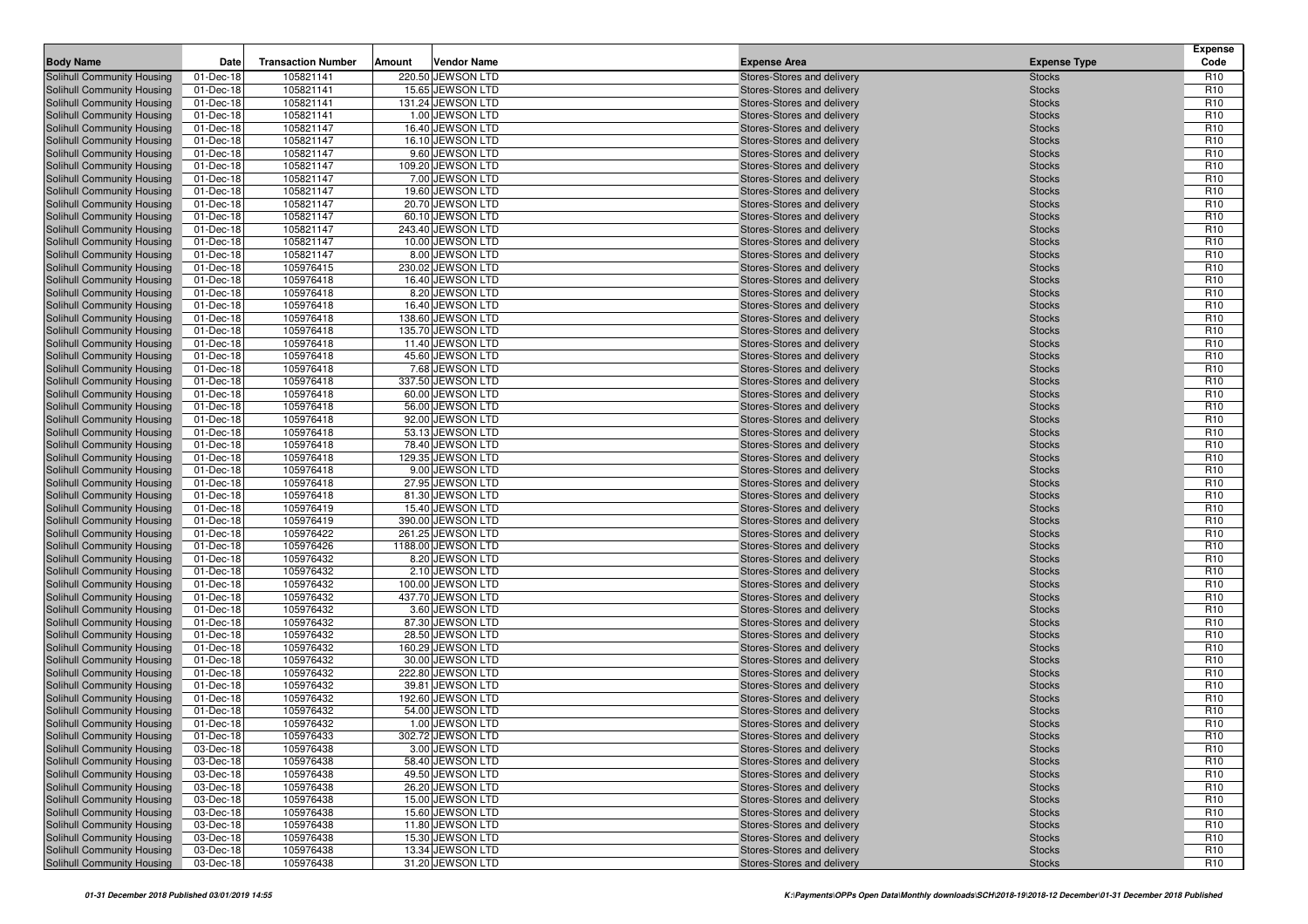| <b>Body Name</b>                                         | Date                   | <b>Transaction Number</b> | Amount | <b>Vendor Name</b>                     | <b>Expense Area</b>                                      | <b>Expense Type</b>            | <b>Expense</b><br>Code             |
|----------------------------------------------------------|------------------------|---------------------------|--------|----------------------------------------|----------------------------------------------------------|--------------------------------|------------------------------------|
| Solihull Community Housing                               | 03-Dec-18              | 105976439                 |        | 8.80 JEWSON LTD                        | Stores-Stores and delivery                               | <b>Stocks</b>                  | R <sub>10</sub>                    |
| Solihull Community Housing                               | 03-Dec-18              | 105976439                 |        | 14.90 JEWSON LTD                       | Stores-Stores and delivery                               | <b>Stocks</b>                  | R <sub>10</sub>                    |
| Solihull Community Housing                               | 03-Dec-18              | 105976439                 |        | 11.00 JEWSON LTD                       | Stores-Stores and delivery                               | <b>Stocks</b>                  | R <sub>10</sub>                    |
| Solihull Community Housing                               | 03-Dec-18              | 105976439                 |        | 32.40 JEWSON LTD                       | Stores-Stores and delivery                               | <b>Stocks</b>                  | R <sub>10</sub>                    |
| Solihull Community Housing                               | 03-Dec-18              | 105976439                 |        | 74.52 JEWSON LTD                       | Stores-Stores and delivery                               | <b>Stocks</b>                  | R <sub>10</sub>                    |
| Solihull Community Housing                               | 03-Dec-18              | 105976439                 |        | 278.15 JEWSON LTD                      | Stores-Stores and delivery                               | <b>Stocks</b>                  | R <sub>10</sub>                    |
| Solihull Community Housing                               | 03-Dec-18              | 105976439                 |        | 8.00 JEWSON LTD                        | Stores-Stores and delivery                               | <b>Stocks</b>                  | R <sub>10</sub>                    |
| Solihull Community Housing                               | 03-Dec-18              | 105976439                 |        | 179.30 JEWSON LTD                      | Stores-Stores and delivery                               | <b>Stocks</b>                  | R <sub>10</sub>                    |
| Solihull Community Housing                               | 03-Dec-18              | 105976439                 |        | 140.46 JEWSON LTD                      | Stores-Stores and delivery                               | <b>Stocks</b>                  | R <sub>10</sub>                    |
| Solihull Community Housing                               | 03-Dec-18              | 105976439                 |        | 9.60 JEWSON LTD                        | Stores-Stores and delivery                               | <b>Stocks</b>                  | R <sub>10</sub>                    |
| Solihull Community Housing                               | 03-Dec-18              | 105976439                 |        | 19.00 JEWSON LTD                       | Stores-Stores and delivery                               | <b>Stocks</b>                  | R <sub>10</sub>                    |
| Solihull Community Housing                               | 03-Dec-18              | 105976439                 |        | 25.00 JEWSON LTD                       | Stores-Stores and delivery                               | <b>Stocks</b>                  | R <sub>10</sub>                    |
| Solihull Community Housing                               | 03-Dec-18              | 105976439                 |        | 255.42 JEWSON LTD                      | Stores-Stores and delivery                               | <b>Stocks</b>                  | R <sub>10</sub>                    |
| Solihull Community Housing                               | 03-Dec-18              | 105976439                 |        | 12.40 JEWSON LTD                       | Stores-Stores and delivery                               | <b>Stocks</b>                  | R <sub>10</sub>                    |
| Solihull Community Housing                               | 03-Dec-18              | 105976439                 |        | 1224.40 JEWSON LTD<br>22.18 JEWSON LTD | Stores-Stores and delivery                               | <b>Stocks</b>                  | R <sub>10</sub>                    |
| Solihull Community Housing<br>Solihull Community Housing | 03-Dec-18<br>03-Dec-18 | 105976439<br>105976439    |        | 733.20 JEWSON LTD                      | Stores-Stores and delivery<br>Stores-Stores and delivery | <b>Stocks</b><br><b>Stocks</b> | R <sub>10</sub><br>R <sub>10</sub> |
| Solihull Community Housing                               | 03-Dec-18              | 105976439                 |        | 32.26 JEWSON LTD                       | Stores-Stores and delivery                               | <b>Stocks</b>                  | R <sub>10</sub>                    |
| Solihull Community Housing                               | 03-Dec-18              | 105976439                 |        | 62.10 JEWSON LTD                       | Stores-Stores and delivery                               | <b>Stocks</b>                  | R <sub>10</sub>                    |
| Solihull Community Housing                               | 03-Dec-18              | 105976439                 |        | 193.90 JEWSON LTD                      | Stores-Stores and delivery                               | <b>Stocks</b>                  | R <sub>10</sub>                    |
| Solihull Community Housing                               | 03-Dec-18              | 105976439                 |        | 35.94 JEWSON LTD                       | Stores-Stores and delivery                               | <b>Stocks</b>                  | R <sub>10</sub>                    |
| Solihull Community Housing                               | 03-Dec-18              | 105976439                 |        | 38.20 JEWSON LTD                       | Stores-Stores and delivery                               | <b>Stocks</b>                  | R <sub>10</sub>                    |
| Solihull Community Housing                               | 03-Dec-18              | 105976439                 |        | 46.95 JEWSON LTD                       | Stores-Stores and delivery                               | <b>Stocks</b>                  | R <sub>10</sub>                    |
| Solihull Community Housing                               | 03-Dec-18              | 105976439                 |        | 34.30 JEWSON LTD                       | Stores-Stores and delivery                               | <b>Stocks</b>                  | R <sub>10</sub>                    |
| Solihull Community Housing                               | 04-Dec-18              | 105976441                 |        | 32.40 JEWSON LTD                       | Stores-Stores and delivery                               | <b>Stocks</b>                  | R <sub>10</sub>                    |
| Solihull Community Housing                               | 04-Dec-18              | 105976441                 |        | 93.60 JEWSON LTD                       | Stores-Stores and delivery                               | <b>Stocks</b>                  | R <sub>10</sub>                    |
| Solihull Community Housing                               | 04-Dec-18              | 105976441                 |        | 244.28 JEWSON LTD                      | Stores-Stores and delivery                               | <b>Stocks</b>                  | R <sub>10</sub>                    |
| Solihull Community Housing                               | 04-Dec-18              | 105976441                 |        | 195.27 JEWSON LTD                      | Stores-Stores and delivery                               | <b>Stocks</b>                  | R <sub>10</sub>                    |
| Solihull Community Housing                               | 04-Dec-18              | 105976441                 |        | 60.90 JEWSON LTD                       | Stores-Stores and delivery                               | <b>Stocks</b>                  | R <sub>10</sub>                    |
| Solihull Community Housing                               | 04-Dec-18              | 105976441                 |        | 133.56 JEWSON LTD                      | Stores-Stores and delivery                               | <b>Stocks</b>                  | R <sub>10</sub>                    |
| Solihull Community Housing                               | 04-Dec-18              | 105976441                 |        | 187.60 JEWSON LTD                      | Stores-Stores and delivery                               | <b>Stocks</b>                  | R <sub>10</sub>                    |
| Solihull Community Housing                               | 04-Dec-18              | 105976441                 |        | 57.00 JEWSON LTD                       | Stores-Stores and delivery                               | <b>Stocks</b>                  | R <sub>10</sub>                    |
| Solihull Community Housing                               | 04-Dec-18              | 105976441                 |        | 52.75 JEWSON LTD                       | Stores-Stores and delivery                               | <b>Stocks</b>                  | R <sub>10</sub>                    |
| Solihull Community Housing                               | 04-Dec-18              | 105976441                 |        | 103.60 JEWSON LTD                      | Stores-Stores and delivery                               | <b>Stocks</b>                  | R <sub>10</sub>                    |
| Solihull Community Housing                               | 04-Dec-18              | 105976441                 |        | 28.40 JEWSON LTD                       | Stores-Stores and delivery                               | <b>Stocks</b>                  | R <sub>10</sub>                    |
| Solihull Community Housing                               | 04-Dec-18              | 105976441                 |        | 45.27 JEWSON LTD                       | Stores-Stores and delivery                               | <b>Stocks</b>                  | R <sub>10</sub>                    |
| Solihull Community Housing                               | 04-Dec-18              | 105976441                 |        | 31.45 JEWSON LTD                       | Stores-Stores and delivery                               | <b>Stocks</b>                  | R <sub>10</sub>                    |
| Solihull Community Housing<br>Solihull Community Housing | 04-Dec-18<br>04-Dec-18 | 105976443<br>105976443    |        | 338.70 JEWSON LTD<br>122.10 JEWSON LTD | Stores-Stores and delivery                               | <b>Stocks</b><br><b>Stocks</b> | R <sub>10</sub><br>R <sub>10</sub> |
| Solihull Community Housing                               | 04-Dec-18              | 105976443                 |        | 311.80 JEWSON LTD                      | Stores-Stores and delivery<br>Stores-Stores and delivery | <b>Stocks</b>                  | R <sub>10</sub>                    |
| Solihull Community Housing                               | 04-Dec-18              | 105976443                 |        | 183.20 JEWSON LTD                      | Stores-Stores and delivery                               | <b>Stocks</b>                  | R <sub>10</sub>                    |
| Solihull Community Housing                               | 06-Dec-18              | 105976444                 |        | 33.70 JEWSON LTD                       | Stores-Stores and delivery                               | <b>Stocks</b>                  | R <sub>10</sub>                    |
| Solihull Community Housing                               | 06-Dec-18              | 105976444                 |        | 23.50 JEWSON LTD                       | Stores-Stores and delivery                               | <b>Stocks</b>                  | R <sub>10</sub>                    |
| Solihull Community Housing                               | 06-Dec-18              | 105976444                 |        | 15.40 JEWSON LTD                       | Stores-Stores and delivery                               | <b>Stocks</b>                  | R <sub>10</sub>                    |
| Solihull Community Housing                               | 06-Dec-18              | 105976444                 |        | 65.52 JEWSON LTD                       | Stores-Stores and delivery                               | <b>Stocks</b>                  | R <sub>10</sub>                    |
| Solihull Community Housing                               | 06-Dec-18              | 105976444                 |        | 45.60 JEWSON LTD                       | Stores-Stores and delivery                               | <b>Stocks</b>                  | R <sub>10</sub>                    |
| Solihull Community Housing                               | 06-Dec-18              | 105976444                 |        | 7.80 JEWSON LTD                        | Stores-Stores and delivery                               | <b>Stocks</b>                  | R <sub>10</sub>                    |
| Solihull Community Housing                               | 06-Dec-18              | 105976444                 |        | 6.10 JEWSON LTD                        | Stores-Stores and delivery                               | <b>Stocks</b>                  | R <sub>10</sub>                    |
| Solihull Community Housing                               | 06-Dec-18              | 105976444                 |        | 494.30 JEWSON LTD                      | Stores-Stores and delivery                               | <b>Stocks</b>                  | R <sub>10</sub>                    |
| Solihull Community Housing                               | 06-Dec-18              | 105976444                 |        | 27.24 JEWSON LTD                       | Stores-Stores and delivery                               | <b>Stocks</b>                  | R <sub>10</sub>                    |
| Solihull Community Housing                               | 06-Dec-18              | 105976444                 |        | 103.35 JEWSON LTD                      | Stores-Stores and delivery                               | <b>Stocks</b>                  | R <sub>10</sub>                    |
| <b>Solihull Community Housing</b>                        | 06-Dec-18              | 105976444                 |        | 38.30 JEWSON LTD                       | Stores-Stores and delivery                               | <b>Stocks</b>                  | R <sub>10</sub>                    |
| Solihull Community Housing                               | 06-Dec-18              | 105976444                 |        | 488.80 JEWSON LTD                      | Stores-Stores and delivery                               | <b>Stocks</b>                  | R <sub>10</sub>                    |
| Solihull Community Housing                               | 06-Dec-18              | 105976444                 |        | 57.00 JEWSON LTD                       | Stores-Stores and delivery                               | <b>Stocks</b>                  | R <sub>10</sub>                    |
| Solihull Community Housing                               | 06-Dec-18              | 105976444                 |        | 113.80 JEWSON LTD                      | Stores-Stores and delivery                               | <b>Stocks</b>                  | R <sub>10</sub>                    |
| Solihull Community Housing                               | 06-Dec-18              | 105976444                 |        | 3.80 JEWSON LTD                        | Stores-Stores and delivery                               | <b>Stocks</b>                  | R <sub>10</sub>                    |
| Solihull Community Housing                               | 06-Dec-18              | 105976444                 |        | 625.00 JEWSON LTD                      | Stores-Stores and delivery                               | <b>Stocks</b>                  | R <sub>10</sub>                    |
| Solihull Community Housing                               | 06-Dec-18              | 105976444                 |        | 74.15 JEWSON LTD                       | Stores-Stores and delivery                               | <b>Stocks</b>                  | R <sub>10</sub>                    |
| Solihull Community Housing                               | 06-Dec-18              | 105976444                 |        | 13.80 JEWSON LTD                       | Stores-Stores and delivery                               | <b>Stocks</b>                  | R <sub>10</sub>                    |
| Solihull Community Housing                               | 06-Dec-18              | 105976444                 |        | 13.80 JEWSON LTD                       | Stores-Stores and delivery                               | <b>Stocks</b>                  | R <sub>10</sub>                    |
| Solihull Community Housing                               | 06-Dec-18              | 105976444                 |        | 1.60 JEWSON LTD                        | Stores-Stores and delivery                               | <b>Stocks</b>                  | R <sub>10</sub>                    |
| Solihull Community Housing                               | 06-Dec-18              | 105976444                 |        | 53.40 JEWSON LTD                       | Stores-Stores and delivery                               | <b>Stocks</b>                  | R <sub>10</sub>                    |
| Solihull Community Housing                               | 06-Dec-18              | 105976444                 |        | 26.95 JEWSON LTD                       | Stores-Stores and delivery                               | <b>Stocks</b>                  | R <sub>10</sub>                    |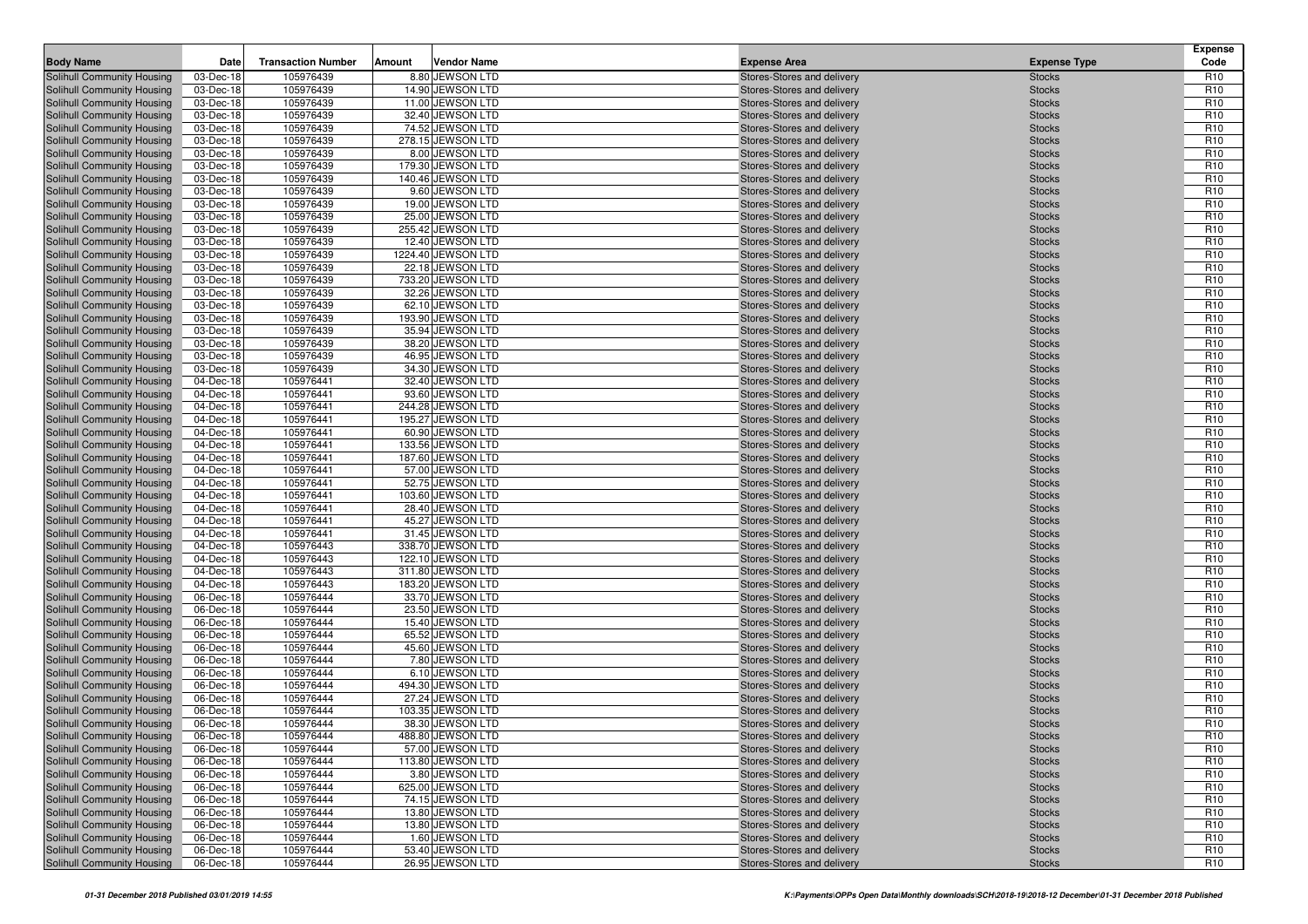| <b>Body Name</b>                                         | Date                   | <b>Transaction Number</b> | Amount | <b>Vendor Name</b>                     | <b>Expense Area</b>                                      | <b>Expense Type</b>            | <b>Expense</b><br>Code             |
|----------------------------------------------------------|------------------------|---------------------------|--------|----------------------------------------|----------------------------------------------------------|--------------------------------|------------------------------------|
| Solihull Community Housing                               | 06-Dec-18              | 105976444                 |        | 150.50 JEWSON LTD                      | Stores-Stores and delivery                               | <b>Stocks</b>                  | R <sub>10</sub>                    |
| Solihull Community Housing                               | 06-Dec-18              | 105976444                 |        | 199.20 JEWSON LTD                      | Stores-Stores and delivery                               | <b>Stocks</b>                  | R <sub>10</sub>                    |
| Solihull Community Housing                               | 06-Dec-18              | 105976445                 |        | 168.04 JEWSON LTD                      | Stores-Stores and delivery                               | <b>Stocks</b>                  | R <sub>10</sub>                    |
| Solihull Community Housing                               | 06-Dec-18              | 105976445                 |        | 56.90 JEWSON LTD                       | Stores-Stores and delivery                               | <b>Stocks</b>                  | R <sub>10</sub>                    |
| Solihull Community Housing                               | 06-Dec-18              | 105976445                 |        | 94.32 JEWSON LTD                       | Stores-Stores and delivery                               | <b>Stocks</b>                  | R <sub>10</sub>                    |
| Solihull Community Housing                               | 06-Dec-18              | 105976452                 |        | 37.95 JEWSON LTD                       | Stores-Stores and delivery                               | <b>Stocks</b>                  | R <sub>10</sub>                    |
| Solihull Community Housing                               | 06-Dec-18              | 105976452                 |        | 30.20 JEWSON LTD                       | Stores-Stores and delivery                               | <b>Stocks</b>                  | R <sub>10</sub>                    |
| Solihull Community Housing                               | 06-Dec-18              | 105976452                 |        | 16.10 JEWSON LTD                       | Stores-Stores and delivery                               | <b>Stocks</b>                  | R <sub>10</sub>                    |
| Solihull Community Housing                               | 06-Dec-18              | 105976452                 |        | 22.80 JEWSON LTD                       | Stores-Stores and delivery                               | <b>Stocks</b>                  | R <sub>10</sub>                    |
| Solihull Community Housing                               | 06-Dec-18              | 105976452                 |        | 9.60 JEWSON LTD                        | Stores-Stores and delivery                               | <b>Stocks</b>                  | R <sub>10</sub>                    |
| Solihull Community Housing                               | 06-Dec-18              | 105976452                 |        | 4.80 JEWSON LTD                        | Stores-Stores and delivery                               | <b>Stocks</b>                  | R <sub>10</sub>                    |
| Solihull Community Housing                               | 06-Dec-18              | 105976452                 |        | 23.60 JEWSON LTD                       | Stores-Stores and delivery                               | <b>Stocks</b>                  | R <sub>10</sub>                    |
| Solihull Community Housing                               | 06-Dec-18              | 105976452                 |        | 22.30 JEWSON LTD                       | Stores-Stores and delivery                               | <b>Stocks</b>                  | R <sub>10</sub>                    |
| Solihull Community Housing                               | 06-Dec-18              | 105976452                 |        | 420.00 JEWSON LTD                      | Stores-Stores and delivery                               | <b>Stocks</b>                  | R <sub>10</sub>                    |
| Solihull Community Housing                               | 06-Dec-18              | 105976452                 |        | 146.52 JEWSON LTD                      | Stores-Stores and delivery                               | <b>Stocks</b>                  | R <sub>10</sub>                    |
| Solihull Community Housing                               | 06-Dec-18              | 105976452                 |        | 55.60 JEWSON LTD                       | Stores-Stores and delivery                               | <b>Stocks</b>                  | R <sub>10</sub>                    |
| Solihull Community Housing                               | 06-Dec-18              | 105976452                 |        | 5.20 JEWSON LTD                        | Stores-Stores and delivery                               | <b>Stocks</b>                  | R <sub>10</sub>                    |
| Solihull Community Housing                               | 06-Dec-18              | 105976452                 |        | 46.40 JEWSON LTD                       | Stores-Stores and delivery                               | <b>Stocks</b>                  | R <sub>10</sub>                    |
| Solihull Community Housing                               | 06-Dec-18              | 105976452                 |        | 65.00 JEWSON LTD                       | Stores-Stores and delivery                               | <b>Stocks</b>                  | R <sub>10</sub>                    |
| Solihull Community Housing                               | 06-Dec-18              | 105976452                 |        | 8.90 JEWSON LTD                        | Stores-Stores and delivery                               | <b>Stocks</b>                  | R <sub>10</sub>                    |
| Solihull Community Housing                               | 06-Dec-18              | 105976452                 |        | 40.00 JEWSON LTD                       | Stores-Stores and delivery                               | <b>Stocks</b>                  | R <sub>10</sub>                    |
| Solihull Community Housing                               | 06-Dec-18              | 105976452                 |        | 14.60 JEWSON LTD                       | Stores-Stores and delivery                               | <b>Stocks</b>                  | R <sub>10</sub>                    |
| Solihull Community Housing                               | 06-Dec-18              | 105976452                 |        | 45.10 JEWSON LTD                       | Stores-Stores and delivery                               | <b>Stocks</b>                  | R <sub>10</sub>                    |
| Solihull Community Housing                               | 06-Dec-18              | 105976452                 |        | 13.83 JEWSON LTD                       | Stores-Stores and delivery                               | <b>Stocks</b>                  | R <sub>10</sub>                    |
| Solihull Community Housing                               | 06-Dec-18              | 105976452                 |        | 13.32 JEWSON LTD                       | Stores-Stores and delivery                               | <b>Stocks</b>                  | R <sub>10</sub>                    |
| Solihull Community Housing                               | 06-Dec-18              | 105976452                 |        | 107.00 JEWSON LTD                      | Stores-Stores and delivery                               | <b>Stocks</b>                  | R <sub>10</sub>                    |
| Solihull Community Housing                               | 06-Dec-18              | 105976452                 |        | 120.00 JEWSON LTD                      | Stores-Stores and delivery                               | <b>Stocks</b>                  | R <sub>10</sub>                    |
| Solihull Community Housing                               | 06-Dec-18              | 105976452                 |        | 39.81 JEWSON LTD                       | Stores-Stores and delivery                               | <b>Stocks</b>                  | R <sub>10</sub>                    |
| Solihull Community Housing                               | 06-Dec-18              | 105976452                 |        | 65.60 JEWSON LTD                       | Stores-Stores and delivery                               | <b>Stocks</b>                  | R <sub>10</sub>                    |
| Solihull Community Housing                               | 06-Dec-18              | 105976452                 |        | 84.00 JEWSON LTD                       | Stores-Stores and delivery                               | <b>Stocks</b>                  | R <sub>10</sub>                    |
| Solihull Community Housing                               | 06-Dec-18              | 105976454                 |        | 145.71 JEWSON LTD                      | Stores-Stores and delivery                               | <b>Stocks</b>                  | R <sub>10</sub>                    |
| Solihull Community Housing                               | 06-Dec-18              | 105976454                 |        | 92.00 JEWSON LTD                       | Stores-Stores and delivery                               | <b>Stocks</b>                  | R <sub>10</sub>                    |
| Solihull Community Housing                               | 06-Dec-18<br>06-Dec-18 | 105976455<br>105976455    |        | 222.40 JEWSON LTD                      | Stores-Stores and delivery                               | <b>Stocks</b>                  | R <sub>10</sub><br>R <sub>10</sub> |
| Solihull Community Housing<br>Solihull Community Housing | 06-Dec-18              | 105976456                 |        | 103.20 JEWSON LTD<br>317.85 JEWSON LTD | Stores-Stores and delivery<br>Stores-Stores and delivery | <b>Stocks</b><br><b>Stocks</b> | R <sub>10</sub>                    |
| Solihull Community Housing                               | 06-Dec-18              | 105976458                 |        | 81.48 JEWSON LTD                       | Stores-Stores and delivery                               | <b>Stocks</b>                  | R <sub>10</sub>                    |
| Solihull Community Housing                               | 06-Dec-18              | 105976458                 |        | 22.55 JEWSON LTD                       | Stores-Stores and delivery                               | <b>Stocks</b>                  | R <sub>10</sub>                    |
| Solihull Community Housing                               | 06-Dec-18              | 105976458                 |        | 975.00 JEWSON LTD                      | Stores-Stores and delivery                               | <b>Stocks</b>                  | R <sub>10</sub>                    |
| Solihull Community Housing                               | 07-Dec-18              | 105976462                 |        | 19.30 JEWSON LTD                       | Stores-Stores and delivery                               | <b>Stocks</b>                  | R <sub>10</sub>                    |
| Solihull Community Housing                               | 07-Dec-18              | 105976462                 |        | 4.45 JEWSON LTD                        | Stores-Stores and delivery                               | <b>Stocks</b>                  | R <sub>10</sub>                    |
| Solihull Community Housing                               | 07-Dec-18              | 105976462                 |        | 2.50 JEWSON LTD                        | Stores-Stores and delivery                               | <b>Stocks</b>                  | R <sub>10</sub>                    |
| Solihull Community Housing                               | 07-Dec-18              | 105976462                 |        | 135.70 JEWSON LTD                      | Stores-Stores and delivery                               | <b>Stocks</b>                  | R <sub>10</sub>                    |
| Solihull Community Housing                               | 07-Dec-18              | 105976462                 |        | 343.80 JEWSON LTD                      | Stores-Stores and delivery                               | <b>Stocks</b>                  | R <sub>10</sub>                    |
| Solihull Community Housing                               | 07-Dec-18              | 105976462                 |        | 18.20 JEWSON LTD                       | Stores-Stores and delivery                               | <b>Stocks</b>                  | R <sub>10</sub>                    |
| Solihull Community Housing                               | 07-Dec-18              | 105976462                 |        | 198.40 JEWSON LTD                      | Stores-Stores and delivery                               | <b>Stocks</b>                  | R <sub>10</sub>                    |
| Solihull Community Housing                               | 07-Dec-18              | 105976462                 |        | 26.95 JEWSON LTD                       | Stores-Stores and delivery                               | <b>Stocks</b>                  | R <sub>10</sub>                    |
| Solihull Community Housing                               | 07-Dec-18              | 105976462                 |        | 93.90 JEWSON LTD                       | Stores-Stores and delivery                               | <b>Stocks</b>                  | R <sub>10</sub>                    |
| Solihull Community Housing                               | 07-Dec-18              | 105976462                 |        | 3.54 JEWSON LTD                        | Stores-Stores and delivery                               | <b>Stocks</b>                  | R <sub>10</sub>                    |
| Solihull Community Housing                               | 07-Dec-18              | 105976462                 |        | 222.40 JEWSON LTD                      | Stores-Stores and delivery                               | <b>Stocks</b>                  | R <sub>10</sub>                    |
| Solihull Community Housing                               | 07-Dec-18              | 105976462                 |        | 216.00 JEWSON LTD                      | Stores-Stores and delivery                               | <b>Stocks</b>                  | R <sub>10</sub>                    |
| Solihull Community Housing                               | 07-Dec-18              | 105976462                 |        | 167.20 JEWSON LTD                      | Stores-Stores and delivery                               | <b>Stocks</b>                  | R <sub>10</sub>                    |
| <b>Solihull Community Housing</b>                        | 07-Dec-18              | 105976462                 |        | 56.00 JEWSON LTD                       | Stores-Stores and delivery                               | <b>Stocks</b>                  | R <sub>10</sub>                    |
| Solihull Community Housing                               | 07-Dec-18              | 105976462                 |        | 205.10 JEWSON LTD                      | Stores-Stores and delivery                               | <b>Stocks</b>                  | R <sub>10</sub>                    |
| Solihull Community Housing                               | 07-Dec-18              | 105976462                 |        | 35.10 JEWSON LTD                       | Stores-Stores and delivery                               | <b>Stocks</b>                  | R <sub>10</sub>                    |
| Solihull Community Housing                               | 07-Dec-18              | 105976462                 |        | 47.10 JEWSON LTD                       | Stores-Stores and delivery                               | <b>Stocks</b>                  | R <sub>10</sub>                    |
| Solihull Community Housing                               | 07-Dec-18              | 105976462                 |        | 8.40 JEWSON LTD                        | Stores-Stores and delivery                               | <b>Stocks</b>                  | R <sub>10</sub>                    |
| Solihull Community Housing                               | 07-Dec-18              | 105976462                 |        | 332.60 JEWSON LTD                      | Stores-Stores and delivery                               | <b>Stocks</b>                  | R <sub>10</sub>                    |
| Solihull Community Housing                               | 07-Dec-18              | 105976462                 |        | 131.24 JEWSON LTD                      | Stores-Stores and delivery                               | <b>Stocks</b>                  | R <sub>10</sub>                    |
| Solihull Community Housing                               | 07-Dec-18              | 105976462                 |        | 129.50 JEWSON LTD                      | Stores-Stores and delivery                               | <b>Stocks</b>                  | R <sub>10</sub>                    |
| Solihull Community Housing                               | 07-Dec-18              | 105976462                 |        | 45.60 JEWSON LTD                       | Stores-Stores and delivery                               | <b>Stocks</b>                  | R <sub>10</sub>                    |
| Solihull Community Housing                               | 11-Dec-18              | 105976464                 |        | 611.60 JEWSON LTD                      | Stores-Stores and delivery                               | <b>Stocks</b>                  | R <sub>10</sub>                    |
| Solihull Community Housing                               | 11-Dec-18              | 105976465                 |        | 53.15 JEWSON LTD                       | Stores-Stores and delivery                               | <b>Stocks</b>                  | R <sub>10</sub>                    |
| Solihull Community Housing                               | 11-Dec-18              | 105976465                 |        | 13.85 JEWSON LTD                       | Stores-Stores and delivery                               | <b>Stocks</b>                  | R <sub>10</sub>                    |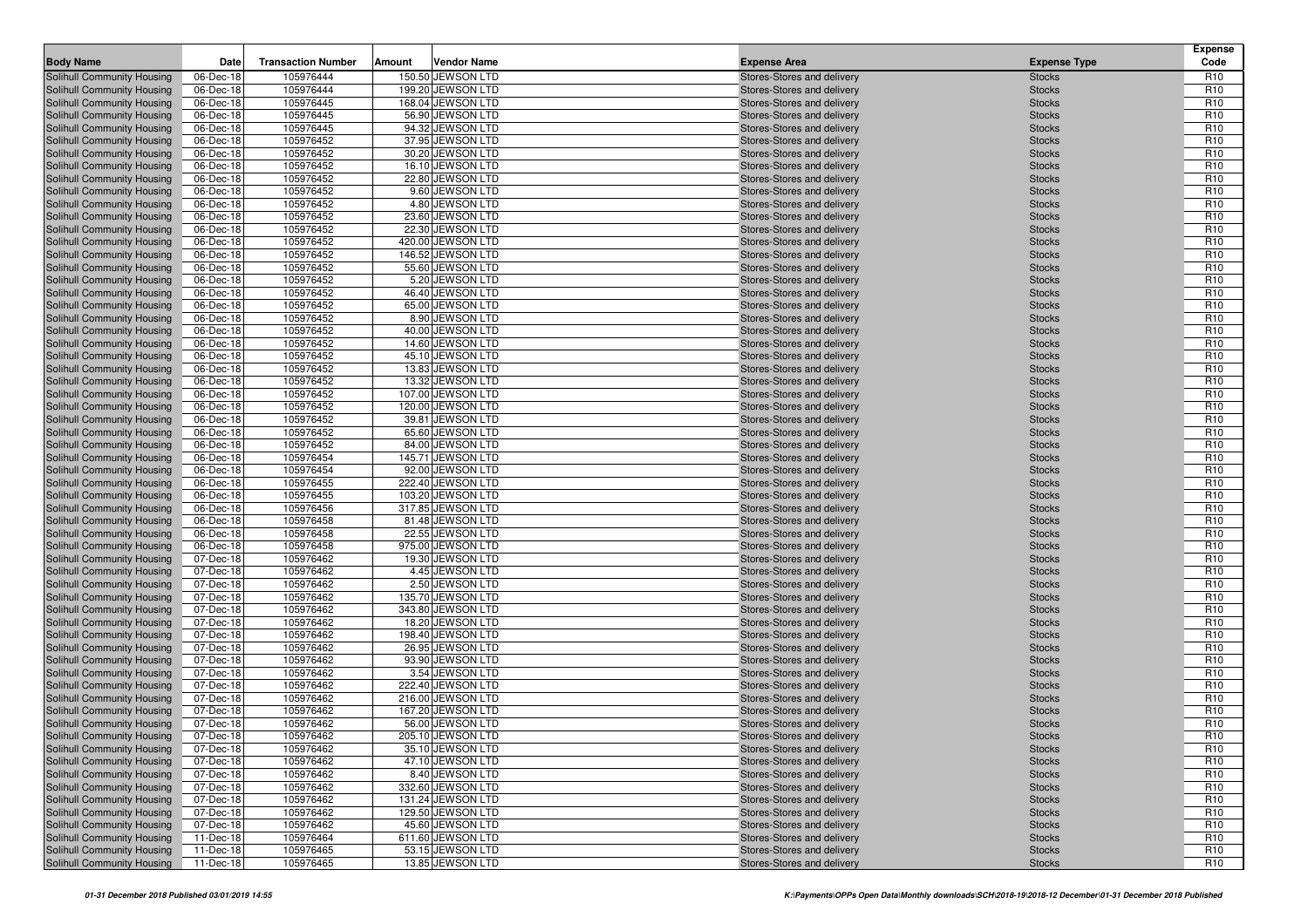| <b>Body Name</b>                                         | Date                   | <b>Transaction Number</b> | Amount | <b>Vendor Name</b>                    | <b>Expense Area</b>                                      | <b>Expense Type</b>            | <b>Expense</b><br>Code             |
|----------------------------------------------------------|------------------------|---------------------------|--------|---------------------------------------|----------------------------------------------------------|--------------------------------|------------------------------------|
| Solihull Community Housing                               | 11-Dec-18              | 105976465                 |        | 5.68 JEWSON LTD                       | Stores-Stores and delivery                               | <b>Stocks</b>                  | R <sub>10</sub>                    |
| Solihull Community Housing                               | 11-Dec-18              | 105976465                 |        | 103.35 JEWSON LTD                     | Stores-Stores and delivery                               | <b>Stocks</b>                  | R <sub>10</sub>                    |
| Solihull Community Housing                               | 11-Dec-18              | 105976465                 |        | 97.00 JEWSON LTD                      | Stores-Stores and delivery                               | <b>Stocks</b>                  | R <sub>10</sub>                    |
| Solihull Community Housing                               | 11-Dec-18              | 105976465                 |        | 20.46 JEWSON LTD                      | Stores-Stores and delivery                               | <b>Stocks</b>                  | R <sub>10</sub>                    |
| Solihull Community Housing                               | 11-Dec-18              | 105976465                 |        | 86.00 JEWSON LTD                      | Stores-Stores and delivery                               | <b>Stocks</b>                  | R <sub>10</sub>                    |
| Solihull Community Housing                               | 11-Dec-18              | 105976465                 |        | 10.00 JEWSON LTD                      | Stores-Stores and delivery                               | <b>Stocks</b>                  | R <sub>10</sub>                    |
| Solihull Community Housing                               | 11-Dec-18              | 105976465                 |        | 19.00 JEWSON LTD                      | Stores-Stores and delivery                               | <b>Stocks</b>                  | R <sub>10</sub>                    |
| Solihull Community Housing                               | 12-Dec-18              | 105976467                 |        | 268.95 JEWSON LTD                     | Stores-Stores and delivery                               | <b>Stocks</b>                  | R <sub>10</sub>                    |
| Solihull Community Housing                               | 12-Dec-18              | 105976467                 |        | 437.70 JEWSON LTD                     | Stores-Stores and delivery                               | <b>Stocks</b>                  | R <sub>10</sub>                    |
| Solihull Community Housing                               | 12-Dec-18              | 105976467                 |        | 197.80 JEWSON LTD                     | Stores-Stores and delivery                               | <b>Stocks</b>                  | R <sub>10</sub>                    |
| Solihull Community Housing                               | 12-Dec-18              | 105976467                 |        | 21.40 JEWSON LTD                      | Stores-Stores and delivery                               | <b>Stocks</b>                  | R <sub>10</sub>                    |
| Solihull Community Housing                               | 12-Dec-18              | 105976467                 |        | 28.60 JEWSON LTD                      | Stores-Stores and delivery                               | <b>Stocks</b>                  | R <sub>10</sub>                    |
| Solihull Community Housing                               | 12-Dec-18              | 105976467                 |        | 56.28 JEWSON LTD                      | Stores-Stores and delivery                               | <b>Stocks</b>                  | R <sub>10</sub>                    |
| Solihull Community Housing                               | 12-Dec-18              | 105976467                 |        | 6.95 JEWSON LTD                       | Stores-Stores and delivery                               | <b>Stocks</b>                  | R <sub>10</sub>                    |
| Solihull Community Housing                               | 12-Dec-18              | 105976467                 |        | 104.00 JEWSON LTD                     | Stores-Stores and delivery                               | <b>Stocks</b>                  | R <sub>10</sub>                    |
| Solihull Community Housing<br>Solihull Community Housing | 12-Dec-18<br>12-Dec-18 | 105976467<br>105976467    |        | 495.60 JEWSON LTD<br>41.94 JEWSON LTD | Stores-Stores and delivery<br>Stores-Stores and delivery | <b>Stocks</b><br><b>Stocks</b> | R <sub>10</sub><br>R <sub>10</sub> |
| Solihull Community Housing                               | 12-Dec-18              | 105976467                 |        | 193.90 JEWSON LTD                     | Stores-Stores and delivery                               | <b>Stocks</b>                  | R <sub>10</sub>                    |
| Solihull Community Housing                               | 12-Dec-18              | 105976467                 |        | 65.10 JEWSON LTD                      | Stores-Stores and delivery                               | <b>Stocks</b>                  | R <sub>10</sub>                    |
| Solihull Community Housing                               | 12-Dec-18              | 105976467                 |        | 92.00 JEWSON LTD                      | Stores-Stores and delivery                               | <b>Stocks</b>                  | R <sub>10</sub>                    |
| Solihull Community Housing                               | 12-Dec-18              | 105976467                 |        | 14.45 JEWSON LTD                      | Stores-Stores and delivery                               | <b>Stocks</b>                  | R <sub>10</sub>                    |
| Solihull Community Housing                               | 12-Dec-18              | 105976467                 |        | 192.60 JEWSON LTD                     | Stores-Stores and delivery                               | <b>Stocks</b>                  | R <sub>10</sub>                    |
| Solihull Community Housing                               | 12-Dec-18              | 105976467                 |        | 22.10 JEWSON LTD                      | Stores-Stores and delivery                               | <b>Stocks</b>                  | R <sub>10</sub>                    |
| Solihull Community Housing                               | 12-Dec-18              | 105976467                 |        | 27.44 JEWSON LTD                      | Stores-Stores and delivery                               | <b>Stocks</b>                  | R <sub>10</sub>                    |
| Solihull Community Housing                               | 12-Dec-18              | 105976472                 |        | 158.54 JEWSON LTD                     | Stores-Stores and delivery                               | <b>Stocks</b>                  | R <sub>10</sub>                    |
| Solihull Community Housing                               | 12-Dec-18              | 105976472                 |        | 13.57 JEWSON LTD                      | Stores-Stores and delivery                               | <b>Stocks</b>                  | R <sub>10</sub>                    |
| Solihull Community Housing                               | 12-Dec-18              | 105976472                 |        | 16.97 JEWSON LTD                      | Stores-Stores and delivery                               | <b>Stocks</b>                  | R <sub>10</sub>                    |
| Solihull Community Housing                               | 12-Dec-18              | 105976472                 |        | 8.70 JEWSON LTD                       | Stores-Stores and delivery                               | <b>Stocks</b>                  | R <sub>10</sub>                    |
| Solihull Community Housing                               | 12-Dec-18              | 105976472                 |        | 3.60 JEWSON LTD                       | Stores-Stores and delivery                               | <b>Stocks</b>                  | R <sub>10</sub>                    |
| Solihull Community Housing                               | 12-Dec-18              | 105976472                 |        | 50.55 JEWSON LTD                      | Stores-Stores and delivery                               | <b>Stocks</b>                  | R <sub>10</sub>                    |
| Solihull Community Housing                               | 12-Dec-18              | 105976472                 |        | 60.40 JEWSON LTD                      | Stores-Stores and delivery                               | <b>Stocks</b>                  | R <sub>10</sub>                    |
| Solihull Community Housing                               | 12-Dec-18              | 105976472                 |        | 1224.40 JEWSON LTD                    | Stores-Stores and delivery                               | <b>Stocks</b>                  | R <sub>10</sub>                    |
| Solihull Community Housing                               | 12-Dec-18              | 105976472                 |        | 7.20 JEWSON LTD                       | Stores-Stores and delivery                               | <b>Stocks</b>                  | R <sub>10</sub>                    |
| Solihull Community Housing                               | 12-Dec-18              | 105976472                 |        | 73.80 JEWSON LTD                      | Stores-Stores and delivery                               | <b>Stocks</b>                  | R <sub>10</sub>                    |
| Solihull Community Housing                               | 12-Dec-18              | 105976472                 |        | 109.20 JEWSON LTD                     | Stores-Stores and delivery                               | <b>Stocks</b>                  | R <sub>10</sub>                    |
| Solihull Community Housing                               | 12-Dec-18              | 105976472                 |        | 255.60 JEWSON LTD                     | Stores-Stores and delivery                               | <b>Stocks</b>                  | R <sub>10</sub>                    |
| Solihull Community Housing                               | 12-Dec-18              | 105976472                 |        | 106.50 JEWSON LTD                     | Stores-Stores and delivery                               | <b>Stocks</b>                  | R <sub>10</sub>                    |
| Solihull Community Housing                               | 12-Dec-18              | 105976472                 |        | 152.70 JEWSON LTD                     | Stores-Stores and delivery                               | <b>Stocks</b>                  | R <sub>10</sub>                    |
| Solihull Community Housing                               | 12-Dec-18              | 105976472                 |        | 27.95 JEWSON LTD                      | Stores-Stores and delivery                               | <b>Stocks</b>                  | R <sub>10</sub>                    |
| Solihull Community Housing                               | 13-Dec-18              | 106048566                 |        | 635.70 JEWSON LTD                     | Stores-Stores and delivery                               | <b>Stocks</b>                  | R <sub>10</sub>                    |
| Solihull Community Housing                               | 13-Dec-18              | 106048567<br>106048567    |        | 16.20 JEWSON LTD<br>79.26 JEWSON LTD  | Stores-Stores and delivery                               | <b>Stocks</b>                  | R <sub>10</sub><br>R <sub>10</sub> |
| Solihull Community Housing<br>Solihull Community Housing | 13-Dec-18<br>13-Dec-18 | 106048567                 |        | 94.80 JEWSON LTD                      | Stores-Stores and delivery<br>Stores-Stores and delivery | <b>Stocks</b><br><b>Stocks</b> | R <sub>10</sub>                    |
| Solihull Community Housing                               | 13-Dec-18              | 106048567                 |        | 69.70 JEWSON LTD                      | Stores-Stores and delivery                               | <b>Stocks</b>                  | R <sub>10</sub>                    |
| Solihull Community Housing                               | 13-Dec-18              | 106048567                 |        | 9.60 JEWSON LTD                       | Stores-Stores and delivery                               | <b>Stocks</b>                  | R <sub>10</sub>                    |
| Solihull Community Housing                               | 13-Dec-18              | 106048567                 |        | 14.80 JEWSON LTD                      | Stores-Stores and delivery                               | <b>Stocks</b>                  | R <sub>10</sub>                    |
| Solihull Community Housing                               | 13-Dec-18              | 106048567                 |        | 65.00 JEWSON LTD                      | Stores-Stores and delivery                               | <b>Stocks</b>                  | R <sub>10</sub>                    |
| Solihull Community Housing                               | 13-Dec-18              | 106048567                 |        | 104.40 JEWSON LTD                     | Stores-Stores and delivery                               | <b>Stocks</b>                  | R <sub>10</sub>                    |
| Solihull Community Housing                               | 13-Dec-18              | 106048567                 |        | 27.24 JEWSON LTD                      | Stores-Stores and delivery                               | <b>Stocks</b>                  | R <sub>10</sub>                    |
| Solihull Community Housing                               | 13-Dec-18              | 106048567                 |        | 26.20 JEWSON LTD                      | Stores-Stores and delivery                               | <b>Stocks</b>                  | R <sub>10</sub>                    |
| Solihull Community Housing                               | 13-Dec-18              | 106048567                 |        | 20.70 JEWSON LTD                      | Stores-Stores and delivery                               | <b>Stocks</b>                  | R <sub>10</sub>                    |
| <b>Solihull Community Housing</b>                        | 13-Dec-18              | 106048567                 |        | 101.65 JEWSON LTD                     | Stores-Stores and delivery                               | <b>Stocks</b>                  | R <sub>10</sub>                    |
| Solihull Community Housing                               | 13-Dec-18              | 106048567                 |        | 19.83 JEWSON LTD                      | Stores-Stores and delivery                               | <b>Stocks</b>                  | R <sub>10</sub>                    |
| Solihull Community Housing                               | 13-Dec-18              | 106048567                 |        | 46.71 JEWSON LTD                      | Stores-Stores and delivery                               | <b>Stocks</b>                  | R <sub>10</sub>                    |
| Solihull Community Housing                               | 13-Dec-18              | 106048567                 |        | 192.60 JEWSON LTD                     | Stores-Stores and delivery                               | <b>Stocks</b>                  | R <sub>10</sub>                    |
| Solihull Community Housing                               | 13-Dec-18              | 106048567                 |        | 31.20 JEWSON LTD                      | Stores-Stores and delivery                               | <b>Stocks</b>                  | R <sub>10</sub>                    |
| Solihull Community Housing                               | 13-Dec-18              | 106048567                 |        | 46.95 JEWSON LTD                      | Stores-Stores and delivery                               | <b>Stocks</b>                  | R <sub>10</sub>                    |
| Solihull Community Housing                               | 13-Dec-18              | 106048567                 |        | 9.00 JEWSON LTD                       | Stores-Stores and delivery                               | <b>Stocks</b>                  | R <sub>10</sub>                    |
| Solihull Community Housing                               | 13-Dec-18              | 106048567                 |        | 13.75 JEWSON LTD                      | Stores-Stores and delivery                               | <b>Stocks</b>                  | R <sub>10</sub>                    |
| Solihull Community Housing                               | 13-Dec-18              | 106048567                 |        | 8.14 JEWSON LTD                       | Stores-Stores and delivery                               | <b>Stocks</b>                  | R <sub>10</sub>                    |
| Solihull Community Housing                               | 13-Dec-18              | 106048567                 |        | 26.95 JEWSON LTD                      | Stores-Stores and delivery                               | <b>Stocks</b>                  | R <sub>10</sub>                    |
| Solihull Community Housing                               | 13-Dec-18              | 106048567                 |        | 60.00 JEWSON LTD                      | Stores-Stores and delivery                               | <b>Stocks</b>                  | R <sub>10</sub>                    |
| Solihull Community Housing                               | 13-Dec-18              | 106048567                 |        | 81.20 JEWSON LTD                      | Stores-Stores and delivery                               | <b>Stocks</b>                  | R <sub>10</sub>                    |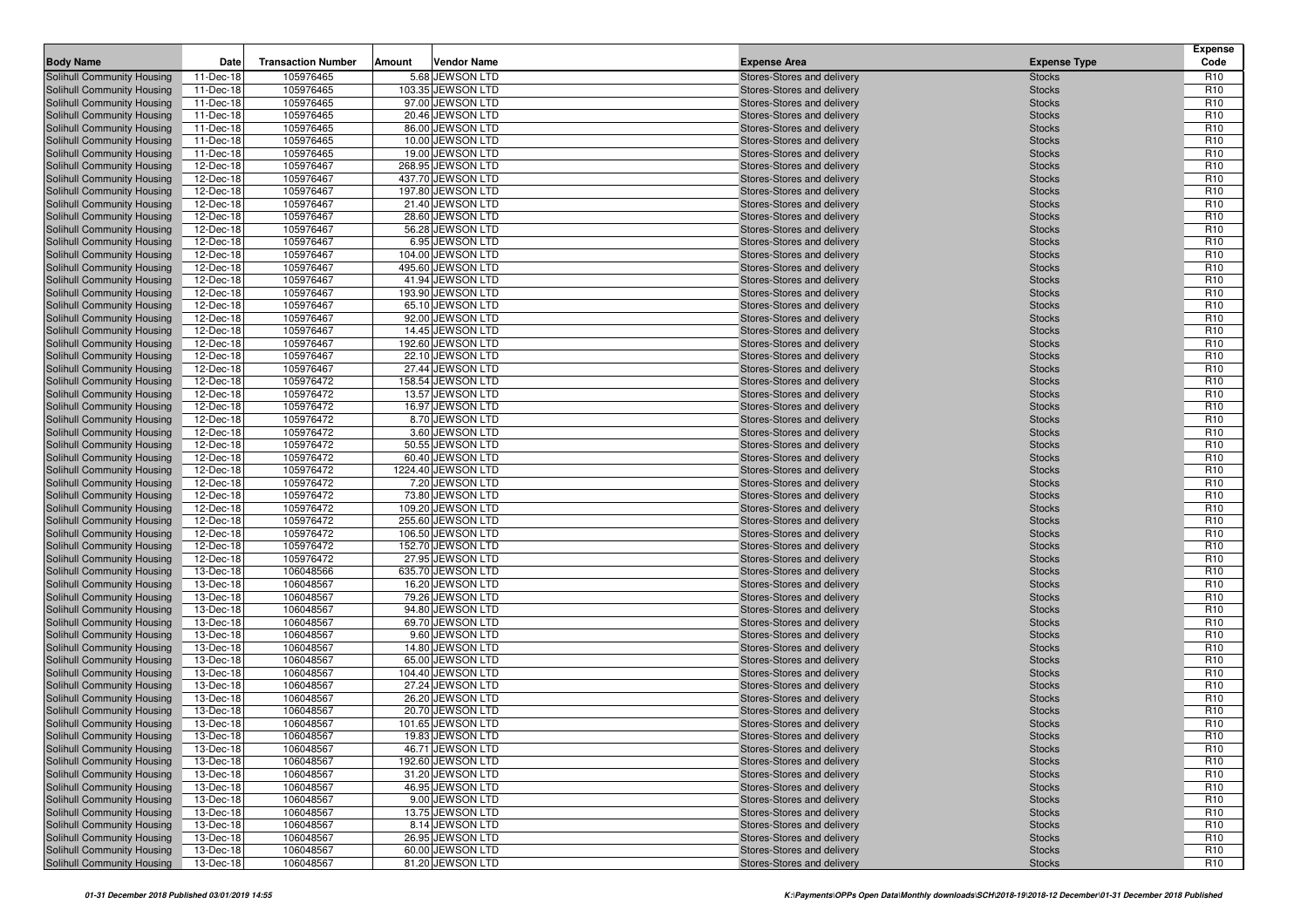| <b>Body Name</b>                                         | Date                   | <b>Transaction Number</b> | <b>Vendor Name</b><br>Amount                                             |                                                                          |                                                              | Expense<br>Code                    |
|----------------------------------------------------------|------------------------|---------------------------|--------------------------------------------------------------------------|--------------------------------------------------------------------------|--------------------------------------------------------------|------------------------------------|
| Solihull Community Housing                               | 14-Dec-18              | 106048576                 | 677.40 JEWSON LTD                                                        | <b>Expense Area</b>                                                      | <b>Expense Type</b>                                          | R <sub>10</sub>                    |
| Solihull Community Housing                               | 14-Dec-18              | 106048576                 | 61.10 JEWSON LTD                                                         | Stores-Stores and delivery<br>Stores-Stores and delivery                 | <b>Stocks</b><br><b>Stocks</b>                               | R <sub>10</sub>                    |
| Solihull Community Housing                               | 14-Dec-18              | 106048577                 | 5.70 JEWSON LTD                                                          | Stores-Stores and delivery                                               | <b>Stocks</b>                                                | R <sub>10</sub>                    |
| Solihull Community Housing                               | 14-Dec-18              | 106048577                 | 93.60 JEWSON LTD                                                         | Stores-Stores and delivery                                               | <b>Stocks</b>                                                | R <sub>10</sub>                    |
| Solihull Community Housing                               | 14-Dec-18              | 106048577                 | 420.00 JEWSON LTD                                                        | Stores-Stores and delivery                                               | <b>Stocks</b>                                                | R <sub>10</sub>                    |
| Solihull Community Housing                               | 14-Dec-18              | 106048577                 | 55.60 JEWSON LTD                                                         | Stores-Stores and delivery                                               | <b>Stocks</b>                                                | R <sub>10</sub>                    |
| Solihull Community Housing                               | 14-Dec-18              | 106048577                 | 67.40 JEWSON LTD                                                         | Stores-Stores and delivery                                               | <b>Stocks</b>                                                | R <sub>10</sub>                    |
| Solihull Community Housing                               | 14-Dec-18              | 106048577                 | 244.28 JEWSON LTD                                                        | Stores-Stores and delivery                                               | <b>Stocks</b>                                                | R <sub>10</sub>                    |
| Solihull Community Housing                               | 14-Dec-18              | 106048577                 | 9.50 JEWSON LTD                                                          | Stores-Stores and delivery                                               | <b>Stocks</b>                                                | R <sub>10</sub>                    |
| Solihull Community Housing                               | 14-Dec-18              | 106048577                 | 4.83 JEWSON LTD                                                          | Stores-Stores and delivery                                               | <b>Stocks</b>                                                | R <sub>10</sub>                    |
| Solihull Community Housing                               | 14-Dec-18              | 106048577                 | 72.45 JEWSON LTD                                                         | Stores-Stores and delivery                                               | <b>Stocks</b>                                                | R <sub>10</sub>                    |
| Solihull Community Housing                               | 14-Dec-18              | 106048577                 | 390.00 JEWSON LTD                                                        | Stores-Stores and delivery                                               | <b>Stocks</b>                                                | R <sub>10</sub>                    |
| Solihull Community Housing                               | 14-Dec-18              | 106048577                 | 501.00 JEWSON LTD                                                        | Stores-Stores and delivery                                               | <b>Stocks</b>                                                | R <sub>10</sub>                    |
| Solihull Community Housing                               | 14-Dec-18              | 106048577                 | 143.80 JEWSON LTD                                                        | Stores-Stores and delivery                                               | <b>Stocks</b>                                                | R <sub>10</sub>                    |
| Solihull Community Housing                               | 14-Dec-18              | 106048577                 | 975.00 JEWSON LTD                                                        | Stores-Stores and delivery                                               | <b>Stocks</b>                                                | R <sub>10</sub>                    |
| Solihull Community Housing                               | 14-Dec-18              | 106048577                 | 16.80 JEWSON LTD                                                         | Stores-Stores and delivery                                               | <b>Stocks</b>                                                | R <sub>10</sub>                    |
| <b>Solihull Community Housing</b>                        | 14-Dec-18              | 106048577                 | 96.48 JEWSON LTD                                                         | Stores-Stores and delivery                                               | <b>Stocks</b>                                                | R <sub>10</sub>                    |
| Solihull Community Housing                               | 14-Dec-18              | 106048577                 | 23.80 JEWSON LTD                                                         | Stores-Stores and delivery                                               | <b>Stocks</b>                                                | R <sub>10</sub>                    |
| Solihull Community Housing                               | 14-Dec-18              | 106048577                 | 425.00 JEWSON LTD                                                        | Stores-Stores and delivery                                               | <b>Stocks</b>                                                | R <sub>10</sub>                    |
| Solihull Community Housing                               | 17-Dec-18              | 106048583                 | 14.90 JEWSON LTD                                                         | Stores-Stores and delivery                                               | <b>Stocks</b>                                                | R <sub>10</sub>                    |
| <b>Solihull Community Housing</b>                        | 17-Dec-18              | 106048583                 | 11.00 JEWSON LTD                                                         | Stores-Stores and delivery                                               | <b>Stocks</b>                                                | R <sub>10</sub>                    |
| Solihull Community Housing<br>Solihull Community Housing | 17-Dec-18<br>17-Dec-18 | 106048583<br>106048583    | 32.40 JEWSON LTD<br>7.70 JEWSON LTD                                      | Stores-Stores and delivery                                               | <b>Stocks</b><br><b>Stocks</b>                               | R <sub>10</sub><br>R <sub>10</sub> |
| Solihull Community Housing                               | 17-Dec-18              | 106048583                 | 24.40 JEWSON LTD                                                         | Stores-Stores and delivery<br>Stores-Stores and delivery                 | <b>Stocks</b>                                                | R <sub>10</sub>                    |
| <b>Solihull Community Housing</b>                        | 17-Dec-18              | 106048583                 | 39.00 JEWSON LTD                                                         | Stores-Stores and delivery                                               | <b>Stocks</b>                                                | R <sub>10</sub>                    |
| <b>Solihull Community Housing</b>                        | 17-Dec-18              | 106048583                 | 43.00 JEWSON LTD                                                         | Stores-Stores and delivery                                               | <b>Stocks</b>                                                | R <sub>10</sub>                    |
| Solihull Community Housing                               | 17-Dec-18              | 106048583                 | 198.40 JEWSON LTD                                                        | Stores-Stores and delivery                                               | <b>Stocks</b>                                                | R <sub>10</sub>                    |
| Solihull Community Housing                               | 17-Dec-18              | 106048583                 | 5.90 JEWSON LTD                                                          | Stores-Stores and delivery                                               | <b>Stocks</b>                                                | R <sub>10</sub>                    |
| Solihull Community Housing                               | 17-Dec-18              | 106048583                 | 5.08 JEWSON LTD                                                          | Stores-Stores and delivery                                               | <b>Stocks</b>                                                | R <sub>10</sub>                    |
| Solihull Community Housing                               | 17-Dec-18              | 106048583                 | 168.90 JEWSON LTD                                                        | Stores-Stores and delivery                                               | <b>Stocks</b>                                                | R <sub>10</sub>                    |
| Solihull Community Housing                               | 17-Dec-18              | 106048583                 | 113.80 JEWSON LTD                                                        | Stores-Stores and delivery                                               | <b>Stocks</b>                                                | R <sub>10</sub>                    |
| Solihull Community Housing                               | 17-Dec-18              | 106048583                 | 70.00 JEWSON LTD                                                         | Stores-Stores and delivery                                               | <b>Stocks</b>                                                | R <sub>10</sub>                    |
| Solihull Community Housing                               | 17-Dec-18              | 106048583                 | 169.30 JEWSON LTD                                                        | Stores-Stores and delivery                                               | <b>Stocks</b>                                                | R <sub>10</sub>                    |
| Solihull Community Housing                               | 17-Dec-18              | 106048583                 | 138.00 JEWSON LTD                                                        | Stores-Stores and delivery                                               | <b>Stocks</b>                                                | R <sub>10</sub>                    |
| Solihull Community Housing                               | 17-Dec-18              | 106048583                 | 6.00 JEWSON LTD                                                          | Stores-Stores and delivery                                               | <b>Stocks</b>                                                | R <sub>10</sub>                    |
| Solihull Community Housing                               | 17-Dec-18              | 106048583                 | 15.30 JEWSON LTD                                                         | Stores-Stores and delivery                                               | <b>Stocks</b>                                                | R <sub>10</sub>                    |
| Solihull Community Housing                               | 17-Dec-18              | 106048583                 | 84.30 JEWSON LTD                                                         | Stores-Stores and delivery                                               | <b>Stocks</b>                                                | R <sub>10</sub>                    |
| Solihull Community Housing                               | 17-Dec-18              | 106048583                 | 34.30 JEWSON LTD                                                         | Stores-Stores and delivery                                               | <b>Stocks</b>                                                | R <sub>10</sub>                    |
| Solihull Community Housing                               | 01-Dec-18              | 105976474                 | 694.96 JEWSON LTD                                                        | Stores-Stores and delivery                                               | <b>Stocks</b>                                                | R <sub>10</sub>                    |
| Solihull Community Housing                               | 01-Dec-18              | 105976475                 | 1025.50 JEWSON LTD                                                       | Stores-Stores and delivery                                               | <b>Stocks</b>                                                | R <sub>10</sub>                    |
| Solihull Community Housing                               | 01-Dec-18              | 105976475                 | 473.70 JEWSON LTD<br>732.50 JEWSON LTD                                   | Stores-Stores and delivery                                               | <b>Stocks</b>                                                | R <sub>10</sub><br>R <sub>10</sub> |
| Solihull Community Housing<br>Solihull Community Housing | 01-Dec-18<br>01-Dec-18 | 105976475<br>105976475    | 55.00 JEWSON LTD                                                         | Stores-Stores and delivery<br>Stores-Stores and delivery                 | <b>Stocks</b><br><b>Stocks</b>                               | R <sub>10</sub>                    |
| Solihull Community Housing                               | 01-Dec-18              | 105976475                 | 310.20 JEWSON LTD                                                        | Stores-Stores and delivery                                               | <b>Stocks</b>                                                | R <sub>10</sub>                    |
| Solihull Community Housing                               | 11-Dec-18              | 105858503                 | 288.75 KARTER THOMAS LTD                                                 | <b>Estate Mgmt Team</b>                                                  | <b>Agency Staff</b>                                          | A60                                |
| Solihull Community Housing                               | 11-Dec-18              | 105858504                 | 619.50 KARTER THOMAS LTD                                                 | <b>Estate Mgmt Team</b>                                                  | <b>Agency Staff</b>                                          | A60                                |
| Solihull Community Housing                               | 11-Dec-18              | 105858502                 | 782.25 KARTER THOMAS LTD                                                 | <b>Estate Mgmt Team</b>                                                  | <b>Agency Staff</b>                                          | A60                                |
| Solihull Community Housing                               | 18-Dec-18              | 105976511                 | 38.70 KARTER THOMAS LTD                                                  | <b>Estate Mgmt Team</b>                                                  | <b>Agency Staff</b>                                          | A60                                |
| Solihull Community Housing                               | 18-Dec-18              | 105976511                 | 762.93 KARTER THOMAS LTD                                                 | <b>Estate Mgmt Team</b>                                                  | <b>Agency Staff</b>                                          | A60                                |
| <b>Solihull Community Housing</b>                        | 07-Dec-18              | 105822510                 | 2139.80 LEGRAND                                                          | Safe and Sound Operational                                               | Equipment Rental/Lease                                       | D <sub>18</sub>                    |
| Solihull Community Housing                               | 11-Dec-18              | 105858517                 | 964.00 LEX AUTOLEASE LIMITED                                             | Client - Fleet Management                                                | Vehicle service and repairs                                  | C60                                |
| Solihull Community Housing                               | 03-Dec-18              | 105747353                 | -719.12 LEX AUTOLEASE LIMITED                                            | Client - Fleet Management                                                | Vehicle Hire                                                 | C <sub>30</sub>                    |
| Solihull Community Housing                               | 03-Dec-18              | 105746353                 | 719.12 LEX AUTOLEASE LIMITED                                             | Client - Fleet Management                                                | Vehicle Hire                                                 | C30                                |
| <b>Solihull Community Housing</b>                        | 28-Dec-18              | 106060358                 | 9380.00 LIBERATA UK LIMITED                                              | Income Collection Team                                                   | Court Fees                                                   | D <sub>54</sub>                    |
| Solihull Community Housing                               | 01-Dec-18              | 105810517                 | 275.60 LIFT & ENGINEERING SERVICES                                       | <b>Mechanical &amp; Electrical</b>                                       | <b>Utility Related Works</b>                                 | <b>B34</b>                         |
| Solihull Community Housing                               | 01-Dec-18              | 105810518                 | 400.00 LIFT & ENGINEERING SERVICES                                       | <b>Mechanical &amp; Electrical</b>                                       | <b>Utility Related Works</b>                                 | <b>B34</b>                         |
| Solihull Community Housing                               | 01-Dec-18              | 105822494                 | 1586.36 LIFT & ENGINEERING SERVICES                                      | <b>Mechanical &amp; Electrical</b>                                       | <b>Utility Related Works</b>                                 | <b>B34</b>                         |
| Solihull Community Housing                               | 01-Dec-18              | 105810583                 | 254.98 LIFT & ENGINEERING SERVICES                                       | <b>Mechanical &amp; Electrical</b>                                       | <b>Utility Related Works</b>                                 | <b>B34</b>                         |
| Solihull Community Housing                               | 01-Dec-18              | 105810584                 | 254.98 LIFT & ENGINEERING SERVICES                                       | <b>Mechanical &amp; Electrical</b>                                       | <b>Utility Related Works</b>                                 | <b>B34</b>                         |
| Solihull Community Housing                               | 01-Dec-18              | 105810585                 | 375.85 LIFT & ENGINEERING SERVICES                                       | <b>Mechanical &amp; Electrical</b>                                       | <b>Utility Related Works</b>                                 | <b>B34</b>                         |
| Solihull Community Housing                               | 01-Dec-18              | 105810591                 | 254.98 LIFT & ENGINEERING SERVICES                                       | <b>Mechanical &amp; Electrical</b>                                       | <b>Utility Related Works</b>                                 | <b>B34</b>                         |
| Solihull Community Housing<br>Solihull Community Housing | 01-Dec-18<br>01-Dec-18 | 105822495<br>105810613    | 234.47 LIFT & ENGINEERING SERVICES<br>369.38 LIFT & ENGINEERING SERVICES | <b>Mechanical &amp; Electrical</b><br><b>Mechanical &amp; Electrical</b> | <b>Utility Related Works</b><br><b>Utility Related Works</b> | <b>B34</b><br><b>B34</b>           |
|                                                          |                        |                           |                                                                          |                                                                          |                                                              |                                    |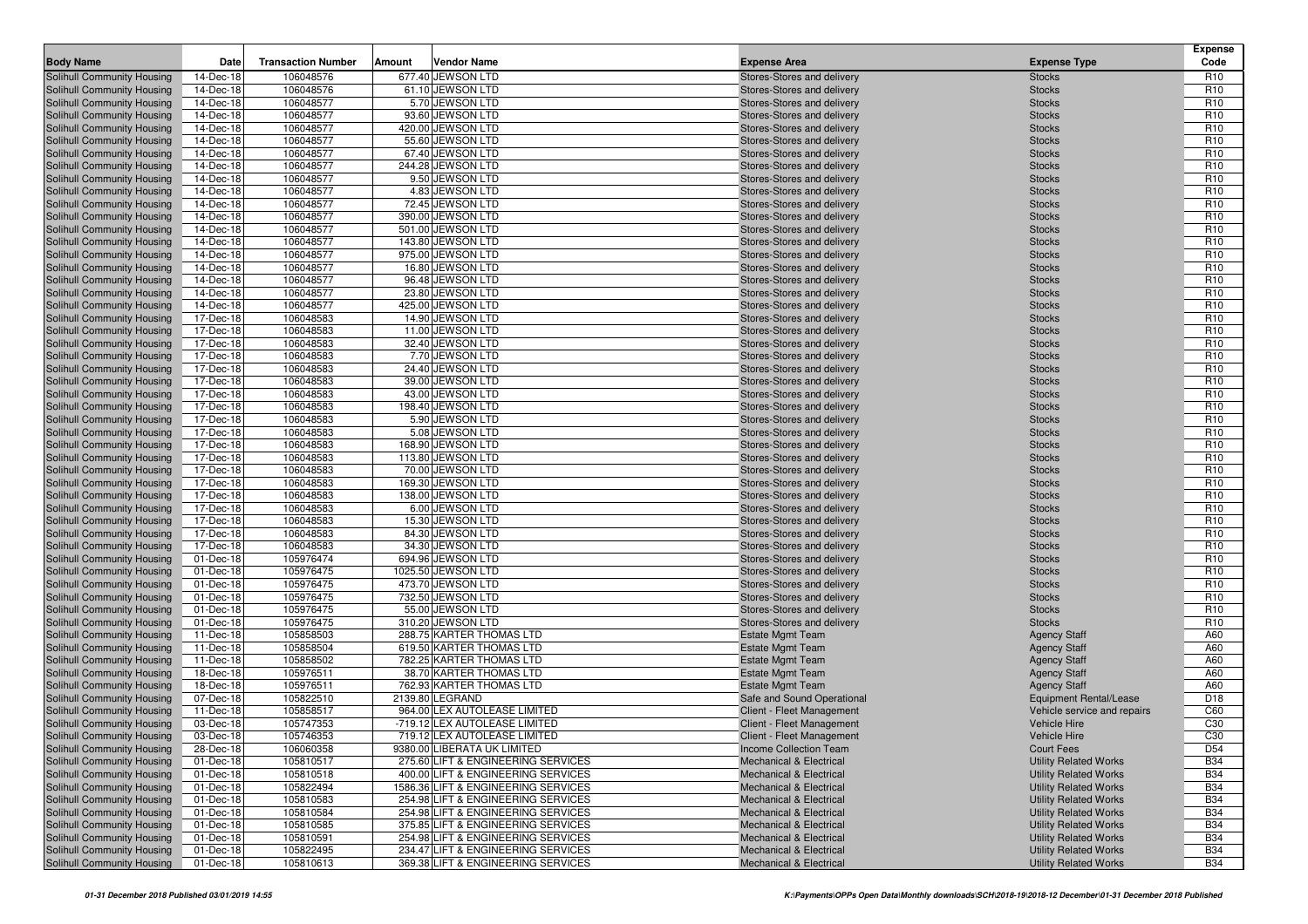|                                                          |                        |                           |                                                                         |                                                          |                                                    | <b>Expense</b>                     |
|----------------------------------------------------------|------------------------|---------------------------|-------------------------------------------------------------------------|----------------------------------------------------------|----------------------------------------------------|------------------------------------|
| <b>Body Name</b>                                         | Date                   | <b>Transaction Number</b> | Amount<br>Vendor Name                                                   | <b>Expense Area</b>                                      | <b>Expense Type</b>                                | Code                               |
| Solihull Community Housing                               | 01-Dec-18              | 105810616                 | 316.24 LIFT & ENGINEERING SERVICES                                      | <b>Mechanical &amp; Electrical</b>                       | <b>Utility Related Works</b>                       | <b>B34</b>                         |
| Solihull Community Housing                               | 01-Dec-18              | 105810617                 | 211.02 LIFT & ENGINEERING SERVICES                                      | <b>Mechanical &amp; Electrical</b>                       | <b>Utility Related Works</b>                       | <b>B34</b>                         |
| Solihull Community Housing                               | 03-Dec-18              | 105822497                 | 50420.77 LIFT & ENGINEERING SERVICES                                    | Lift Refurbishment                                       | <b>Contractor Payments</b>                         | <b>B70</b>                         |
| Solihull Community Housing                               | 03-Dec-18              | 105822498                 | 46982.38 LIFT & ENGINEERING SERVICES                                    | Lift Refurbishment                                       | <b>Contractor Payments</b>                         | <b>B70</b>                         |
| Solihull Community Housing                               | 11-Dec-18              | 105849362                 | 349.16 LLOYD SALE                                                       | <b>Mechanical &amp; Electrical</b>                       | Car Allowances                                     | C <sub>10</sub>                    |
| Solihull Community Housing                               | 21-Dec-18              | 106049742                 | 398.43 LYRECO UK LTD                                                    | <b>Endeavour House</b>                                   | Stationery                                         | D <sub>25</sub>                    |
| Solihull Community Housing                               | 03-Dec-18              | 105703368                 | 230.00 M&P PRESERVATION                                                 | North Property Repairs-Day to day                        | <b>External Structures</b>                         | <b>B33</b>                         |
| Solihull Community Housing                               | 17-Dec-18              | 105970353                 | 1250.00 M3 HOUSING                                                      | <b>Central Administration</b>                            | <b>Conference Costs</b>                            | D56                                |
| Solihull Community Housing                               | 05-Dec-18              | 105813590                 | 19369.21 MAN COMMERCIAL PROTECTION LTD                                  | <b>CCTV</b>                                              | Security                                           | <b>B43</b>                         |
| Solihull Community Housing                               | 13-Dec-18              | 105886400                 | 318.00 MIDLAND FORESTRY LTD                                             | <b>Feasibility Works</b>                                 | <b>Contractor Payments</b>                         | <b>B70</b>                         |
| Solihull Community Housing                               | 13-Dec-18              | 105886397                 | 363.00 MIDLAND FORESTRY LTD                                             | <b>Feasibility Works</b>                                 | <b>Contractor Payments</b>                         | <b>B70</b>                         |
| Solihull Community Housing                               | 13-Dec-18              | 105886396                 | 376.00 MIDLAND FORESTRY LTD                                             | <b>Feasibility Works</b>                                 | <b>Contractor Payments</b>                         | <b>B70</b>                         |
| Solihull Community Housing                               | 13-Dec-18              | 105886394                 | 350.00 MIDLAND FORESTRY LTD                                             | <b>Feasibility Works</b>                                 | <b>Contractor Payments</b>                         | <b>B70</b>                         |
| Solihull Community Housing                               | 13-Dec-18              | 105886392                 | 434.00 MIDLAND FORESTRY LTD                                             | <b>Feasibility Works</b>                                 | <b>Contractor Payments</b>                         | <b>B70</b>                         |
| Solihull Community Housing                               | 13-Dec-18<br>13-Dec-18 | 105886390                 | 395.00 MIDLAND FORESTRY LTD                                             | <b>Feasibility Works</b>                                 | <b>Contractor Payments</b>                         | <b>B70</b>                         |
| Solihull Community Housing                               |                        | 105886387<br>105886382    | 395.00 MIDLAND FORESTRY LTD                                             | <b>Feasibility Works</b>                                 | <b>Contractor Payments</b>                         | <b>B70</b><br><b>B70</b>           |
| Solihull Community Housing<br>Solihull Community Housing | 13-Dec-18<br>01-Dec-18 | 105941396                 | 479.00 MIDLAND FORESTRY LTD<br>3806.21 MITIE PROPERTY SERVICES (UK) LTD | <b>Feasibility Works</b><br><b>Planned Maintenance</b>   | <b>Contractor Payments</b><br><b>Planned Works</b> | <b>B36</b>                         |
| Solihull Community Housing                               | 11-Dec-18              | 105941397                 | 3806.21 MITIE PROPERTY SERVICES (UK) LTD                                | <b>Planned Maintenance</b>                               | <b>Planned Works</b>                               | <b>B36</b>                         |
| Solihull Community Housing                               | 05-Dec-18              | 105816924                 | 640.10 MORGAN HUNT UK LTD                                               | North Property Repairs-Day to day                        | <b>Agency Staff</b>                                | A60                                |
| Solihull Community Housing                               | 05-Dec-18              | 105817012                 | 264.25 MORGAN HUNT UK LTD                                               | <b>Call Centre</b>                                       | <b>Agency Staff</b>                                | A60                                |
| Solihull Community Housing                               | 05-Dec-18              | 105817014                 | 278.54 MORGAN HUNT UK LTD                                               | <b>Call Centre</b>                                       | <b>Agency Staff</b>                                | A60                                |
| Solihull Community Housing                               | 05-Dec-18              | 105817013                 | 509.08 MORGAN HUNT UK LTD                                               | <b>Saxon Court</b>                                       | <b>Agency Staff</b>                                | A60                                |
| Solihull Community Housing                               | 05-Dec-18              | 105817038                 | 481.00 MORGAN HUNT UK LTD                                               | <b>Mechanical &amp; Electrical</b>                       | <b>Agency Staff</b>                                | A60                                |
| Solihull Community Housing                               | 05-Dec-18              | 105817011                 | 640.10 MORGAN HUNT UK LTD                                               | North Property Repairs-Day to day                        | <b>Agency Staff</b>                                | A60                                |
| Solihull Community Housing                               | 05-Dec-18              | 105817015                 | 362.40 MORGAN HUNT UK LTD                                               | <b>Call Centre</b>                                       | <b>Agency Staff</b>                                | A60                                |
| Solihull Community Housing                               | 05-Dec-18              | 105817010                 | 481.00 MORGAN HUNT UK LTD                                               | <b>MST Management</b>                                    | <b>Agency Staff</b>                                | A60                                |
| Solihull Community Housing                               | 12-Dec-18              | 105867243                 | 271.80 MORGAN HUNT UK LTD                                               | <b>Call Centre</b>                                       | <b>Agency Staff</b>                                | A60                                |
| Solihull Community Housing                               | 12-Dec-18              | 105867239                 | 257.72 MORGAN HUNT UK LTD                                               | <b>Call Centre</b>                                       | <b>Agency Staff</b>                                | A60                                |
| Solihull Community Housing                               | 12-Dec-18              | 105867236                 | 509.08 MORGAN HUNT UK LTD                                               | <b>Saxon Court</b>                                       | <b>Agency Staff</b>                                | A60                                |
| Solihull Community Housing                               | 12-Dec-18              | 105867238                 | 641.83 MORGAN HUNT UK LTD                                               | North Property Repairs-Day to day                        | <b>Agency Staff</b>                                | A60                                |
| Solihull Community Housing                               | 12-Dec-18              | 105867252                 | 391.04 MORGAN HUNT UK LTD                                               | <b>Mechanical &amp; Electrical</b>                       | <b>Agency Staff</b>                                | A60                                |
| Solihull Community Housing                               | 12-Dec-18              | 105867240                 | 481.00 MORGAN HUNT UK LTD                                               | <b>MST Management</b>                                    | <b>Agency Staff</b>                                | A60                                |
| Solihull Community Housing                               | 12-Dec-18              | 105867241                 | 641.83 MORGAN HUNT UK LTD                                               | North Property Repairs-Day to day                        | <b>Agency Staff</b>                                | A60                                |
| Solihull Community Housing                               | 19-Dec-18              | 105984314                 | 317.10 MORGAN HUNT UK LTD                                               | <b>Call Centre</b>                                       | <b>Agency Staff</b>                                | A60                                |
| Solihull Community Housing                               | 19-Dec-18              | 105984310                 | 833.04 MORGAN HUNT UK LTD                                               | Saxon Court                                              | <b>Agency Staff</b>                                | A60                                |
| Solihull Community Housing                               | 19-Dec-18              | 105984316                 | 481.00 MORGAN HUNT UK LTD                                               | Mechanical & Electrical                                  | <b>Agency Staff</b>                                | A60                                |
| Solihull Community Housing                               | 19-Dec-18              | 105984311                 | 481.00 MORGAN HUNT UK LTD                                               | <b>MST Management</b>                                    | <b>Agency Staff</b>                                | A60                                |
| Solihull Community Housing                               | 27-Dec-18              | 106052355                 | 377.50 MORGAN HUNT UK LTD                                               | <b>Call Centre</b>                                       | <b>Agency Staff</b>                                | A60                                |
| Solihull Community Housing                               | 27-Dec-18              | 106052353                 | 833.04 MORGAN HUNT UK LTD                                               | Saxon Court                                              | <b>Agency Staff</b>                                | A60                                |
| Solihull Community Housing                               | 27-Dec-18              | 106052354                 | 383.50 MORGAN HUNT UK LTD                                               | <b>Mechanical &amp; Electrical</b>                       | <b>Agency Staff</b>                                | A60                                |
| Solihull Community Housing                               | 27-Dec-18              | 106052356                 | 481.00 MORGAN HUNT UK LTD                                               | <b>MST Management</b>                                    | <b>Agency Staff</b>                                | A60                                |
| Solihull Community Housing                               | 06-Dec-18              | 105976378                 | 95.70 NATIONAL PLASTICS                                                 | Stores-Stores and delivery                               | <b>Stocks</b>                                      | R <sub>10</sub>                    |
| Solihull Community Housing                               | 06-Dec-18              | 105976378                 | 166.90 NATIONAL PLASTICS                                                | Stores-Stores and delivery                               | <b>Stocks</b>                                      | R <sub>10</sub>                    |
| Solihull Community Housing                               | 12-Dec-18              | 105976486<br>105976486    | 7.80 NATIONAL SAFETY SUPPLIES<br>31.80 NATIONAL SAFETY SUPPLIES         | Stores-Stores and delivery                               | <b>Stocks</b>                                      | R <sub>10</sub><br>R <sub>10</sub> |
| Solihull Community Housing<br>Solihull Community Housing | 12-Dec-18<br>12-Dec-18 | 105976486                 | 63.00 NATIONAL SAFETY SUPPLIES                                          | Stores-Stores and delivery<br>Stores-Stores and delivery | <b>Stocks</b><br><b>Stocks</b>                     | R <sub>10</sub>                    |
| Solihull Community Housing                               | 12-Dec-18              | 105976486                 | 89.90 NATIONAL SAFETY SUPPLIES                                          | Stores-Stores and delivery                               | <b>Stocks</b>                                      | R <sub>10</sub>                    |
| Solihull Community Housing                               | 12-Dec-18              | 105976486                 | 6.55 NATIONAL SAFETY SUPPLIES                                           | Stores-Stores and delivery                               | <b>Stocks</b>                                      | R <sub>10</sub>                    |
| Solihull Community Housing                               | 12-Dec-18              | 105976486                 | 16.86 NATIONAL SAFETY SUPPLIES                                          | Stores-Stores and delivery                               | <b>Stocks</b>                                      | R <sub>10</sub>                    |
| Solihull Community Housing                               | 12-Dec-18              | 105976486                 | 4.59 NATIONAL SAFETY SUPPLIES                                           | Stores-Stores and delivery                               | <b>Stocks</b>                                      | R <sub>10</sub>                    |
| Solihull Community Housing                               | 12-Dec-18              | 105976486                 | 8.69 NATIONAL SAFETY SUPPLIES                                           | Stores-Stores and delivery                               | <b>Stocks</b>                                      | R <sub>10</sub>                    |
| Solihull Community Housing                               | 12-Dec-18              | 105976486                 | 20.00 NATIONAL SAFETY SUPPLIES                                          | Stores-Stores and delivery                               | <b>Stocks</b>                                      | R <sub>10</sub>                    |
| Solihull Community Housing                               | 12-Dec-18              | 105976486                 | 6.40 NATIONAL SAFETY SUPPLIES                                           | Stores-Stores and delivery                               | <b>Stocks</b>                                      | R <sub>10</sub>                    |
| Solihull Community Housing                               | 12-Dec-18              | 105976486                 | 5.30 NATIONAL SAFETY SUPPLIES                                           | Stores-Stores and delivery                               | <b>Stocks</b>                                      | R <sub>10</sub>                    |
| Solihull Community Housing                               | 18-Dec-18              | 106048588                 | 234.60 NATIONAL SAFETY SUPPLIES                                         | Stores-Stores and delivery                               | <b>Stocks</b>                                      | R <sub>10</sub>                    |
| Solihull Community Housing                               | 18-Dec-18              | 106048588                 | 20.50 NATIONAL SAFETY SUPPLIES                                          | Stores-Stores and delivery                               | <b>Stocks</b>                                      | R <sub>10</sub>                    |
| Solihull Community Housing                               | 07-Dec-18              | 105823450                 | 518.00 NIYAA PEOPLE                                                     | North Property Repairs-Day to day                        | <b>Agency Staff</b>                                | A60                                |
| Solihull Community Housing                               | 07-Dec-18              | 105823453                 | 493.00 NIYAA PEOPLE                                                     | North Property Repairs-Day to day                        | <b>Agency Staff</b>                                | A60                                |
| Solihull Community Housing                               | 07-Dec-18              | 105823451                 | 629.00 NIYAA PEOPLE                                                     | North Property Repairs-Day to day                        | <b>Agency Staff</b>                                | A60                                |
| Solihull Community Housing                               | 07-Dec-18              | 105823449                 | 311.50 NIYAA PEOPLE                                                     | North Property Repairs-Day to day                        | <b>Agency Staff</b>                                | A60                                |
| Solihull Community Housing                               | 03-Dec-18              | 105751355                 | 422.50 NIYAA PEOPLE                                                     | Anti Graffiti Team                                       | <b>Agency Staff</b>                                | A60                                |
| Solihull Community Housing                               | 03-Dec-18              | 105750354                 | 1170.00 NIYAA PEOPLE                                                    | <b>Capital Programmes</b>                                | <b>Agency Staff</b>                                | A60                                |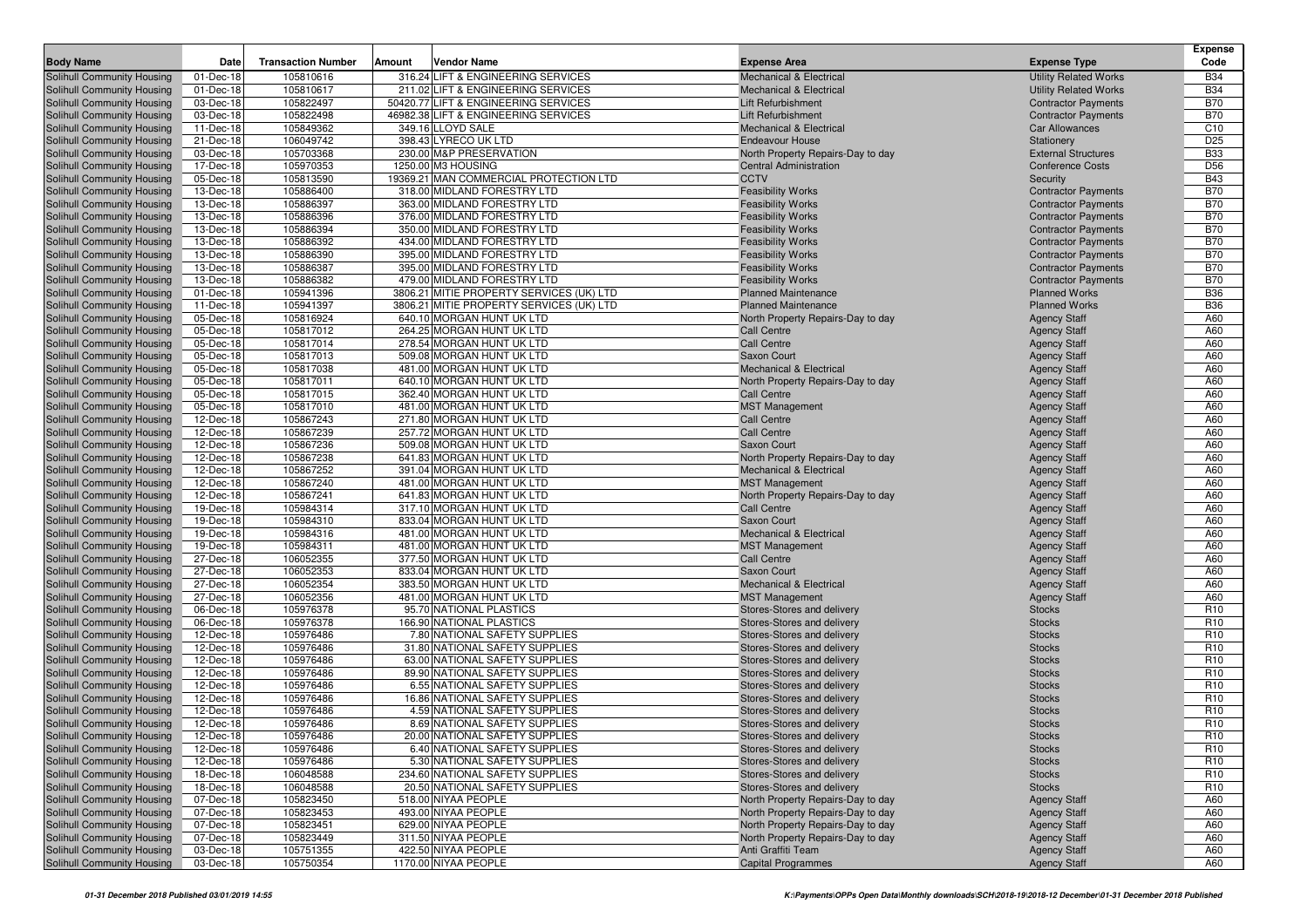|                                                          |                        |                           |                                                                                    |                                                                             |                                                          | <b>Expense</b>           |
|----------------------------------------------------------|------------------------|---------------------------|------------------------------------------------------------------------------------|-----------------------------------------------------------------------------|----------------------------------------------------------|--------------------------|
| <b>Body Name</b>                                         | Date                   | <b>Transaction Number</b> | Vendor Name<br>Amount                                                              | <b>Expense Area</b>                                                         | <b>Expense Type</b>                                      | Code                     |
| Solihull Community Housing                               | 07-Dec-18              | 105823447                 | 501.50 NIYAA PEOPLE                                                                | North Property Repairs-Day to day                                           | <b>Agency Staff</b>                                      | A60                      |
| Solihull Community Housing                               | 03-Dec-18              | 105748353                 | 637.50 NIYAA PEOPLE                                                                | North Property Repairs-Day to day                                           | <b>Agency Staff</b>                                      | A60                      |
| Solihull Community Housing                               | 04-Dec-18              | 105810797                 | 561.00 NIYAA PEOPLE                                                                | <b>Executive Team Support</b>                                               | <b>Agency Staff</b>                                      | A60                      |
| Solihull Community Housing                               | 03-Dec-18              | 105753353                 | 595.00 NIYAA PEOPLE                                                                | Business Support - MST Back Office Support                                  | <b>Agency Staff</b>                                      | A60                      |
| Solihull Community Housing                               | 17-Dec-18              | 105913358                 | 250.00 NIYAA PEOPLE                                                                | North Property Repairs-Day to day                                           | <b>Agency Staff</b>                                      | A60                      |
| Solihull Community Housing                               | 17-Dec-18              | 105913358                 | 268.00 NIYAA PEOPLE                                                                | North Property Repairs-Day to day                                           | <b>Agency Staff</b>                                      | A60                      |
| Solihull Community Housing                               | 11-Dec-18              | 105858513                 | 481.00 NIYAA PEOPLE                                                                | Anti Graffiti Team                                                          | <b>Agency Staff</b>                                      | A60                      |
| Solihull Community Housing                               | 11-Dec-18              | 105858511                 | 260.00 NIYAA PEOPLE                                                                | Anti Graffiti Team                                                          | <b>Agency Staff</b>                                      | A60                      |
| Solihull Community Housing                               | 11-Dec-18              | 105858514                 | 1200.00 NIYAA PEOPLE                                                               | <b>Capital Programmes</b>                                                   | <b>Agency Staff</b>                                      | A60                      |
| Solihull Community Housing                               | 17-Dec-18              | 105915353                 | 590.75 NIYAA PEOPLE                                                                | North Property Repairs-Day to day                                           | <b>Agency Staff</b>                                      | A60                      |
| Solihull Community Housing                               | 17-Dec-18              | 105914353                 | 629.00 NIYAA PEOPLE<br>357.00 NIYAA PEOPLE                                         | North Property Repairs-Day to day                                           | <b>Agency Staff</b>                                      | A60                      |
| Solihull Community Housing<br>Solihull Community Housing | 11-Dec-18<br>11-Dec-18 | 105858508<br>105858510    | 629.00 NIYAA PEOPLE                                                                | <b>Executive Team Support</b><br>Business Support - MST Back Office Support | <b>Agency Staff</b><br><b>Agency Staff</b>               | A60<br>A60               |
| Solihull Community Housing                               | 20-Dec-18              | 106049020                 | 518.00 NIYAA PEOPLE                                                                | North Property Repairs-Day to day                                           | <b>Agency Staff</b>                                      | A60                      |
| Solihull Community Housing                               | 17-Dec-18              | 105974794                 | 390.00 NIYAA PEOPLE                                                                | Anti Graffiti Team                                                          | <b>Agency Staff</b>                                      | A60                      |
| Solihull Community Housing                               | 17-Dec-18              | 105974793                 | 455.00 NIYAA PEOPLE                                                                | Anti Graffiti Team                                                          | <b>Agency Staff</b>                                      | A60                      |
| Solihull Community Housing                               | 17-Dec-18              | 105974797                 | 765.00 NIYAA PEOPLE                                                                | <b>Capital Programmes</b>                                                   | <b>Agency Staff</b>                                      | A60                      |
| Solihull Community Housing                               | 20-Dec-18              | 106049018                 | 501.50 NIYAA PEOPLE                                                                | North Property Repairs-Day to day                                           | <b>Agency Staff</b>                                      | A60                      |
| Solihull Community Housing                               | 20-Dec-18              | 106049022                 | 565.25 NIYAA PEOPLE                                                                | North Property Repairs-Day to day                                           | <b>Agency Staff</b>                                      | A60                      |
| Solihull Community Housing                               | 17-Dec-18              | 105974792                 | 612.00 NIYAA PEOPLE                                                                | <b>Executive Team Support</b>                                               | <b>Agency Staff</b>                                      | A60                      |
| Solihull Community Housing                               | 17-Dec-18              | 105974795                 | 629.00 NIYAA PEOPLE                                                                | Business Support - MST Back Office Support                                  | <b>Agency Staff</b>                                      | A60                      |
| Solihull Community Housing                               | 20-Dec-18              | 106049016                 | 592.00 NIYAA PEOPLE                                                                | North Property Repairs-Day to day                                           | <b>Agency Staff</b>                                      | A60                      |
| Solihull Community Housing                               | 27-Dec-18              | 106052363                 | 481.00 NIYAA PEOPLE                                                                | Anti Graffiti Team                                                          | <b>Agency Staff</b>                                      | A60                      |
| Solihull Community Housing                               | 27-Dec-18              | 106052365                 | 455.00 NIYAA PEOPLE                                                                | Anti Graffiti Team                                                          | <b>Agency Staff</b>                                      | A60                      |
| Solihull Community Housing                               | 27-Dec-18              | 106052360                 | 975.00 NIYAA PEOPLE                                                                | <b>Capital Programmes</b>                                                   | <b>Agency Staff</b>                                      | A60                      |
| Solihull Community Housing                               | 27-Dec-18              | 106052362                 | 624.75 NIYAA PEOPLE                                                                | North Property Repairs-Day to day                                           | <b>Agency Staff</b>                                      | A60                      |
| Solihull Community Housing                               | 27-Dec-18              | 106052359                 | 565.25 NIYAA PEOPLE                                                                | North Property Repairs-Day to day                                           | <b>Agency Staff</b>                                      | A60                      |
| Solihull Community Housing                               | 27-Dec-18              | 106052364                 | 561.00 NIYAA PEOPLE                                                                | <b>Executive Team Support</b>                                               | <b>Agency Staff</b>                                      | A60                      |
| Solihull Community Housing                               | 27-Dec-18              | 106052358                 | 510.00 NIYAA PEOPLE                                                                | Business Support - MST Back Office Support                                  | <b>Agency Staff</b>                                      | A60                      |
| Solihull Community Housing                               | 27-Dec-18              | 106052357                 | 592.00 NIYAA PEOPLE                                                                | North Property Repairs-Day to day                                           | <b>Agency Staff</b>                                      | A60                      |
| Solihull Community Housing                               | 01-Dec-18              | 105978438                 | 6248.76 NOVUS PROPERTY SOLUTIONS                                                   | Low Rise window Replacement                                                 | <b>Contractor Payments</b>                               | <b>B70</b>               |
| Solihull Community Housing                               | 01-Dec-18              | 105978438                 | 8071.37 NOVUS PROPERTY SOLUTIONS                                                   | <b>Cyclical Maintenance</b>                                                 | <b>Contractor Payments</b>                               | <b>B70</b>               |
| Solihull Community Housing                               | 01-Dec-18              | 105978438                 | 6909.75 NOVUS PROPERTY SOLUTIONS                                                   | <b>Cyclical Maintenance</b>                                                 | <b>Contractor Payments</b>                               | <b>B70</b>               |
| Solihull Community Housing                               | 01-Dec-18              | 105978438                 | 5747.66 NOVUS PROPERTY SOLUTIONS                                                   | <b>Cyclical Maintenance</b>                                                 | <b>Contractor Payments</b>                               | <b>B70</b>               |
| Solihull Community Housing                               | 01-Dec-18              | 105978438                 | 8019.47 NOVUS PROPERTY SOLUTIONS                                                   | <b>Cyclical Maintenance</b>                                                 | <b>Contractor Payments</b>                               | <b>B70</b>               |
| Solihull Community Housing                               | 01-Dec-18              | 105978438<br>105978438    | 5071.33 NOVUS PROPERTY SOLUTIONS<br>4416.18 NOVUS PROPERTY SOLUTIONS               | <b>Cyclical Maintenance</b>                                                 | <b>Contractor Payments</b>                               | <b>B70</b><br><b>B70</b> |
| Solihull Community Housing<br>Solihull Community Housing | 01-Dec-18<br>01-Dec-18 | 105978438                 | 4325.35 NOVUS PROPERTY SOLUTIONS                                                   | <b>Cyclical Maintenance</b><br><b>Cyclical Maintenance</b>                  | <b>Contractor Payments</b><br><b>Contractor Payments</b> | <b>B70</b>               |
| Solihull Community Housing                               | 01-Dec-18              | 105978438                 | 10969.21 NOVUS PROPERTY SOLUTIONS                                                  | <b>Cyclical Maintenance</b>                                                 | <b>Contractor Payments</b>                               | <b>B70</b>               |
| Solihull Community Housing                               | 01-Dec-18              | 105978438                 | 1985.05 NOVUS PROPERTY SOLUTIONS                                                   | <b>Cyclical Maintenance</b>                                                 | <b>Contractor Payments</b>                               | <b>B70</b>               |
| Solihull Community Housing                               | 01-Dec-18              | 105978438                 | 9018.48 NOVUS PROPERTY SOLUTIONS                                                   | <b>Cyclical Maintenance</b>                                                 | <b>Contractor Payments</b>                               | <b>B70</b>               |
| Solihull Community Housing                               | 01-Dec-18              | 105978438                 | 8194.28 NOVUS PROPERTY SOLUTIONS                                                   | <b>Cyclical Maintenance</b>                                                 | <b>Contractor Payments</b>                               | <b>B70</b>               |
| Solihull Community Housing                               | 01-Dec-18              | 105978438                 | 2154.30 NOVUS PROPERTY SOLUTIONS                                                   | <b>Cyclical Maintenance</b>                                                 | <b>Contractor Payments</b>                               | <b>B70</b>               |
| Solihull Community Housing                               | 01-Dec-18              | 105978438                 | 9321.33 NOVUS PROPERTY SOLUTIONS                                                   | <b>Cyclical Maintenance</b>                                                 | <b>Contractor Payments</b>                               | <b>B70</b>               |
| Solihull Community Housing                               | 01-Dec-18              | 105978438                 | 3127.02 NOVUS PROPERTY SOLUTIONS                                                   | <b>Cyclical Maintenance</b>                                                 | <b>Contractor Payments</b>                               | <b>B70</b>               |
| Solihull Community Housing                               | 01-Dec-18              | 105978438                 | 8166.94 NOVUS PROPERTY SOLUTIONS                                                   | <b>Cyclical Maintenance</b>                                                 | <b>Contractor Payments</b>                               | <b>B70</b>               |
| Solihull Community Housing                               | 01-Dec-18              | 105978438                 | 7111.59 NOVUS PROPERTY SOLUTIONS                                                   | <b>Cyclical Maintenance</b>                                                 | <b>Contractor Payments</b>                               | <b>B70</b>               |
| Solihull Community Housing                               | 01-Dec-18              | 105978438                 | 1829.42 NOVUS PROPERTY SOLUTIONS                                                   | <b>Cyclical Maintenance</b>                                                 | <b>Contractor Payments</b>                               | <b>B70</b>               |
| Solihull Community Housing                               | 01-Dec-18              | 105978438                 | 6600.96 NOVUS PROPERTY SOLUTIONS                                                   | <b>Cyclical Maintenance</b>                                                 | <b>Contractor Payments</b>                               | <b>B70</b>               |
| Solihull Community Housing                               | 01-Dec-18              | 105978438                 | 3085.68 NOVUS PROPERTY SOLUTIONS                                                   | <b>Cyclical Maintenance</b>                                                 | <b>Contractor Payments</b>                               | <b>B70</b>               |
| Solihull Community Housing                               | 01-Dec-18              | 105978438                 | 11969.33 NOVUS PROPERTY SOLUTIONS                                                  | <b>Cyclical Maintenance</b>                                                 | <b>Contractor Payments</b>                               | <b>B70</b>               |
| Solihull Community Housing                               | 01-Dec-18              | 105978438                 | 2060.39 NOVUS PROPERTY SOLUTIONS                                                   | <b>Cyclical Maintenance</b>                                                 | <b>Contractor Payments</b>                               | <b>B70</b>               |
| <b>Solihull Community Housing</b>                        | 01-Dec-18              | 105978438                 | 5916.14 NOVUS PROPERTY SOLUTIONS                                                   | <b>Cyclical Maintenance</b>                                                 | <b>Contractor Payments</b>                               | <b>B70</b>               |
| Solihull Community Housing                               | 01-Dec-18              | 105978438                 | 6219.61 NOVUS PROPERTY SOLUTIONS                                                   | <b>Cyclical Maintenance</b>                                                 | <b>Contractor Payments</b>                               | <b>B70</b>               |
| Solihull Community Housing                               | 01-Dec-18              | 105810739                 | 1152.90 OAKLEAF COMMERCIAL SERVICES LTD                                            | North Property Repairs-Voids                                                | Voids                                                    | <b>B38</b>               |
| Solihull Community Housing                               | 01-Dec-18              | 105941368                 | 2279.85 OAKLEAF COMMERCIAL SERVICES LTD                                            | Low Rise window Replacement                                                 | <b>Contractor Payments</b>                               | <b>B70</b>               |
| Solihull Community Housing                               | 01-Dec-18              | 105941368                 | 5076.83 OAKLEAF COMMERCIAL SERVICES LTD                                            | Low Rise window Replacement                                                 | <b>Contractor Payments</b>                               | <b>B70</b>               |
| Solihull Community Housing                               | 01-Dec-18              | 105941368                 | 5058.24 OAKLEAF COMMERCIAL SERVICES LTD                                            | Low Rise window Replacement                                                 | <b>Contractor Payments</b>                               | <b>B70</b>               |
| Solihull Community Housing                               | 01-Dec-18              | 105941368                 | 1442.52 OAKLEAF COMMERCIAL SERVICES LTD<br>4883.25 OAKLEAF COMMERCIAL SERVICES LTD | Low Rise window Replacement                                                 | <b>Contractor Payments</b>                               | <b>B70</b>               |
| Solihull Community Housing                               | 01-Dec-18              | 105941368                 |                                                                                    | Low Rise window Replacement<br>North Property Repairs-Day to day            | <b>Contractor Payments</b>                               | <b>B70</b>               |
| Solihull Community Housing<br>Solihull Community Housing | 01-Dec-18<br>01-Dec-18 | 105941369<br>105941371    | 598.50 OAKLEAF COMMERCIAL SERVICES LTD<br>856.71 OAKLEAF COMMERCIAL SERVICES LTD   | North Property Repairs-Voids                                                | <b>External Structures</b><br>Voids                      | <b>B33</b><br><b>B38</b> |
| Solihull Community Housing                               | 01-Dec-18              | 105941375                 | 1245.75 OAKLEAF COMMERCIAL SERVICES LTD                                            | North Property Repairs-Day to day                                           | <b>External Structures</b>                               | <b>B33</b>               |
|                                                          |                        |                           |                                                                                    |                                                                             |                                                          |                          |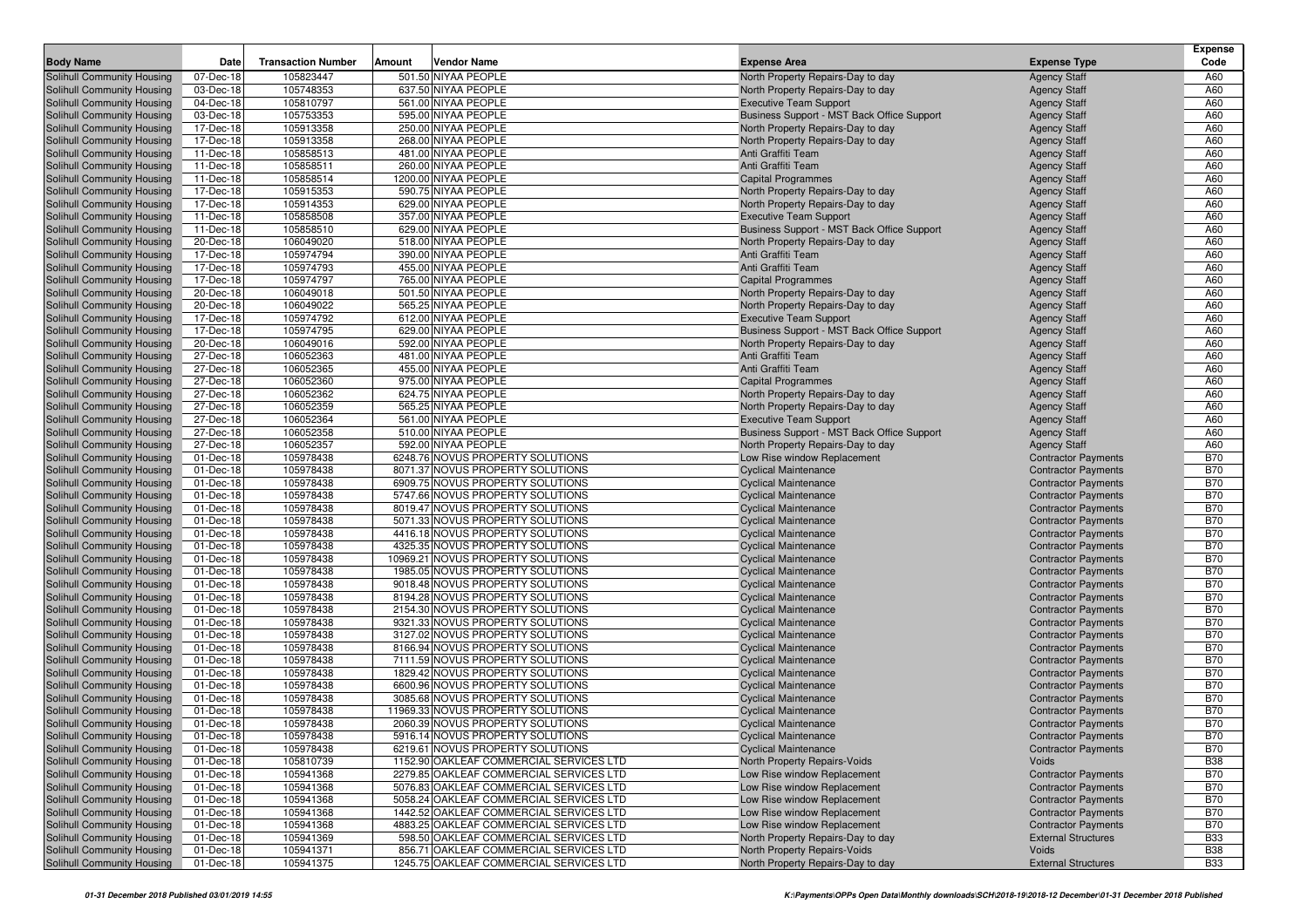|                                   |           |                           |                                                |                                             |                                 | <b>Expense</b>  |
|-----------------------------------|-----------|---------------------------|------------------------------------------------|---------------------------------------------|---------------------------------|-----------------|
| <b>Body Name</b>                  | Date      | <b>Transaction Number</b> | Vendor Name<br><b>Amount</b>                   | <b>Expense Area</b>                         | <b>Expense Type</b>             | Code            |
| Solihull Community Housing        | 04-Dec-18 | 105810795                 | 40000.00 OAKLEAF COMMERCIAL SERVICES LTD       | <b>Sheltered Schemes</b>                    | <b>Contractor Payments</b>      | <b>B70</b>      |
| Solihull Community Housing        | 04-Dec-18 | 105810795                 | 200.00 OAKLEAF COMMERCIAL SERVICES LTD         | <b>Sheltered Schemes</b>                    | <b>Contractor Payments</b>      | <b>B70</b>      |
| Solihull Community Housing        | 01-Dec-18 | 105941382                 | 598.50 OAKLEAF COMMERCIAL SERVICES LTD         | North Property Repairs-Day to day           | <b>External Structures</b>      | <b>B33</b>      |
| Solihull Community Housing        | 05-Dec-18 | 105941389                 | 1442.52 OAKLEAF COMMERCIAL SERVICES LTD        | Low Rise window Replacement                 | <b>Contractor Payments</b>      | <b>B70</b>      |
| Solihull Community Housing        | 05-Dec-18 | 105941389                 | 1442.52 OAKLEAF COMMERCIAL SERVICES LTD        | Low Rise window Replacement                 | <b>Contractor Payments</b>      | <b>B70</b>      |
| Solihull Community Housing        | 05-Dec-18 | 105941389                 | 4895.24 OAKLEAF COMMERCIAL SERVICES LTD        | Low Rise window Replacement                 | <b>Contractor Payments</b>      | <b>B70</b>      |
| Solihull Community Housing        | 05-Dec-18 | 105941389                 | 4105.78 OAKLEAF COMMERCIAL SERVICES LTD        | Low Rise window Replacement                 | <b>Contractor Payments</b>      | <b>B70</b>      |
| Solihull Community Housing        | 05-Dec-18 | 105941389                 | 3558.42 OAKLEAF COMMERCIAL SERVICES LTD        | Low Rise window Replacement                 | <b>Contractor Payments</b>      | <b>B70</b>      |
| Solihull Community Housing        | 05-Dec-18 | 105941389                 | 1592.52 OAKLEAF COMMERCIAL SERVICES LTD        | Low Rise window Replacement                 | <b>Contractor Payments</b>      | <b>B70</b>      |
| Solihull Community Housing        | 05-Dec-18 | 105941389                 | 4515.08 OAKLEAF COMMERCIAL SERVICES LTD        | Low Rise window Replacement                 | <b>Contractor Payments</b>      | <b>B70</b>      |
| <b>Solihull Community Housing</b> | 05-Dec-18 | 105941389                 | 4105.78 OAKLEAF COMMERCIAL SERVICES LTD        | Low Rise window Replacement                 | <b>Contractor Payments</b>      | <b>B70</b>      |
| <b>Solihull Community Housing</b> | 05-Dec-18 | 105941389                 | 1442.52 OAKLEAF COMMERCIAL SERVICES LTD        | Low Rise window Replacement                 | <b>Contractor Payments</b>      | <b>B70</b>      |
| Solihull Community Housing        | 05-Dec-18 | 105941389                 | 4105.78 OAKLEAF COMMERCIAL SERVICES LTD        | Low Rise window Replacement                 | <b>Contractor Payments</b>      | <b>B70</b>      |
| Solihull Community Housing        | 05-Dec-18 | 105941389                 | 4323.16 OAKLEAF COMMERCIAL SERVICES LTD        | Low Rise window Replacement                 | <b>Contractor Payments</b>      | <b>B70</b>      |
| Solihull Community Housing        | 05-Dec-18 | 105941389                 | 4567.36 OAKLEAF COMMERCIAL SERVICES LTD        | Low Rise window Replacement                 | <b>Contractor Payments</b>      | <b>B70</b>      |
| Solihull Community Housing        | 05-Dec-18 | 105941389                 | 6447.26 OAKLEAF COMMERCIAL SERVICES LTD        | Low Rise window Replacement                 | <b>Contractor Payments</b>      | <b>B70</b>      |
| Solihull Community Housing        | 18-Dec-18 | 105977577                 | 450.00 OMFAX SYSTEMS LTD                       | <b>IT Strategy</b>                          | <b>ICT General</b>              | D30             |
| Solihull Community Housing        | 01-Dec-18 | 106033413                 | 238.47 OPENVIEW SECURITY SOLUTIONS LTD         | <b>Mechanical &amp; Electrical</b>          | <b>Utility Related Works</b>    | <b>B34</b>      |
| Solihull Community Housing        | 01-Dec-18 | 106033425                 | 448.77 OPENVIEW SECURITY SOLUTIONS LTD         | <b>Mechanical &amp; Electrical</b>          | <b>Utility Related Works</b>    | <b>B34</b>      |
| Solihull Community Housing        | 01-Dec-18 | 106033438                 | 238.47 OPENVIEW SECURITY SOLUTIONS LTD         | <b>Mechanical &amp; Electrical</b>          | <b>Utility Related Works</b>    | <b>B34</b>      |
| Solihull Community Housing        | 01-Dec-18 | 106033445                 | 3024.00 OPENVIEW SECURITY SOLUTIONS LTD        | <b>Endeavour House</b>                      | <b>General Building Costs</b>   | <b>B30</b>      |
| Solihull Community Housing        | 01-Dec-18 | 105810674                 | 1238.18 OPENVIEW SECURITY SOLUTIONS LTD        | <b>Mechanical &amp; Electrical</b>          | <b>Utility Related Works</b>    | <b>B34</b>      |
| Solihull Community Housing        | 01-Dec-18 | 105810679                 | 315.55 OPENVIEW SECURITY SOLUTIONS LTD         | <b>Mechanical &amp; Electrical</b>          | <b>Utility Related Works</b>    | <b>B34</b>      |
| Solihull Community Housing        | 01-Dec-18 | 105810707                 | 238.47 OPENVIEW SECURITY SOLUTIONS LTD         | <b>Mechanical &amp; Electrical</b>          | <b>Utility Related Works</b>    | <b>B34</b>      |
| Solihull Community Housing        | 10-Dec-18 | 105830581                 | 777.40 ORBIS PROTECT LIMITED                   | Ipswich House                               | Cleaning                        | <b>B50</b>      |
| Solihull Community Housing        | 04-Dec-18 | 105810794                 | 3366.51 ORBIS PROTECT LIMITED                  | <b>Call Centre</b>                          | Other Fees & Charges            | D <sub>59</sub> |
| Solihull Community Housing        | 01-Dec-18 | 105976494                 | 7163.14 PACE PETROLEUM LTD                     | Stores-Stores and delivery                  | <b>Stocks</b>                   | R <sub>10</sub> |
| Solihull Community Housing        | 04-Dec-18 | 105810784                 | 661.33 PAKAWASTE LTD                           | Stores-Stores and delivery                  | <b>Waste Disposal</b>           | E20             |
| Solihull Community Housing        | 07-Dec-18 | 105823371                 | 850.00 PARTRIDGE HOMES                         | <b>Syrian Family Properties</b>             | Rents                           | <b>B22</b>      |
| Solihull Community Housing        | 04-Dec-18 | 105810796                 | 1408.32 PENNINGTON CHOICE LTD                  | <b>Energy Performance Certificates</b>      | <b>Other Fees &amp; Charges</b> | D <sub>59</sub> |
| Solihull Community Housing        | 19-Dec-18 | 105980355                 | 250.00 PLAIN ENGLISH CAMPAIGN LTD              | Customer, Communication & Information Team  | <b>Professional Fees</b>        | D <sub>50</sub> |
| Solihull Community Housing        | 21-Dec-18 | 106049892                 | 2650.05 QUALITY GAS AUDIT SERVICES LTD         | <b>Mechanical &amp; Electrical</b>          | <b>Utility Related Works</b>    | <b>B34</b>      |
| Solihull Community Housing        | 01-Dec-18 | 105941398                 | 3323.00 R S MILLER ROOFING (WOLVERHAMPTON) LTD | Pitched Re-roofing                          | <b>Contractor Payments</b>      | <b>B70</b>      |
| Solihull Community Housing        | 01-Dec-18 | 105941398                 | 3503.00 R S MILLER ROOFING (WOLVERHAMPTON) LTD | Pitched Re-roofing                          | <b>Contractor Payments</b>      | <b>B70</b>      |
| Solihull Community Housing        | 01-Dec-18 | 105941398                 | 3659.00 R S MILLER ROOFING (WOLVERHAMPTON) LTD | <b>Pitched Re-roofing</b>                   | <b>Contractor Payments</b>      | <b>B70</b>      |
| <b>Solihull Community Housing</b> | 01-Dec-18 | 105941398                 | 3983.00 R S MILLER ROOFING (WOLVERHAMPTON) LTD | Pitched Re-roofing                          | <b>Contractor Payments</b>      | <b>B70</b>      |
| Solihull Community Housing        | 01-Dec-18 | 105941398                 | 3983.00 R S MILLER ROOFING(WOLVERHAMPTON) LTD  | Pitched Re-roofing                          | <b>Contractor Payments</b>      | <b>B70</b>      |
| Solihull Community Housing        | 01-Dec-18 | 105941398                 | 3428.00 R S MILLER ROOFING (WOLVERHAMPTON) LTD | <b>Pitched Re-roofing</b>                   | <b>Contractor Payments</b>      | <b>B70</b>      |
| Solihull Community Housing        | 01-Dec-18 | 105941398                 | 3510.00 R S MILLER ROOFING (WOLVERHAMPTON) LTD | Pitched Re-roofing                          | <b>Contractor Payments</b>      | <b>B70</b>      |
| Solihull Community Housing        | 01-Dec-18 | 105941398                 | 3284.00 R S MILLER ROOFING (WOLVERHAMPTON) LTD | <b>Pitched Re-roofing</b>                   | <b>Contractor Payments</b>      | <b>B70</b>      |
| Solihull Community Housing        | 01-Dec-18 | 105941398                 | 3510.00 R S MILLER ROOFING (WOLVERHAMPTON) LTD | Pitched Re-roofing                          | <b>Contractor Payments</b>      | <b>B70</b>      |
| Solihull Community Housing        | 01-Dec-18 | 105941398                 | 3579.00 R S MILLER ROOFING (WOLVERHAMPTON) LTD | <b>Pitched Re-roofing</b>                   | <b>Contractor Payments</b>      | <b>B70</b>      |
| Solihull Community Housing        | 01-Dec-18 | 105941398                 | 3579.00 R S MILLER ROOFING (WOLVERHAMPTON) LTD | <b>Pitched Re-roofing</b>                   | <b>Contractor Payments</b>      | <b>B70</b>      |
| Solihull Community Housing        | 01-Dec-18 | 105941398                 | 3579.00 R S MILLER ROOFING (WOLVERHAMPTON) LTD | Pitched Re-roofing                          | <b>Contractor Payments</b>      | <b>B70</b>      |
| Solihull Community Housing        | 01-Dec-18 | 105941398                 | 3579.00 R S MILLER ROOFING (WOLVERHAMPTON) LTD | <b>Pitched Re-roofing</b>                   | <b>Contractor Payments</b>      | <b>B70</b>      |
| Solihull Community Housing        | 01-Dec-18 | 105941398                 | 3579.00 R S MILLER ROOFING (WOLVERHAMPTON) LTD | Pitched Re-roofing                          | <b>Contractor Payments</b>      | <b>B70</b>      |
| Solihull Community Housing        | 01-Dec-18 | 105941398                 | 4104.00 R S MILLER ROOFING (WOLVERHAMPTON) LTD | Pitched Re-roofing                          | <b>Contractor Payments</b>      | <b>B70</b>      |
| Solihull Community Housing        | 01-Dec-18 | 105941398                 | 4104.00 R S MILLER ROOFING (WOLVERHAMPTON) LTD | Pitched Re-roofing                          | <b>Contractor Payments</b>      | <b>B70</b>      |
| Solihull Community Housing        | 11-Dec-18 | 105858507                 | 214.27 RAPIDE COMMUNICATION LIMITED            | North Property Repairs-Day to day           | Mobile Telephones               | D41             |
| Solihull Community Housing        | 21-Dec-18 | 106049768                 | 250.00 RAPIDE COMMUNICATION LIMITED            | North Property Repairs-Day to day           | <b>Materials</b>                | D <sub>13</sub> |
| Solihull Community Housing        | 06-Dec-18 | 105821016                 | 1184.30 REDACTED PERSONAL INFORMATION          | Movement Incentive Scheme                   | <b>Other Building Costs</b>     | <b>B39</b>      |
| Solihull Community Housing        | 27-Dec-18 | 106057439                 | 3136.14 REDACTED PERSONAL INFORMATION          | <b>Private Sector Leasing</b>               | Rents                           | <b>B22</b>      |
| Solihull Community Housing        | 17-Dec-18 | 105974571                 | 650.00 REDACTED PERSONAL INFORMATION           | <b>Private Sector Leasing</b>               | Rents                           | <b>B22</b>      |
| Solihull Community Housing        | 17-Dec-18 | 105974569                 | 2550.00 REDACTED PERSONAL INFORMATION          | <b>Syrian Family Properties</b>             | Rents                           | <b>B22</b>      |
| Solihull Community Housing        | 27-Dec-18 | 106057442                 | 3900.00 REDACTED PERSONAL INFORMATION          | <b>Private Sector Leasing</b>               | Rents                           | <b>B22</b>      |
| Solihull Community Housing        | 07-Dec-18 | 105823381                 | 3441.42 REDACTED PERSONAL INFORMATION          | <b>Private Sector Leasing</b>               | Rents                           | <b>B22</b>      |
| Solihull Community Housing        | 11-Dec-18 | 105858500                 | 10000.00 REDACTED PERSONAL INFORMATION         | Private Sector - Disabled Facilities Grants | <b>Contractor Payments</b>      | <b>B70</b>      |
| Solihull Community Housing        | 17-Dec-18 | 105940354                 | 10000.00 REDACTED PERSONAL INFORMATION         | Private Sector - Disabled Facilities Grants | <b>Contractor Payments</b>      | <b>B70</b>      |
| Solihull Community Housing        | 05-Dec-18 | 105813586                 | 10000.00 REDACTED PERSONAL INFORMATION         | Private Sector - Disabled Facilities Grants | <b>Contractor Payments</b>      | <b>B70</b>      |
| Solihull Community Housing        | 07-Dec-18 | 105823373                 | 3900.00 REDACTED PERSONAL INFORMATION          | <b>Private Sector Leasing</b>               | Rents                           | <b>B22</b>      |
| Solihull Community Housing        | 07-Dec-18 | 105823378                 | 3432.00 REDACTED PERSONAL INFORMATION          | <b>Private Sector Leasing</b>               | Rents                           | <b>B22</b>      |
| Solihull Community Housing        | 07-Dec-18 | 105823376                 | 3441.42 REDACTED PERSONAL INFORMATION          | <b>Private Sector Leasing</b>               | Rents                           | <b>B22</b>      |
| Solihull Community Housing        | 04-Dec-18 | 105810777                 | 3432.00 REDACTED PERSONAL INFORMATION          | <b>Private Sector Leasing</b>               | Rents                           | <b>B22</b>      |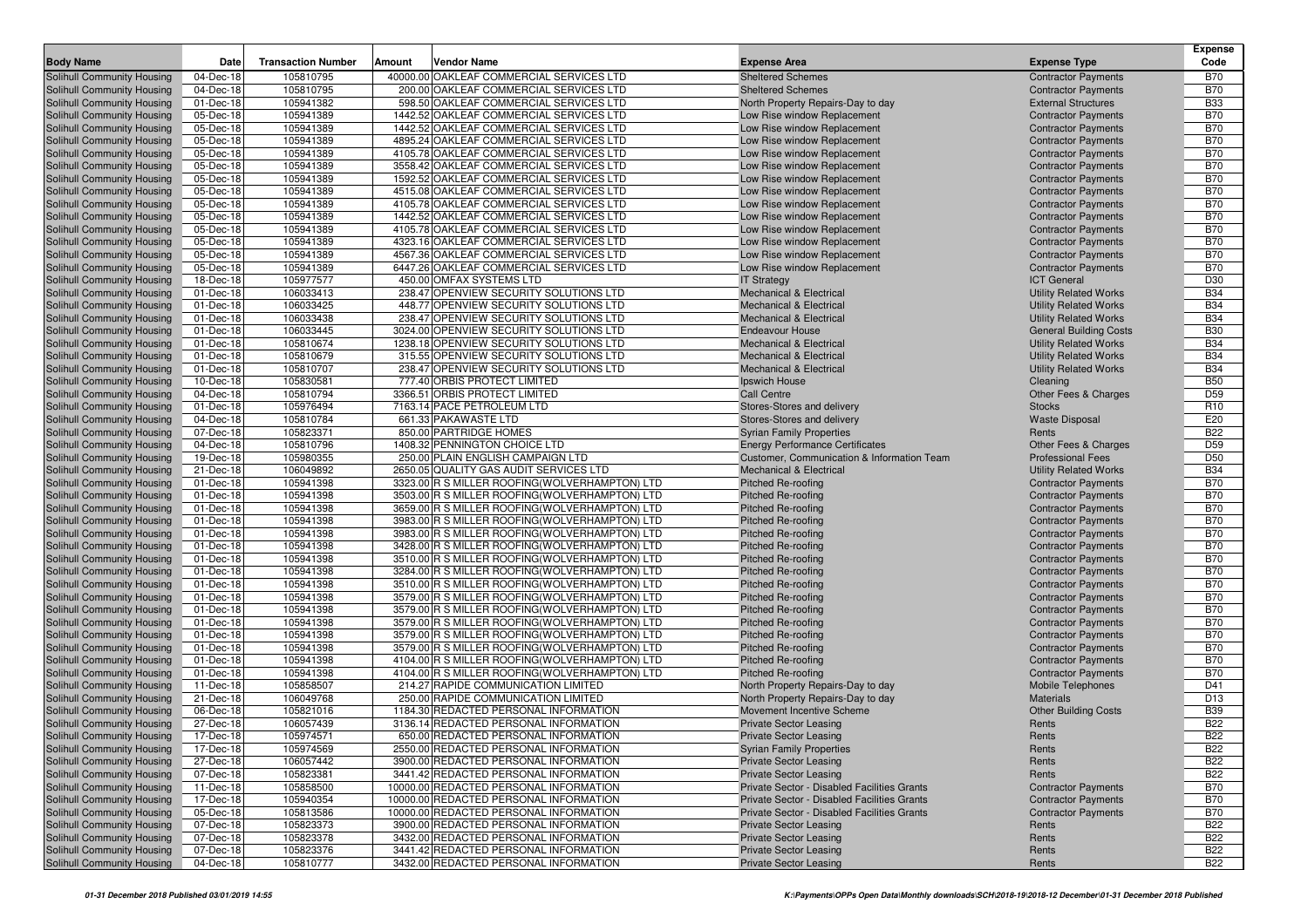|                                                          |                        |                           |        |                                                                 |                                                                        |                                            | <b>Expense</b>  |
|----------------------------------------------------------|------------------------|---------------------------|--------|-----------------------------------------------------------------|------------------------------------------------------------------------|--------------------------------------------|-----------------|
| <b>Body Name</b>                                         | Date                   | <b>Transaction Number</b> | Amount | Vendor Name                                                     | <b>Expense Area</b>                                                    | <b>Expense Type</b>                        | Code            |
| Solihull Community Housing                               | 18-Dec-18              | 105976513                 |        | 4000.00 REDACTED PERSONAL INFORMATION                           | Private Sector - Disabled Facilities Grants                            | <b>Contractor Payments</b>                 | <b>B70</b>      |
| Solihull Community Housing                               | 05-Dec-18              | 105813587<br>105886406    |        | 10000.00 REDACTED PERSONAL INFORMATION<br>353.04 REED           | Private Sector - Disabled Facilities Grants<br><b>Call Centre</b>      | <b>Contractor Payments</b>                 | <b>B70</b>      |
| Solihull Community Housing                               | 13-Dec-18<br>21-Dec-18 | 106049678                 |        | 367.75 REED                                                     |                                                                        | <b>Agency Staff</b><br><b>Agency Staff</b> | A60<br>A60      |
| Solihull Community Housing<br>Solihull Community Housing | 13-Dec-18              | 105886409                 |        | 286.85 REED                                                     | <b>Call Centre</b><br><b>Call Centre</b>                               | <b>Agency Staff</b>                        | A60             |
| Solihull Community Housing                               | 13-Dec-18              | 105886414                 |        | 338.33 REED                                                     | <b>Call Centre</b>                                                     | <b>Agency Staff</b>                        | A60             |
| Solihull Community Housing                               | 27-Dec-18              | 106057454                 |        | 338.33 REED                                                     | <b>Call Centre</b>                                                     | <b>Agency Staff</b>                        | A60             |
| Solihull Community Housing                               | 27-Dec-18              | 106054455                 |        | 294.20 REED                                                     | <b>Call Centre</b>                                                     | <b>Agency Staff</b>                        | A60             |
| Solihull Community Housing                               | 07-Dec-18              | 105822512                 |        | 336.00 RESOURCE PRINT SOLUTIONS                                 | Saxon Court                                                            | Marketing                                  | D83             |
| Solihull Community Housing                               | 21-Dec-18              | 106049743                 |        | 1120.00 RESOURCING GROUP                                        | <b>MST Management</b>                                                  | <b>Agency Staff</b>                        | A60             |
| Solihull Community Housing                               | 21-Dec-18              | 106049745                 |        | 560.00 RESOURCING GROUP                                         | <b>MST Management</b>                                                  | <b>Agency Staff</b>                        | A60             |
| Solihull Community Housing                               | 21-Dec-18              | 106049749                 |        | 1258.00 RESOURCING GROUP                                        | <b>MST Management</b>                                                  | <b>Agency Staff</b>                        | A60             |
| Solihull Community Housing                               | 21-Dec-18              | 106049751                 |        | 1295.00 RESOURCING GROUP                                        | <b>MST Management</b>                                                  | <b>Agency Staff</b>                        | A60             |
| Solihull Community Housing                               | 06-Dec-18              | 105821008                 |        | 1184.00 RESOURCING GROUP                                        | Procurement                                                            | <b>Agency Staff</b>                        | A60             |
| Solihull Community Housing                               | 06-Dec-18              | 105821007                 |        | 1035.00 RESOURCING GROUP                                        | <b>MST Management</b>                                                  | <b>Agency Staff</b>                        | A60             |
| Solihull Community Housing                               | 14-Dec-18              | 105888653                 |        | 1295.00 RESOURCING GROUP                                        | <b>MST Management</b>                                                  | <b>Agency Staff</b>                        | A60             |
| Solihull Community Housing                               | 20-Dec-18              | 106009353                 |        | 1380.00 RESOURCING GROUP                                        | <b>MST Management</b>                                                  | <b>Agency Staff</b>                        | A60             |
| Solihull Community Housing                               | 13-Dec-18              | 105886855                 |        | 1184.00 RESOURCING GROUP                                        | Procurement                                                            | <b>Agency Staff</b>                        | A60             |
| Solihull Community Housing                               | 14-Dec-18              | 105888652                 |        | 1295.00 RESOURCING GROUP                                        | <b>MST Management</b>                                                  | <b>Agency Staff</b>                        | A60             |
| Solihull Community Housing                               | 20-Dec-18              | 106012353                 |        | 1184.00 RESOURCING GROUP                                        | Procurement                                                            | <b>Agency Staff</b>                        | A60             |
| Solihull Community Housing                               | 20-Dec-18              | 106011353                 |        | 1725.00 RESOURCING GROUP                                        | <b>MST Management</b>                                                  | <b>Agency Staff</b>                        | A60             |
| Solihull Community Housing                               | 28-Dec-18              | 106058354                 |        | 1184.00 RESOURCING GROUP                                        | Procurement                                                            | <b>Agency Staff</b>                        | A60             |
| Solihull Community Housing                               | 13-Dec-18              | 105886852                 |        | 1875.00 RG+P                                                    | <b>Feasibility Works</b>                                               | <b>Contractor Payments</b>                 | <b>B70</b>      |
| Solihull Community Housing                               | 13-Dec-18              | 105886837                 |        | 3850.00 RG+P                                                    | <b>Feasibility Works</b>                                               | <b>Contractor Payments</b>                 | <b>B70</b>      |
| <b>Solihull Community Housing</b>                        | 13-Dec-18              | 105886840                 |        | 1925.00 RG+P                                                    | <b>Feasibility Works</b>                                               | <b>Contractor Payments</b>                 | <b>B70</b>      |
| Solihull Community Housing                               | 13-Dec-18              | 105886839                 |        | 4950.00 RG+P                                                    | <b>Feasibility Works</b>                                               | <b>Contractor Payments</b>                 | <b>B70</b>      |
| Solihull Community Housing                               | 13-Dec-18              | 105886839                 |        | $-2475.00$ RG+P                                                 | <b>Feasibility Works</b>                                               | <b>Contractor Payments</b>                 | <b>B70</b>      |
| Solihull Community Housing                               | 13-Dec-18              | 105886845                 |        | 950.00 RG+P                                                     | <b>Feasibility Works</b>                                               | <b>Contractor Payments</b>                 | <b>B70</b>      |
| Solihull Community Housing                               | 21-Dec-18              | 106049765                 |        | 1679.89 ROYAL MAIL                                              | <b>Endeavour House</b>                                                 | Postages                                   | D <sub>21</sub> |
| Solihull Community Housing                               | 21-Dec-18              | 106049663                 |        | 480.00 SERVICE CARE SOLUTIONS                                   | North Property Repairs-Day to day                                      | <b>Agency Staff</b>                        | A60             |
| Solihull Community Housing                               | 05-Dec-18              | 105817017                 |        | 407.00 SERVICE CARE SOLUTIONS                                   | Anti Graffiti Team                                                     | <b>Agency Staff</b>                        | A60             |
| Solihull Community Housing                               | 21-Dec-18              | 106049665                 |        | 762.50 SERVICE CARE SOLUTIONS                                   | Housing Aid & Homelessness                                             | <b>Agency Staff</b>                        | A60             |
| Solihull Community Housing                               | 21-Dec-18              | 106049666                 |        | 252.00 SERVICE CARE SOLUTIONS                                   | North Property Repairs-Day to day                                      | <b>Agency Staff</b>                        | A60             |
| Solihull Community Housing                               | 05-Dec-18              | 105817020                 |        | 407.00 SERVICE CARE SOLUTIONS                                   | Anti Graffiti Team                                                     | <b>Agency Staff</b>                        | A60             |
| Solihull Community Housing                               | 18-Dec-18              | 105978398                 |        | 584.00 SERVICE CARE SOLUTIONS                                   | Housing Aid & Homelessness                                             | <b>Agency Staff</b>                        | A60             |
| Solihull Community Housing                               | 21-Dec-18              | 106049667                 |        | 925.00 SERVICE CARE SOLUTIONS                                   | Housing Aid & Homelessness                                             | <b>Agency Staff</b>                        | A60             |
| Solihull Community Housing                               | 05-Dec-18              | 105817028                 |        | 364.00 SERVICE CARE SOLUTIONS                                   | North Property Repairs-Day to day                                      | <b>Agency Staff</b>                        | A60             |
| Solihull Community Housing                               | 27-Dec-18              | 106057453<br>106057453    |        | -750.00 SERVICE CARE SOLUTIONS                                  | Housing Aid & Homelessness                                             | <b>Agency Staff</b>                        | A60<br>A60      |
| Solihull Community Housing                               | 27-Dec-18              | 106057453                 |        | -240.00 SERVICE CARE SOLUTIONS<br>240.00 SERVICE CARE SOLUTIONS | Housing Aid & Homelessness                                             | <b>Agency Staff</b>                        | A60             |
| Solihull Community Housing<br>Solihull Community Housing | 27-Dec-18<br>21-Dec-18 | 106049668                 |        | 360.00 SERVICE CARE SOLUTIONS                                   | Housing Aid & Homelessness                                             | <b>Agency Staff</b><br><b>Agency Staff</b> | A60             |
| Solihull Community Housing                               | 05-Dec-18              | 105817030                 |        | 360.00 SERVICE CARE SOLUTIONS                                   | North Property Repairs-Day to day<br>North Property Repairs-Day to day | <b>Agency Staff</b>                        | A60             |
| Solihull Community Housing                               | 14-Dec-18              | 105888493                 |        | 777.00 SERVICE CARE SOLUTIONS                                   | <b>Estate Mgmt Team</b>                                                | <b>Agency Staff</b>                        | A60             |
| Solihull Community Housing                               | 05-Dec-18              | 105817023                 |        | 222.75 SERVICE CARE SOLUTIONS                                   | Anti Graffiti Team                                                     | <b>Agency Staff</b>                        | A60             |
| Solihull Community Housing                               | 14-Dec-18              | 105888495                 |        | 777.00 SERVICE CARE SOLUTIONS                                   | <b>Estate Mgmt Team</b>                                                | <b>Agency Staff</b>                        | A60             |
| Solihull Community Housing                               | 06-Dec-18              | 105821205                 |        | 360.00 SERVICE CARE SOLUTIONS                                   | North Property Repairs-Day to day                                      | <b>Agency Staff</b>                        | A60             |
| Solihull Community Housing                               | 05-Dec-18              | 105817026                 |        | 231.00 SERVICE CARE SOLUTIONS                                   | Anti Graffiti Team                                                     | <b>Agency Staff</b>                        | A60             |
| Solihull Community Housing                               | 14-Dec-18              | 105888494                 |        | 525.00 SERVICE CARE SOLUTIONS                                   | <b>Estate Mgmt Team</b>                                                | <b>Agency Staff</b>                        | A60             |
| Solihull Community Housing                               | 14-Dec-18              | 105888497                 |        | 777.00 SERVICE CARE SOLUTIONS                                   | <b>Estate Mgmt Team</b>                                                | <b>Agency Staff</b>                        | A60             |
| Solihull Community Housing                               | 06-Dec-18              | 105821202                 |        | 356.00 SERVICE CARE SOLUTIONS                                   | North Property Repairs-Day to day                                      | <b>Agency Staff</b>                        | A60             |
| Solihull Community Housing                               | 14-Dec-18              | 105888498                 |        | 777.00 SERVICE CARE SOLUTIONS                                   | <b>Estate Mgmt Team</b>                                                | <b>Agency Staff</b>                        | A60             |
| Solihull Community Housing                               | 13-Dec-18              | 105886407                 |        | 380.00 SERVICE CARE SOLUTIONS                                   | North Property Repairs-Day to day                                      | <b>Agency Staff</b>                        | A60             |
| Solihull Community Housing                               | 14-Dec-18              | 105888501                 |        | 777.00 SERVICE CARE SOLUTIONS                                   | Estate Mgmt Team                                                       | <b>Agency Staff</b>                        | A60             |
| Solihull Community Housing                               | 13-Dec-18              | 105886412                 |        | 356.00 SERVICE CARE SOLUTIONS                                   | North Property Repairs-Day to day                                      | <b>Agency Staff</b>                        | A60             |
| Solihull Community Housing                               | 14-Dec-18              | 105888502                 |        | 777.00 SERVICE CARE SOLUTIONS                                   | <b>Estate Mgmt Team</b>                                                | <b>Agency Staff</b>                        | A60             |
| Solihull Community Housing                               | 13-Dec-18              | 105886418                 |        | 372.00 SERVICE CARE SOLUTIONS                                   | North Property Repairs-Day to day                                      | <b>Agency Staff</b>                        | A60             |
| Solihull Community Housing                               | 03-Dec-18              | 105690353                 |        | 343.00 SEVERN TRENT WATER LTD                                   | <b>Private Sector Leasing</b>                                          | Water                                      | <b>B12</b>      |
| Solihull Community Housing                               | 06-Dec-18              | 105821006                 |        | 815.70 SOLIHULL MBC                                             | Movement Incentive Scheme                                              | <b>Other Building Costs</b>                | <b>B39</b>      |
| Solihull Community Housing                               | 18-Dec-18              | 105976532                 |        | 3763.88 SOLIHULL MBC                                            | Payroll - Payable to SMBC                                              | Creditor: Solihull MBC                     | <b>S09</b>      |
| Solihull Community Housing                               | 18-Dec-18              | 105977620                 |        | 774.46 SOLIHULL MBC (COUNCIL TAX)                               | North Property Repairs-Voids                                           | <b>Council Tax</b>                         | <b>B21</b>      |
| Solihull Community Housing                               | 18-Dec-18              | 105977594                 |        | 316.24 SOLIHULL MBC (COUNCIL TAX)                               | North Property Repairs-Voids                                           | <b>Council Tax</b>                         | <b>B21</b>      |
| Solihull Community Housing                               | 18-Dec-18              | 105977692                 |        | 443.20 SOLIHULL MBC (COUNCIL TAX)                               | North Property Repairs-Voids                                           | <b>Council Tax</b>                         | <b>B21</b>      |
| Solihull Community Housing                               | 18-Dec-18              | 105977637                 |        | 459.99 SOLIHULL MBC (COUNCIL TAX)                               | North Property Repairs-Voids                                           | <b>Council Tax</b>                         | <b>B21</b>      |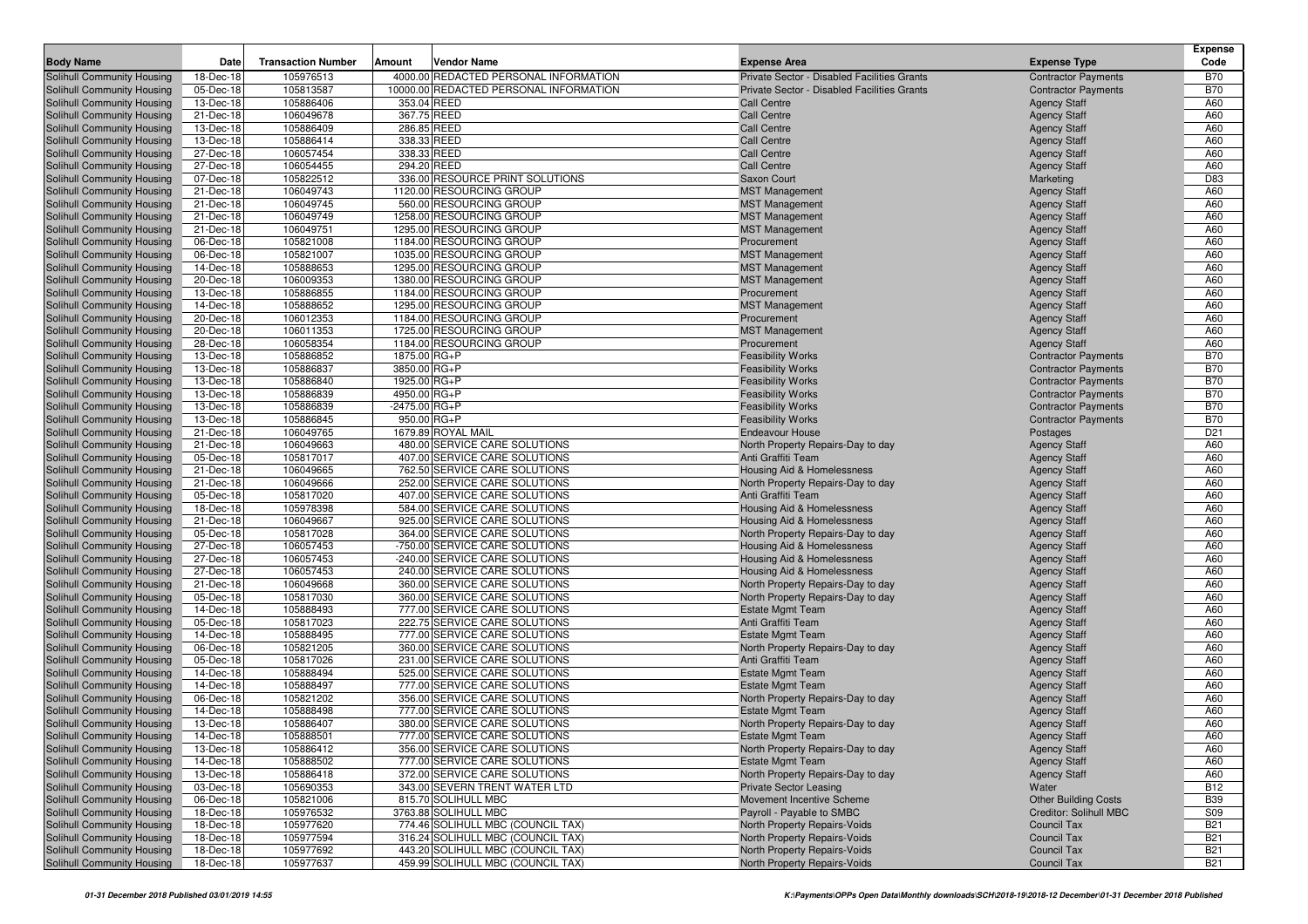| <b>Body Name</b>                                         | Date                   | <b>Transaction Number</b> | Amount | Vendor Name                                                        | <b>Expense Area</b>                                            | <b>Expense Type</b>          | <b>Expense</b><br>Code   |
|----------------------------------------------------------|------------------------|---------------------------|--------|--------------------------------------------------------------------|----------------------------------------------------------------|------------------------------|--------------------------|
| Solihull Community Housing                               | 18-Dec-18              | 105977703                 |        | 513.86 SOLIHULL MBC (COUNCIL TAX)                                  | North Property Repairs-Voids                                   | <b>Council Tax</b>           | <b>B21</b>               |
| Solihull Community Housing                               | 18-Dec-18              | 105977635                 |        | 259.57 SOLIHULL MBC (COUNCIL TAX)                                  | North Property Repairs-Voids                                   | <b>Council Tax</b>           | <b>B21</b>               |
| Solihull Community Housing                               | 18-Dec-18              | 105977672                 |        | 366.13 SOLIHULL MBC (COUNCIL TAX)                                  | North Property Repairs-Voids                                   | <b>Council Tax</b>           | <b>B21</b>               |
| Solihull Community Housing                               | 18-Dec-18              | 105977636                 |        | 314.74 SOLIHULL MBC (COUNCIL TAX)                                  | North Property Repairs-Voids                                   | <b>Council Tax</b>           | <b>B21</b>               |
| Solihull Community Housing                               | 18-Dec-18              | 105977608                 |        | 260.92 SOLIHULL MBC (COUNCIL TAX)                                  | North Property Repairs-Voids                                   | <b>Council Tax</b>           | <b>B21</b>               |
| Solihull Community Housing                               | 18-Dec-18              | 105977691                 |        | 304.41 SOLIHULL MBC (COUNCIL TAX)                                  | North Property Repairs-Voids                                   | <b>Council Tax</b>           | <b>B21</b>               |
| Solihull Community Housing                               | 18-Dec-18              | 105977705                 |        | 418.51 SOLIHULL MBC (COUNCIL TAX)                                  | North Property Repairs-Voids                                   | <b>Council Tax</b>           | <b>B21</b>               |
| Solihull Community Housing                               | 18-Dec-18              | 105977690                 |        | 277.83 SOLIHULL MBC (COUNCIL TAX)                                  | North Property Repairs-Voids                                   | <b>Council Tax</b>           | <b>B21</b>               |
| Solihull Community Housing                               | 13-Dec-18              | 105886366                 |        | 384.67 SOLIHULL METROPOLITAN BOROUGH COUNCIL                       | <b>Estate Mgmt Team</b>                                        | <b>Materials</b>             | D <sub>13</sub>          |
| Solihull Community Housing                               | 06-Dec-18              | 105821042                 |        | 750.00 SOLIHULL UNITED REFORMED CHURCH                             | <b>Syrian Family Properties</b>                                | Rents                        | <b>B22</b>               |
| Solihull Community Housing                               | 07-Dec-18              | 105976492                 |        | 2517.60 SUPRA UK LTD                                               | Stores-Stores and delivery                                     | <b>Stocks</b>                | R <sub>10</sub>          |
| Solihull Community Housing                               | 07-Dec-18              | 105822508                 |        | 10000.00 THE COMMUNITY LAW PARTNERSHIP                             | Business Support - MST Back Office Support                     | <b>Professional Fees</b>     | D <sub>50</sub>          |
| Solihull Community Housing                               | 13-Dec-18              | 105886854                 |        | 1073.00 THE OYSTER PARTNERSHIP LTD                                 | Housing Aid & Homelessness                                     | <b>Agency Staff</b>          | A60                      |
| Solihull Community Housing                               | 18-Dec-18              | 105978396                 |        | 1073.00 THE OYSTER PARTNERSHIP LTD                                 | Housing Aid & Homelessness                                     | <b>Agency Staff</b>          | A60                      |
| Solihull Community Housing                               | 20-Dec-18              | 106011355                 |        | 1073.00 THE OYSTER PARTNERSHIP LTD                                 | Housing Aid & Homelessness                                     | <b>Agency Staff</b>          | A60                      |
| Solihull Community Housing                               | 18-Dec-18              | 105975356                 |        | 1816.43 TOTAL GAS & POWER LTD                                      | <b>Endeavour House</b>                                         | Electricity                  | <b>B11</b>               |
| Solihull Community Housing                               | 18-Dec-18              | 105975356                 |        | 414.23 TOTAL GAS & POWER LTD                                       | 137-139 Warwick Rd (Social Rent)                               | Electricity                  | <b>B11</b>               |
| Solihull Community Housing                               | 18-Dec-18              | 105975356                 |        | 461.45 TOTAL GAS & POWER LTD                                       | <b>Biomass System</b>                                          | Electricity                  | <b>B11</b>               |
| Solihull Community Housing                               | 18-Dec-18              | 105975356                 |        | 787.87 TOTAL GAS & POWER LTD                                       | Ipswich House                                                  | Electricity                  | <b>B11</b>               |
| Solihull Community Housing                               | 18-Dec-18              | 105975356                 |        | 36087.22 TOTAL GAS & POWER LTD                                     | Low Rise (inc. Safe & Sound)                                   | Electricity                  | <b>B11</b>               |
| Solihull Community Housing                               | 18-Dec-18              | 105975356                 |        | 335.21 TOTAL GAS & POWER LTD                                       | Lakeside                                                       | Electricity                  | <b>B11</b>               |
| Solihull Community Housing                               | 18-Dec-18              | 105975356                 |        | 117.90 TOTAL GAS & POWER LTD                                       | <b>Auckland Hall</b>                                           | Electricity                  | <b>B11</b>               |
| Solihull Community Housing                               | 18-Dec-18<br>18-Dec-18 | 105975356                 |        | 49.28 TOTAL GAS & POWER LTD                                        | <b>Crabtree Hall</b>                                           | Electricity                  | <b>B11</b>               |
| Solihull Community Housing                               | 18-Dec-18              | 105975356                 |        | 56.00 TOTAL GAS & POWER LTD<br>765.38 TOTAL GAS & POWER LTD        | Whar Hall Farm Community Hall                                  | Electricity                  | <b>B11</b><br><b>B11</b> |
| Solihull Community Housing<br>Solihull Community Housing | 18-Dec-18              | 105975356<br>105975356    |        | 717.90 TOTAL GAS & POWER LTD                                       | Homelessness<br><b>Frontline Offices</b>                       | Electricity<br>Electricity   | <b>B11</b>               |
| Solihull Community Housing                               | 18-Dec-18              | 105975356                 |        | 1137.21 TOTAL GAS & POWER LTD                                      | Kingshurst Office                                              | Electricity                  | <b>B11</b>               |
| Solihull Community Housing                               | 18-Dec-18              | 105975356                 |        | 145.60 TOTAL GAS & POWER LTD                                       | <b>Cesspool Emptying</b>                                       | Electricity                  | <b>B11</b>               |
| <b>Solihull Community Housing</b>                        | 18-Dec-18              | 105975356                 |        | 1426.97 TOTAL GAS & POWER LTD                                      | Business Support - MST Back Office Support                     | Electricity                  | <b>B11</b>               |
| Solihull Community Housing                               | 18-Dec-18              | 105976496                 |        | 340.78 TOTAL GAS & POWER LTD                                       | <b>Endeavour House</b>                                         | Gas                          | <b>B10</b>               |
| Solihull Community Housing                               | 18-Dec-18              | 105976496                 |        | 2310.50 TOTAL GAS & POWER LTD                                      | Safe and Sound General                                         | Gas                          | <b>B10</b>               |
| Solihull Community Housing                               | 18-Dec-18              | 105976496                 |        | 32.75 TOTAL GAS & POWER LTD                                        | <b>Crabtree Hall</b>                                           | Gas                          | <b>B10</b>               |
| Solihull Community Housing                               | 18-Dec-18              | 105976496                 |        | 48.55 TOTAL GAS & POWER LTD                                        | Whar Hall Farm Community Hall                                  | Gas                          | <b>B10</b>               |
| Solihull Community Housing                               | 18-Dec-18              | 105976496                 |        | 203.55 TOTAL GAS & POWER LTD                                       | Homelessness                                                   | Gas                          | <b>B10</b>               |
| Solihull Community Housing                               | 18-Dec-18              | 105976496                 |        | 72.59 TOTAL GAS & POWER LTD                                        | <b>Frontline Offices</b>                                       | Gas                          | <b>B10</b>               |
| Solihull Community Housing                               | 18-Dec-18              | 105976496                 |        | 332.06 TOTAL GAS & POWER LTD                                       | Business Support - MST Back Office Support                     | Gas                          | <b>B10</b>               |
| Solihull Community Housing                               | 17-Dec-18              | 105974567                 |        | 825.00 TOUCHWOOD LETTINGS                                          | <b>Syrian Family Properties</b>                                | Rents                        | <b>B22</b>               |
| Solihull Community Housing                               | 18-Dec-18              | 105976523                 |        | 6555.09 TRAVELODGE                                                 | Housing Aid & Homelessness                                     | <b>B&amp;B Accommodation</b> | <b>B23</b>               |
| Solihull Community Housing                               | 05-Dec-18              | 105862371                 |        | 4863.20 TYRER BUILDING CONTRACTORS                                 | Kitchens                                                       | <b>Contractor Payments</b>   | <b>B70</b>               |
| Solihull Community Housing                               | 05-Dec-18              | 105862372                 |        | 10706.15 TYRER BUILDING CONTRACTORS                                | <b>Public Sector - Major Adaptations</b>                       | <b>Contractor Payments</b>   | <b>B70</b>               |
| Solihull Community Housing                               | 12-Dec-18              | 105865518                 |        | 7226.28 UNITED LIVING                                              | <b>Sheltered Schemes</b>                                       | <b>Contractor Payments</b>   | <b>B70</b>               |
| Solihull Community Housing                               | 21-Dec-18              | 106049733                 |        | 691.57 WATER PLUS LTD                                              | <b>Endeavour House</b>                                         | Water                        | <b>B12</b>               |
| Solihull Community Housing                               | 01-Dec-18              | 105810667                 |        | 7153.07 WATES CONSTRUCTION LTD                                     | <b>Fire Protection Works</b>                                   | <b>Contractor Payments</b>   | <b>B70</b>               |
| Solihull Community Housing                               | 01-Dec-18              | 105810667                 |        | 6830.78 WATES CONSTRUCTION LTD                                     | <b>Fire Protection Works</b>                                   | <b>Contractor Payments</b>   | <b>B70</b>               |
| Solihull Community Housing                               | 01-Dec-18              | 105810667                 |        | 6635.87 WATES CONSTRUCTION LTD                                     | <b>Fire Protection Works</b>                                   | <b>Contractor Payments</b>   | <b>B70</b>               |
| Solihull Community Housing                               | 01-Dec-18              | 105810667                 |        | 5723.33 WATES CONSTRUCTION LTD                                     | <b>Fire Protection Works</b>                                   | <b>Contractor Payments</b>   | <b>B70</b>               |
| Solihull Community Housing                               | 01-Dec-18              | 105810667                 |        | 7092.11 WATES CONSTRUCTION LTD                                     | <b>Fire Protection Works</b>                                   | <b>Contractor Payments</b>   | <b>B70</b>               |
| Solihull Community Housing                               | 01-Dec-18              | 105810667                 |        | 7026.27 WATES CONSTRUCTION LTD                                     | <b>Fire Protection Works</b>                                   | <b>Contractor Payments</b>   | <b>B70</b>               |
| Solihull Community Housing                               | 01-Dec-18              | 105810668                 |        | 6458.63 WATES CONSTRUCTION LTD                                     | <b>Fire Protection Works</b>                                   | <b>Contractor Payments</b>   | <b>B70</b>               |
| Solihull Community Housing                               | 01-Dec-18              | 105810668                 |        | 5531.42 WATES CONSTRUCTION LTD                                     | <b>Fire Protection Works</b>                                   | <b>Contractor Payments</b>   | <b>B70</b>               |
| Solihull Community Housing                               | 01-Dec-18              | 105810668                 |        | 8855.96 WATES CONSTRUCTION LTD                                     | <b>Fire Protection Works</b>                                   | <b>Contractor Payments</b>   | <b>B70</b>               |
| Solihull Community Housing                               | 01-Dec-18              | 105810668                 |        | 5947.20 WATES CONSTRUCTION LTD                                     | <b>Fire Protection Works</b>                                   | <b>Contractor Payments</b>   | <b>B70</b>               |
| Solihull Community Housing                               | 01-Dec-18              | 105810668                 |        | 6097.20 WATES CONSTRUCTION LTD                                     | <b>Fire Protection Works</b>                                   | <b>Contractor Payments</b>   | <b>B70</b>               |
| Solihull Community Housing                               | 01-Dec-18              | 105810668                 |        | 5947.24 WATES CONSTRUCTION LTD                                     | <b>Fire Protection Works</b>                                   | <b>Contractor Payments</b>   | <b>B70</b>               |
| Solihull Community Housing                               | 11-Dec-18              | 105941359                 |        | 26826.18 WATES CONSTRUCTION LTD                                    | Low Rise - Envelope Programme                                  | <b>Contractor Payments</b>   | <b>B70</b>               |
| Solihull Community Housing                               | 11-Dec-18              | 105941360                 |        | 27071.00 WATES CONSTRUCTION LTD                                    | Low Rise - Envelope Programme                                  | <b>Contractor Payments</b>   | <b>B70</b>               |
| Solihull Community Housing                               | 11-Dec-18              | 105941361                 |        | 25711.87 WATES CONSTRUCTION LTD                                    | Low Rise - Envelope Programme                                  | <b>Contractor Payments</b>   | <b>B70</b>               |
| Solihull Community Housing                               | 11-Dec-18              | 105941362                 |        | 26804.68 WATES CONSTRUCTION LTD                                    | Low Rise - Envelope Programme                                  | <b>Contractor Payments</b>   | <b>B70</b>               |
| Solihull Community Housing<br>Solihull Community Housing | 11-Dec-18              | 105941363                 |        | 19600.77 WATES CONSTRUCTION LTD<br>22962.56 WATES CONSTRUCTION LTD | Low Rise - Envelope Programme                                  | <b>Contractor Payments</b>   | <b>B70</b>               |
| Solihull Community Housing                               | 11-Dec-18              | 105941364                 |        | 21397.24 WATES CONSTRUCTION LTD                                    | Low Rise - Envelope Programme<br>Low Rise - Envelope Programme | <b>Contractor Payments</b>   | <b>B70</b>               |
| Solihull Community Housing                               | 11-Dec-18              | 105941365                 |        |                                                                    |                                                                | <b>Contractor Payments</b>   | <b>B70</b>               |
|                                                          | 11-Dec-18              | 105941366                 |        | 35868.38 WATES CONSTRUCTION LTD                                    | Low Rise - Envelope Programme                                  | <b>Contractor Payments</b>   | <b>B70</b>               |
| Solihull Community Housing                               | 11-Dec-18              | 105941367                 |        | 24208.26 WATES CONSTRUCTION LTD                                    | Low Rise - Envelope Programme                                  | <b>Contractor Payments</b>   | <b>B70</b>               |